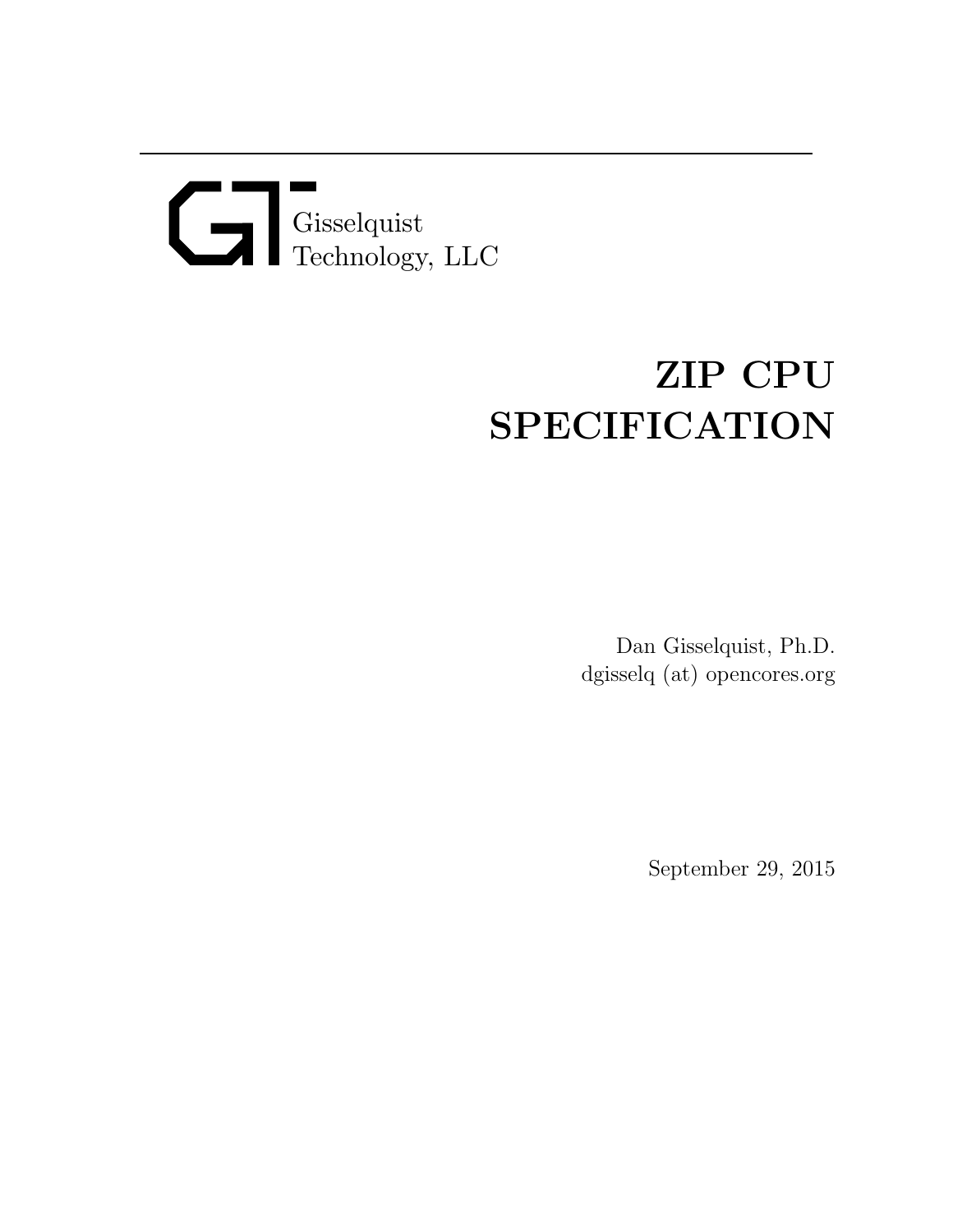Copyright (C) 2015, Gisselquist Technology, LLC

This project is free software (firmware): you can redistribute it and/or modify it under the terms of the GNU General Public License as published by the Free Software Foundation, either version 3 of the License, or (at your option) any later version.

This program is distributed in the hope that it will be useful, but WITHOUT ANY WAR-RANTY; without even the implied warranty of MERCHANTIBILITY or FITNESS FOR A PAR-TICULAR PURPOSE. See the GNU General Public License for more details.

You should have received a copy of the GNU General Public License along with this program. If not, see  $\frac{\text{http://www.gnu.org/} \cdot \text{circes}}{\text{...}}$  for a copy.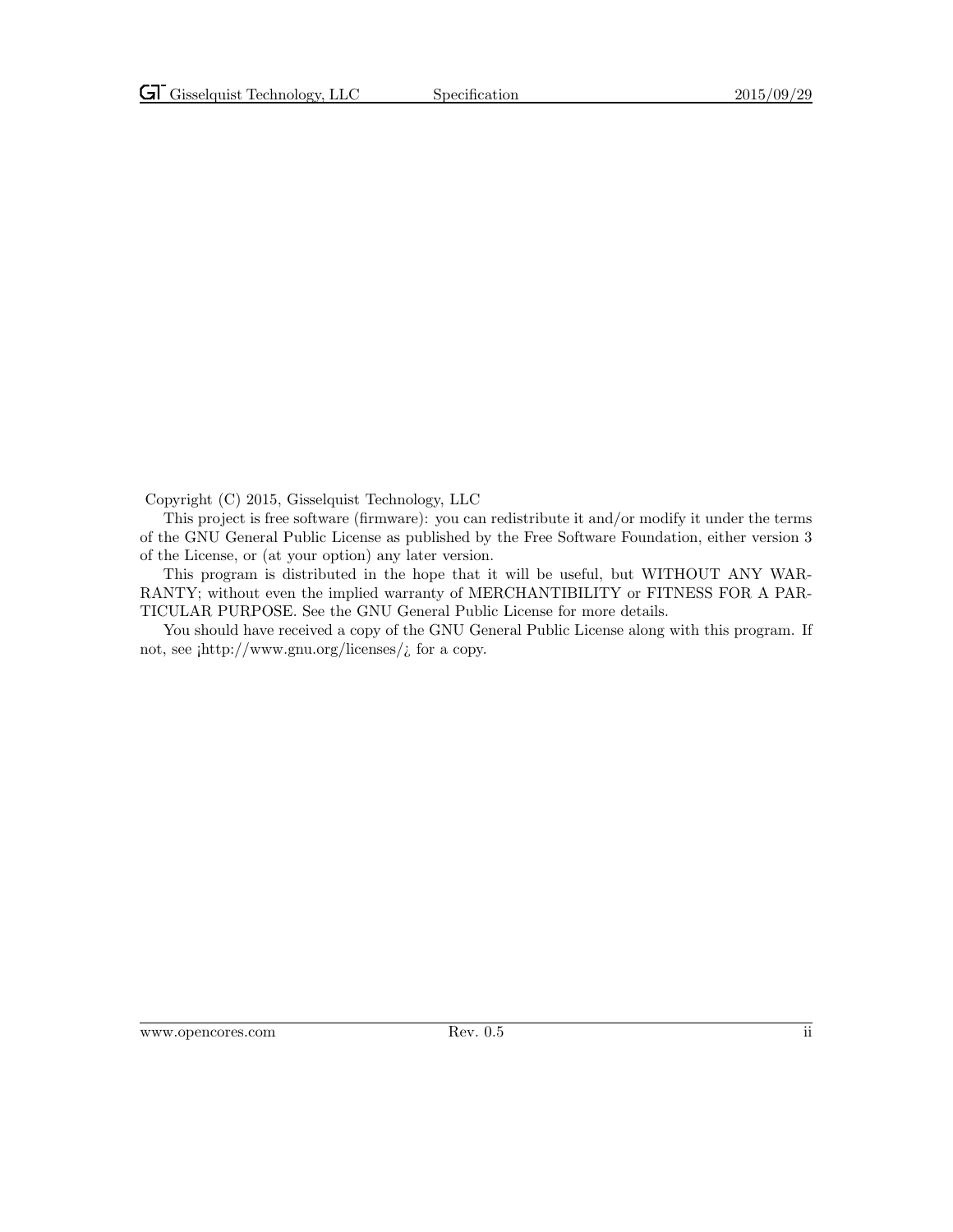### Revision History

| Rev. | Date      | Author      | Description                                   |
|------|-----------|-------------|-----------------------------------------------|
| 0.5  | 9/29/2015 | Gisselquist | Added pipelined memory access discussion.     |
| 0.4  | 9/19/2015 | Gisselquist | Added DMA controller, improved stall informa- |
|      |           |             | tion, and self-assessment info.               |
| 0.3  | 8/22/2015 | Gisselquist | First completed draft                         |
| 0.2  | 8/19/2015 | Gisselquist | Still Draft, more complete                    |
| 0.1  | 8/17/2015 | Gisselquist | Incomplete First Draft                        |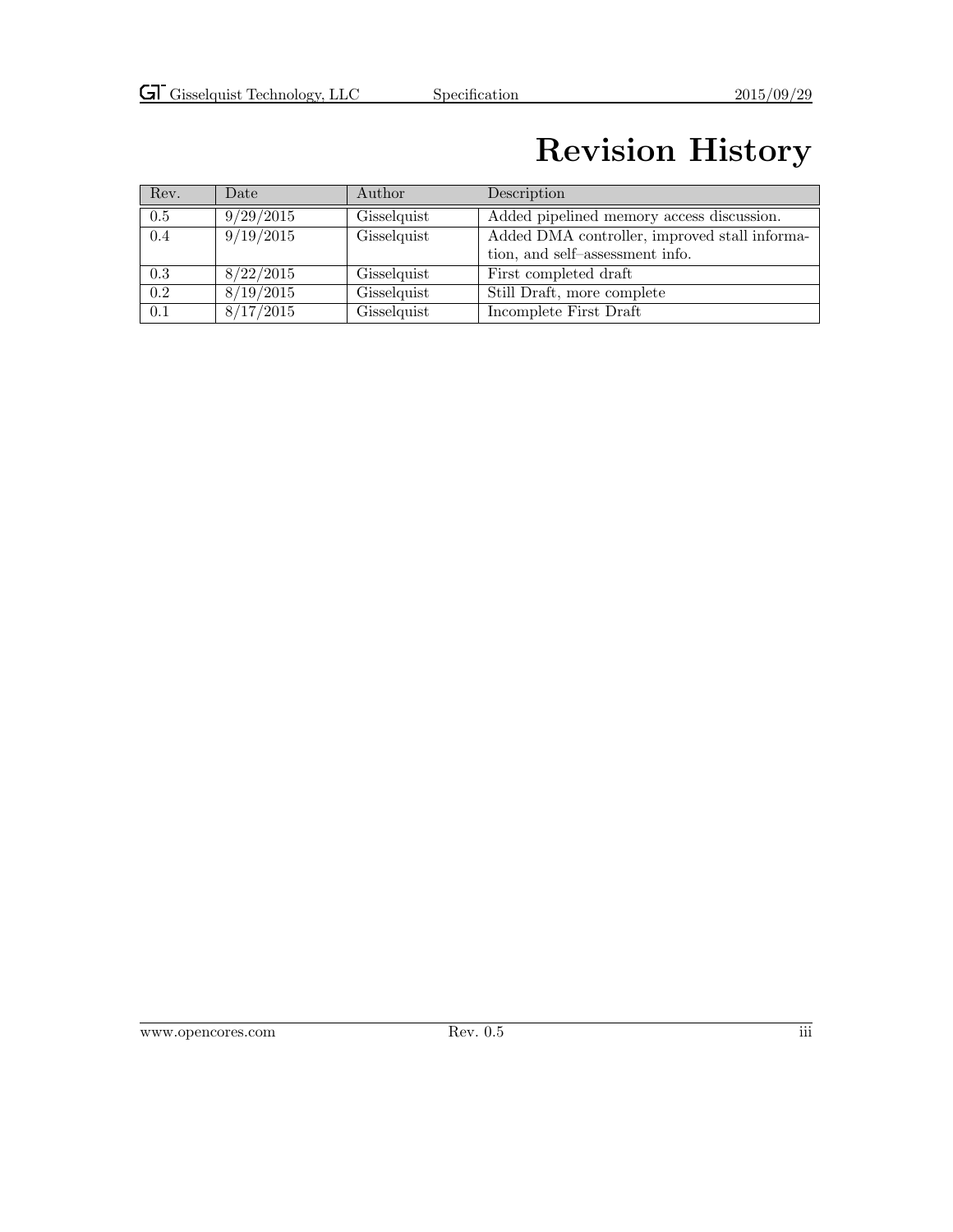Page

### **Contents**

#### [1 Introduction](#page-7-0) . . . . . . . . . . . . . . . . . . . . . . . . . . . . . . . . . . . . . . . . 1 [2 CPU Architecture](#page-11-0) . . . . . . . . . . . . . . . . . . . . . . . . . . . . . . . . . . . . . 5 [2.1 Simplified Bus](#page-11-1) . . . . . . . . . . . . . . . . . . . . . . . . . . . . . . . . . . . . . . . 5 [2.2 Register Set](#page-11-2) . . . . . . . . . . . . . . . . . . . . . . . . . . . . . . . . . . . . . . . . . 5 [2.3 Conditional Instructions](#page-13-0) . . . . . . . . . . . . . . . . . . . . . . . . . . . . . . . . . . 7 [2.4 Operand B](#page-14-0) . . . . . . . . . . . . . . . . . . . . . . . . . . . . . . . . . . . . . . . . . 8 [2.5 Address Modes](#page-14-1) . . . . . . . . . . . . . . . . . . . . . . . . . . . . . . . . . . . . . . . 8 [2.6 Move Operands](#page-15-0) . . . . . . . . . . . . . . . . . . . . . . . . . . . . . . . . . . . . . . . 9 [2.7 Multiply Operations](#page-15-1) . . . . . . . . . . . . . . . . . . . . . . . . . . . . . . . . . . . . 9 [2.8 Floating Point](#page-15-2) . . . . . . . . . . . . . . . . . . . . . . . . . . . . . . . . . . . . . . . 9 [2.9 Native Instructions](#page-16-0) . . . . . . . . . . . . . . . . . . . . . . . . . . . . . . . . . . . . . 10 [2.10 Derived Instructions](#page-16-1) . . . . . . . . . . . . . . . . . . . . . . . . . . . . . . . . . . . . 10 [2.11 Pipeline Stages](#page-17-0) . . . . . . . . . . . . . . . . . . . . . . . . . . . . . . . . . . . . . . . 11 [2.12 Pipeline Stalls](#page-21-0) . . . . . . . . . . . . . . . . . . . . . . . . . . . . . . . . . . . . . . . . 15 [3 Peripherals](#page-24-0) . . . . . . . . . . . . . . . . . . . . . . . . . . . . . . . . . . . . . . . . . 18 [3.1 Interrupt Controller](#page-24-1) . . . . . . . . . . . . . . . . . . . . . . . . . . . . . . . . . . . . 18 [3.2 Counter](#page-25-0) . . . . . . . . . . . . . . . . . . . . . . . . . . . . . . . . . . . . . . . . . . . 19 [3.3 Timer](#page-25-1) . . . . . . . . . . . . . . . . . . . . . . . . . . . . . . . . . . . . . . . . . . . . 19 [3.4 Watchdog Timer](#page-25-2) . . . . . . . . . . . . . . . . . . . . . . . . . . . . . . . . . . . . . . 19 [3.5 Jiffies](#page-26-0) . . . . . . . . . . . . . . . . . . . . . . . . . . . . . . . . . . . . . . . . . . . . 20 [3.6 Direct Memory Access Controller](#page-26-1) . . . . . . . . . . . . . . . . . . . . . . . . . . . . . 20 [4 Operation](#page-28-0) . . . . . . . . . . . . . . . . . . . . . . . . . . . . . . . . . . . . . . . . . . 22 [4.1 Example: Idle Task](#page-28-1) . . . . . . . . . . . . . . . . . . . . . . . . . . . . . . . . . . . . . 22 [4.2 Example: Memory Copy](#page-29-0) . . . . . . . . . . . . . . . . . . . . . . . . . . . . . . . . . . 23 [4.3 Context Switch](#page-30-0) . . . . . . . . . . . . . . . . . . . . . . . . . . . . . . . . . . . . . . . 24 [5 Registers](#page-36-0) . . . . . . . . . . . . . . . . . . . . . . . . . . . . . . . . . . . . . . . . . . 30 [5.1 Peripheral Registers](#page-37-0) . . . . . . . . . . . . . . . . . . . . . . . . . . . . . . . . . . . . 31 [5.2 Debug Port Registers](#page-40-0) . . . . . . . . . . . . . . . . . . . . . . . . . . . . . . . . . . . . 34 [6 Wishbone Datasheets](#page-42-0) . . . . . . . . . . . . . . . . . . . . . . . . . . . . . . . . . . . 36 [7 Clocks](#page-44-0) . . . . . . . . . . . . . . . . . . . . . . . . . . . . . . . . . . . . . . . . . . . . 38 [8 I/O Ports](#page-45-0) . . . . . . . . . . . . . . . . . . . . . . . . . . . . . . . . . . . . . . . . . . 39 [9 Initial Assessment](#page-47-0) . . . . . . . . . . . . . . . . . . . . . . . . . . . . . . . . . . . . . 41 [9.1 The Good](#page-47-1) . . . . . . . . . . . . . . . . . . . . . . . . . . . . . . . . . . . . . . . . . . 41 [9.2 The Not so Good](#page-48-0) . . . . . . . . . . . . . . . . . . . . . . . . . . . . . . . . . . . . . . 42

#### www.opencores.com Rev. 0.5 iv

[9.3 The Next Generation](#page-49-0) . . . . . . . . . . . . . . . . . . . . . . . . . . . . . . . . . . . . 43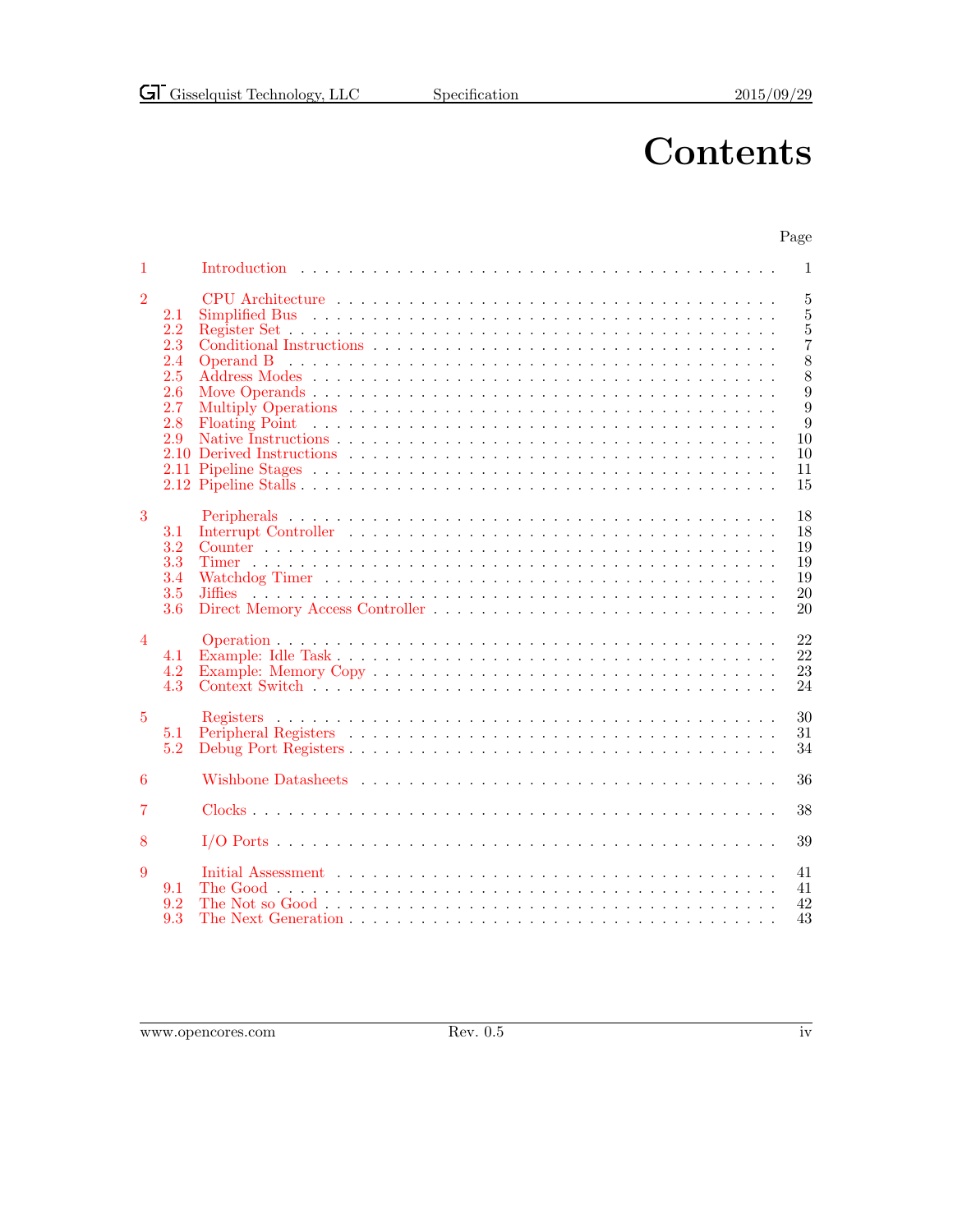# Figures

| Figure |                                                                                                                                                                                                                                | Page |
|--------|--------------------------------------------------------------------------------------------------------------------------------------------------------------------------------------------------------------------------------|------|
|        |                                                                                                                                                                                                                                |      |
| 1.1    | Zip CPU internal pipeline architecture $\ldots \ldots \ldots \ldots \ldots \ldots \ldots$ 2                                                                                                                                    |      |
| 2.1    | Zip CPU Register File response to the contract of the contract of the contract of the contract of the contract of the contract of the contract of the contract of the contract of the contract of the contract of the contract |      |
| 3.1    |                                                                                                                                                                                                                                |      |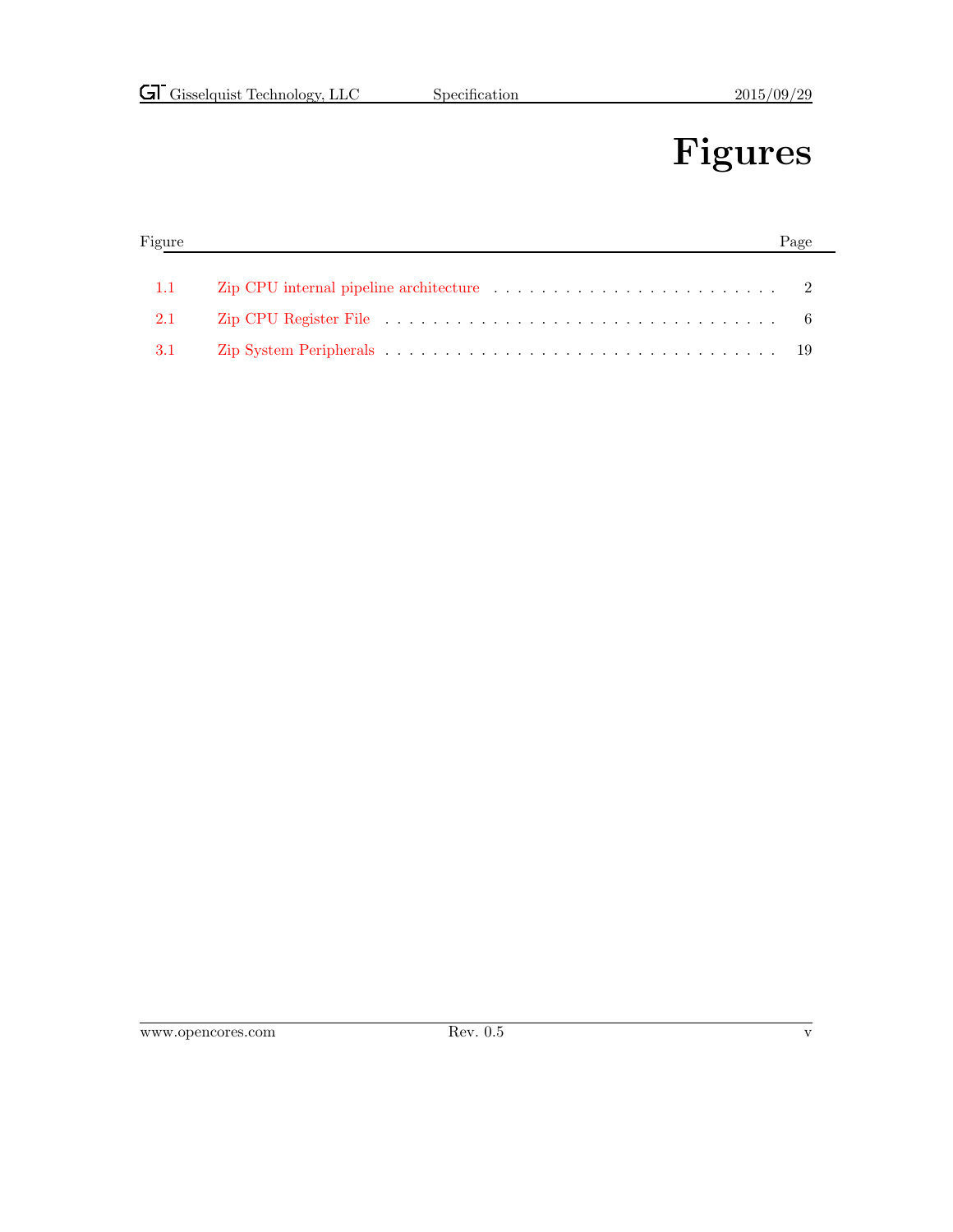# Tables

#### Table Page **Page 2018**

| 2.1<br>2.2<br>2.3<br>2.4<br>2.5<br>2.6<br>2.7<br>2.8<br>2.9 | 6<br>$\overline{7}$<br>8<br>$\overline{8}$<br>Zip CPU Instruction Set $\dots \dots \dots \dots \dots \dots \dots \dots \dots \dots \dots \dots \dots$<br>10<br>12<br>13<br>14<br>Derived Instructions, continued<br>15 |
|-------------------------------------------------------------|------------------------------------------------------------------------------------------------------------------------------------------------------------------------------------------------------------------------|
| 4.1<br>4.2<br>4.3<br>4.4<br>4.5<br>4.6<br>4.7<br>4.8        | 23<br>Example Memory Copy code in C<br>23<br>24<br>Checking for whether the user issued a TRAP instruction<br>25<br>25<br>26<br>27<br>28                                                                               |
| 5.1<br>5.2<br>5.3<br>5.4<br>5.5<br>5.6<br>5.7<br>5.8<br>5.9 | 30<br>30<br>31<br>32<br>32<br>32<br>33<br>34<br>35                                                                                                                                                                     |
| 6.1<br>6.2                                                  | 36<br>Wishbone Datasheet for the Debug Interface $\dots \dots \dots \dots \dots \dots \dots \dots$<br>Wishbone Datasheet for the CPU as Master<br>37                                                                   |
| 7.1                                                         | 38                                                                                                                                                                                                                     |
| 8.1<br>8.2<br>8.3                                           | 39<br>40<br>40                                                                                                                                                                                                         |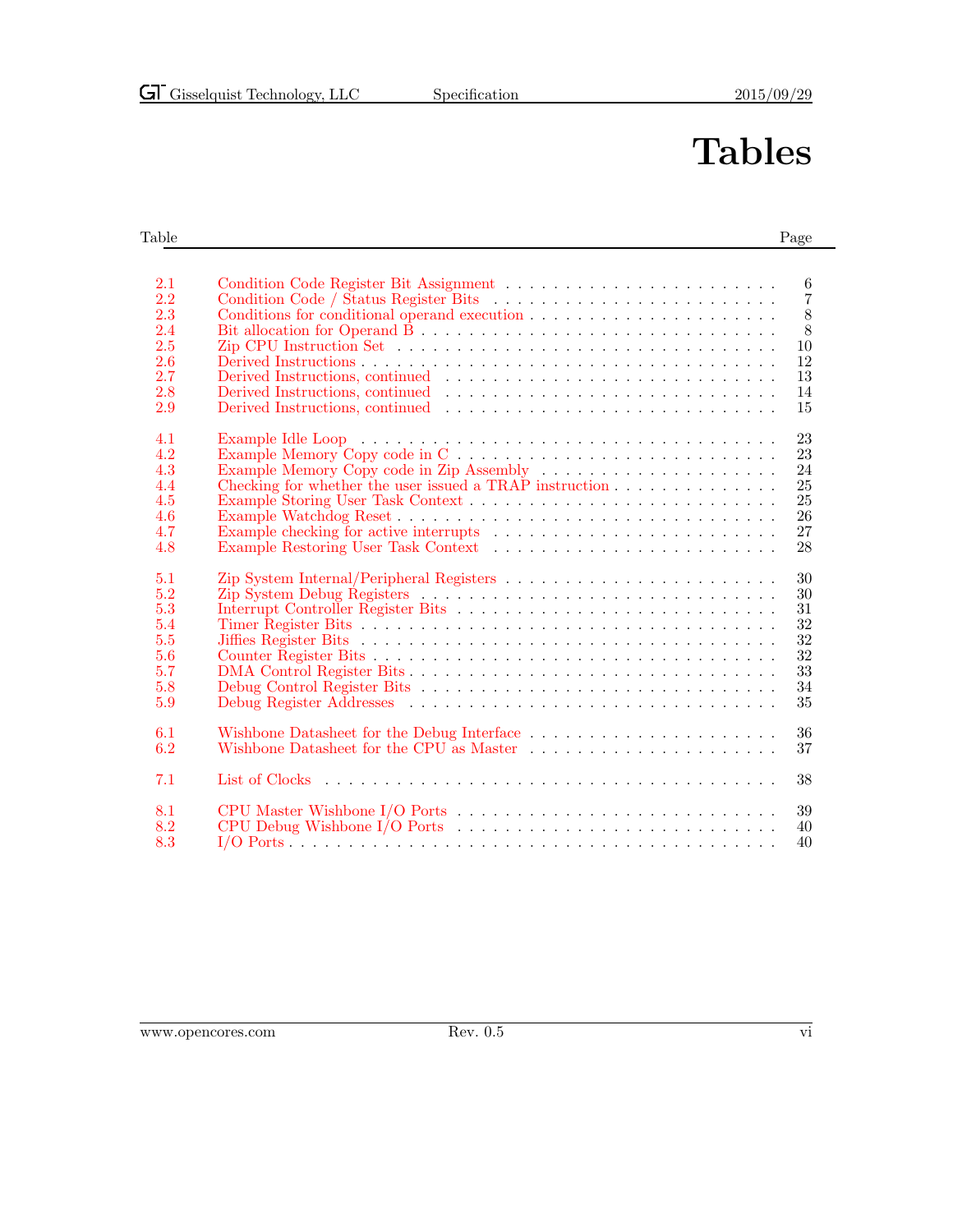### Preface

Many people have asked me why I am building the Zip CPU. ARM processors are good and effective. Xilinx makes and markets Microblaze, Altera Nios, and both have better toolsets than the Zip CPU will ever have. OpenRISC is also available, RISC–V may be replacing it. Why build a new processor?

The easiest, most obvious answer is the simple one: Because I can.

There's more to it, though. There's a lot that I would like to do with a processor, and I want to be able to do it in a vendor independent fashion. First, I would like to be able to place this processor inside an FPGA. Without paying royalties, ARM is out of the question. I would then like to be able to generate Verilog code, both for the processor and the system it sits within, that can run equivalently on both Xilinx and Altera chips, and that can be easily ported from one manufacturer's chipsets to another. Even more, before purchasing a chip or a board, I would like to know that my soft core works. I would like to build a test bench to test components with, and Verilator is my chosen test bench. This forces me to use all Verilog, and it prevents me from using any proprietary cores. For this reason, Microblaze and Nios are out of the question.

Why not OpenRISC? That's a hard question. The OpenRISC team has done some wonderful work on an amazing processor, and I'll have to admit that I am envious of what they've accomplished. I would like to port binutils to the Zip CPU, as I would like to port GCC and GDB. They are way ahead of me. The OpenRISC processor, however, is complex and hefty at about 4,500 LUTs. It has a lot of features of modern CPUs within it that ... well, let's just say it's not the little guy on the block. The Zip CPU is lighter weight, costing only about 2,300 LUTs with no peripherals, and 3,200 LUTs with some very basic peripherals.

My final reason is that I'm building the Zip CPU as a learning experience. The Zip CPU has allowed me to learn a lot about how CPUs work on a very micro level. For the first time, I am beginning to understand many of the Computer Architecture lessons from years ago.

To summarize: Because I can, because it is open source, because it is light weight, and as an exercise in learning.

Dan Gisselquist, Ph.D.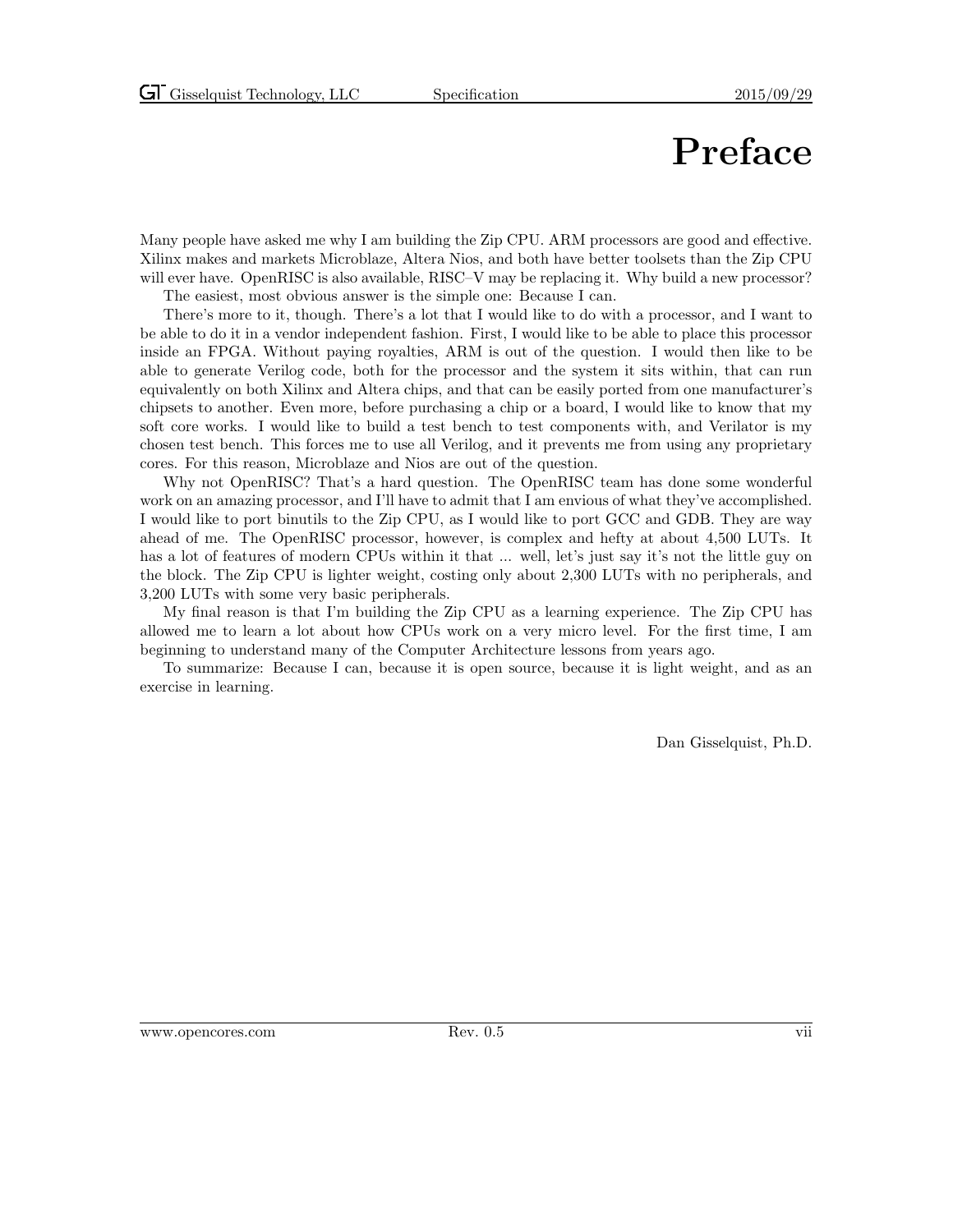### 1.

# Introduction

<span id="page-7-0"></span>The original goal of the Zip CPU was to be a very simple CPU. You might think of it as a poor man's alternative to the OpenRISC architecture. For this reason, all instructions have been designed to be as simple as possible, and are all designed to be executed in one instruction cycle per instruction, barring pipeline stalls. Indeed, even the bus has been simplified to a constant 32-bit width, with no option for more or less. This has resulted in the choice to drop push and pop instructions, pre-increment and post-decrement addressing modes, and more.

For those who like buzz words, the Zip CPU is:

- A 32-bit CPU: All registers are 32-bits, addresses are 32-bits, instructions are 32-bits wide, etc.
- A RISC CPU. There is no microcode for executing instructions. All instructions are designed to be completed in one clock cycle.
- A Load/Store architecture. (Only load and store instructions can access memory.)
- Wishbone compliant. All peripherals are accessed just like memory across this bus.
- A Von-Neumann architecture. (The instructions and data share a common bus.)
- A pipelined architecture, having stages for Prefetch, Decode, Read-Operand, the ALU/Memory unit, and Write-back. See Fig. [1.1](#page-8-0) for a diagram of this structure.
- Completely open source, licensed under the GPL.<sup>[1](#page-7-1)</sup>

Now, however, that I've worked on the Zip CPU for a while, it is not nearly as simple as I originally hoped. Worse, I've had to adjust to create capabilities that I was never expecting to need. These include:

- External Debug: Once placed upon an FPGA, some external means is still necessary to debug this CPU. That means that there needs to be an external register that can control the CPU: reset it, halt it, step it, and tell whether it is running or not. My chosen interface includes a second register similar to this control register. This second register allows the external controller or debugger to examine registers internal to the CPU.
- Internal Debug: Being able to run a debugger from within a user process requires an ability to step a user process from within a debugger. It also requires a break instruction that can be substituted for any other instruction, and substituted back. The break is actually difficult:

www.opencores.com Rev. 0.5 1

<span id="page-7-1"></span><sup>&</sup>lt;sup>1</sup>Should you need a copy of the Zip CPU licensed under other terms, please contact me.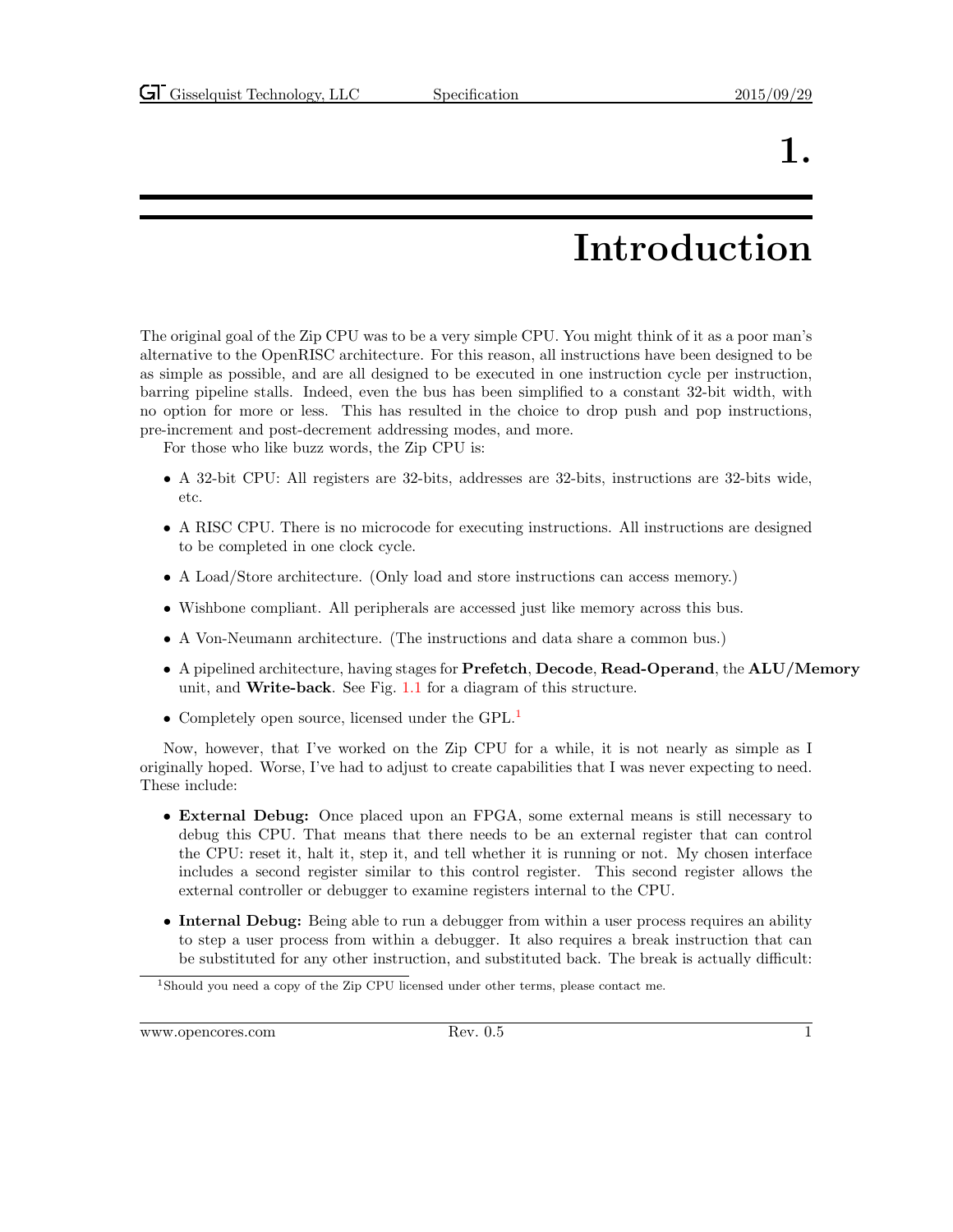

<span id="page-8-0"></span>Figure 1.1: Zip CPU internal pipeline architecture

the break instruction cannot be allowed to execute. That way, upon a break, the debugger should be able to jump back into the user process to step the instruction that would've been at the break point initially, and then to replace the break after passing it.

Incidentally, this break messes with the prefetch cache and the pipeline: if you change an instruction partially through the pipeline, the whole pipeline needs to be cleansed. Likewise if you change an instruction in memory, you need to make sure the cache is reloaded with the new instruction.

- Prefetch Cache: My original implementation had a very simple prefetch stage. Any time the PC changed the prefetch would go and fetch the new instruction. While this was perhaps this simplest approach, it cost roughly five clocks for every instruction. This was deemed unacceptable, as I wanted a CPU that could execute instructions in one cycle. I therefore have a prefetch cache that issues pipelined wishbone accesses to memory and then pushes instructions at the CPU. Sadly, this accounts for about 20% of the logic in the entire CPU, or 15% of the logic in the entire system.
- Operating System: In order to support an operating system, interrupts and so forth, the CPU needs to support supervisor and user modes, as well as a means of switching between them. For example, the user needs a means of executing a system call. This is the purpose of the 'trap' instruction. This instruction needs to place the CPU into supervisor mode (here equivalent to disabling interrupts), as well as handing it a parameter such as identifying which O/S function was called.

My initial approach to building a trap instruction was to create an external peripheral which, when written to, would generate an interrupt and could return the last value written to it. In practice, this approach didn't work at all: the CPU executed two instructions while waiting for the trap interrupt to take place. Since then, I've decided to keep the rest of the CC register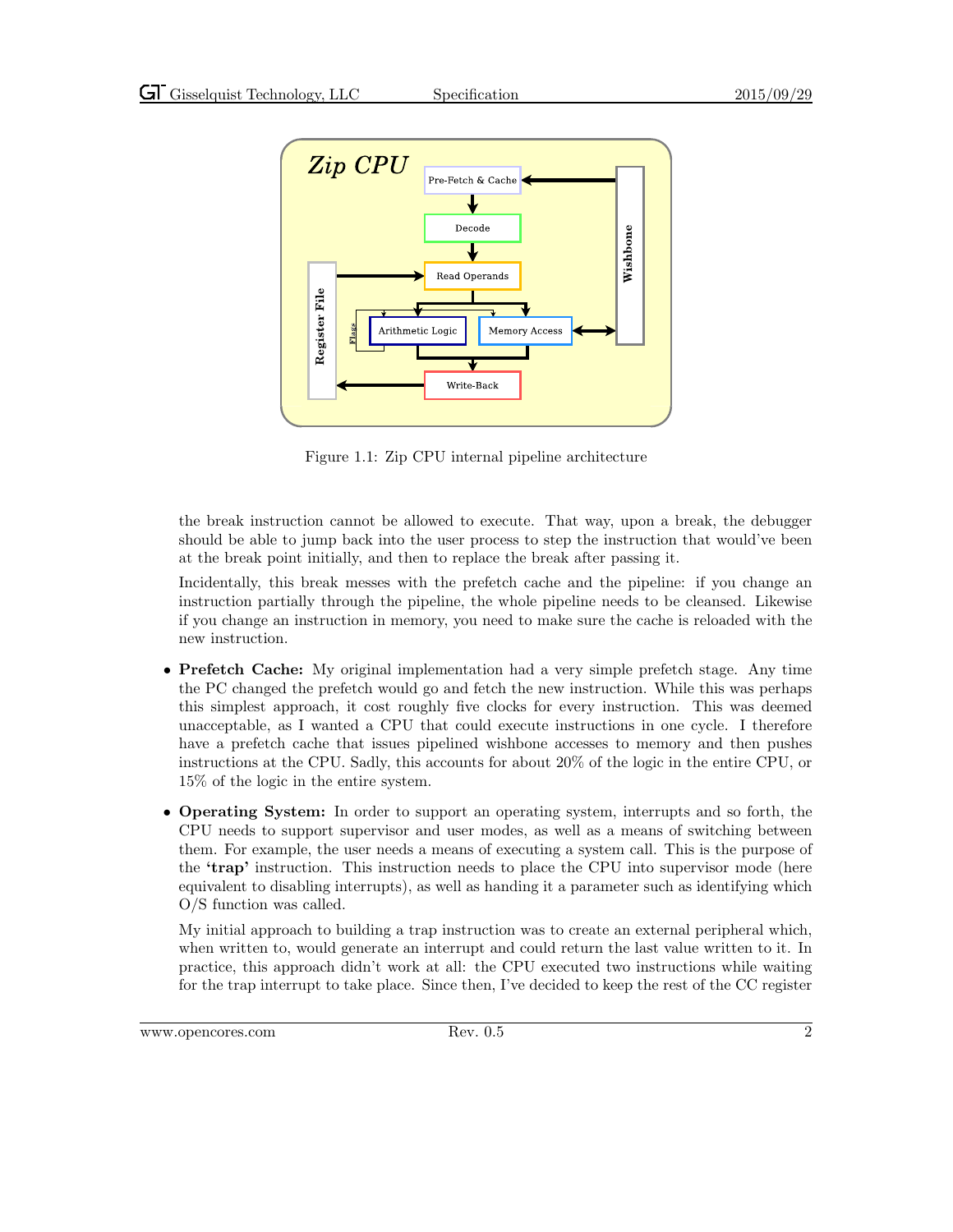for that purpose so that a write to the CC register, with the GIE bit cleared, could be used to execute a trap. This has other problems, though, primarily in the limitation of the uses of the CC register. In particular, the CC register is the best place to put CPU state information and to "announce" special CPU features (floating point, etc). So the trap instruction still switches to interrupt mode, but the CC register is not nearly as useful for telling the supervisor mode processor what trap is being executed.

Modern timesharing systems also depend upon a Timer interrupt to handle task swapping. For the Zip CPU, this interrupt is handled external to the CPU as part of the CPU System, found in zipsystem.v. The timer module itself is found in ziptimer.v.

• Pipeline Stalls: My original plan was to not support pipeline stalls at all, but rather to require the compiler to properly schedule all instructions so that stalls would never be necessary. After trying to build such an architecture, I gave up, having learned some things:

For example, in order to facilitate interrupt handling and debug stepping, the CPU needs to know what instructions have finished, and which have not. In other words, it needs to know where it can restart the pipeline from. Once restarted, it must act as though it had never stopped. This killed my idea of delayed branching, since what would be the appropriate program counter to restart at? The one the CPU was going to branch to, or the ones in the delay slots? This also makes the idea of compressed instruction codes difficult, since, again, where do you restart on interrupt?

So I switched to a model of discrete execution: Once an instruction enters into either the ALU or memory unit, the instruction is guaranteed to complete. If the logic recognizes a branch or a condition that would render the instruction entering into this stage possibly inappropriate (i.e. a conditional branch preceding a store instruction for example), then the pipeline stalls for one cycle until the conditional branch completes. Then, if it generates a new PC address, the stages preceding are all wiped clean.

The discrete execution model allows such things as sleeping: if the CPU is put to "sleep," the ALU and memory stages stall and back up everything before them. Likewise, anything that has entered the ALU or memory stage when the CPU is placed to sleep continues to completion. To handle this logic, each pipeline stage has three control signals: a valid signal, a stall signal, and a clock enable signal. In general, a stage stalls if it's contents are valid and the next step is stalled. This allows the pipeline to fill any time a later stage stalls.

This approach is also different from other pipeline approaches. Instead of keeping the entire pipeline filled, each stage is treated independently. Therefore, individual stages may move forward as long as the subsequent stage is available, regardless of whether the stage behind it is filled.

• Verilog Modules: When examining how other processors worked here on open cores, many of them had one separate module per pipeline stage. While this appeared to me to be a fascinating and commendable idea, my own implementation didn't work out quite so nicely.

As an example, the decode module produces a lot of control wires and registers. Creating a module out of this, with only the simplest of logic within it, seemed to be more a lesson in passing wires around, rather than encapsulating logic.

Another example was the register writeback section. I would love this section to be a module in its own right, and many have made them such. However, other modules depend upon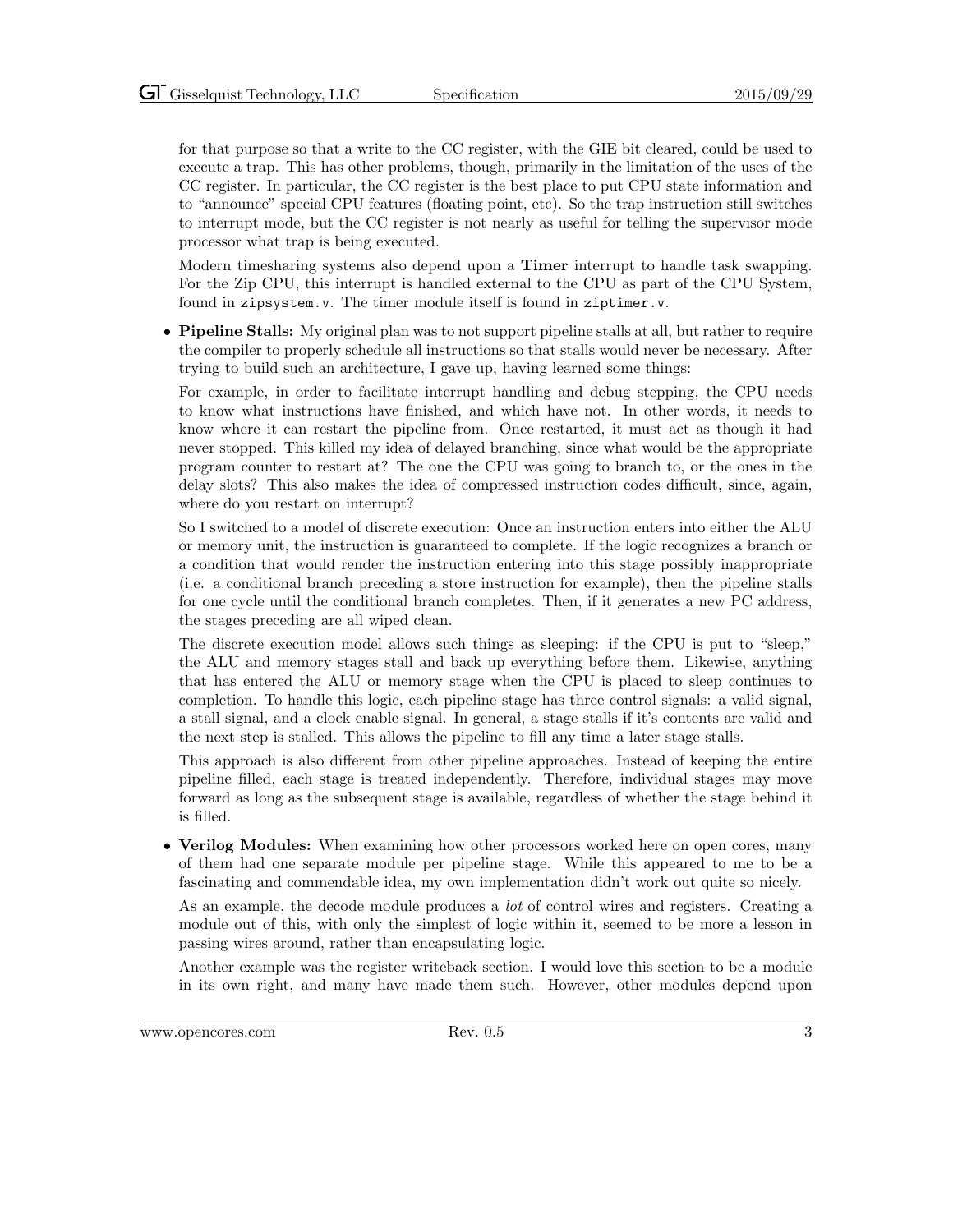writeback results other than just what's placed in the register (i.e., the control wires). For these reasons, I didn't manage to fit this section into it's own module.

The result is that the majority of the CPU code can be found in the zipcpu.v file.

With that introduction out of the way, let's move on to the instruction set.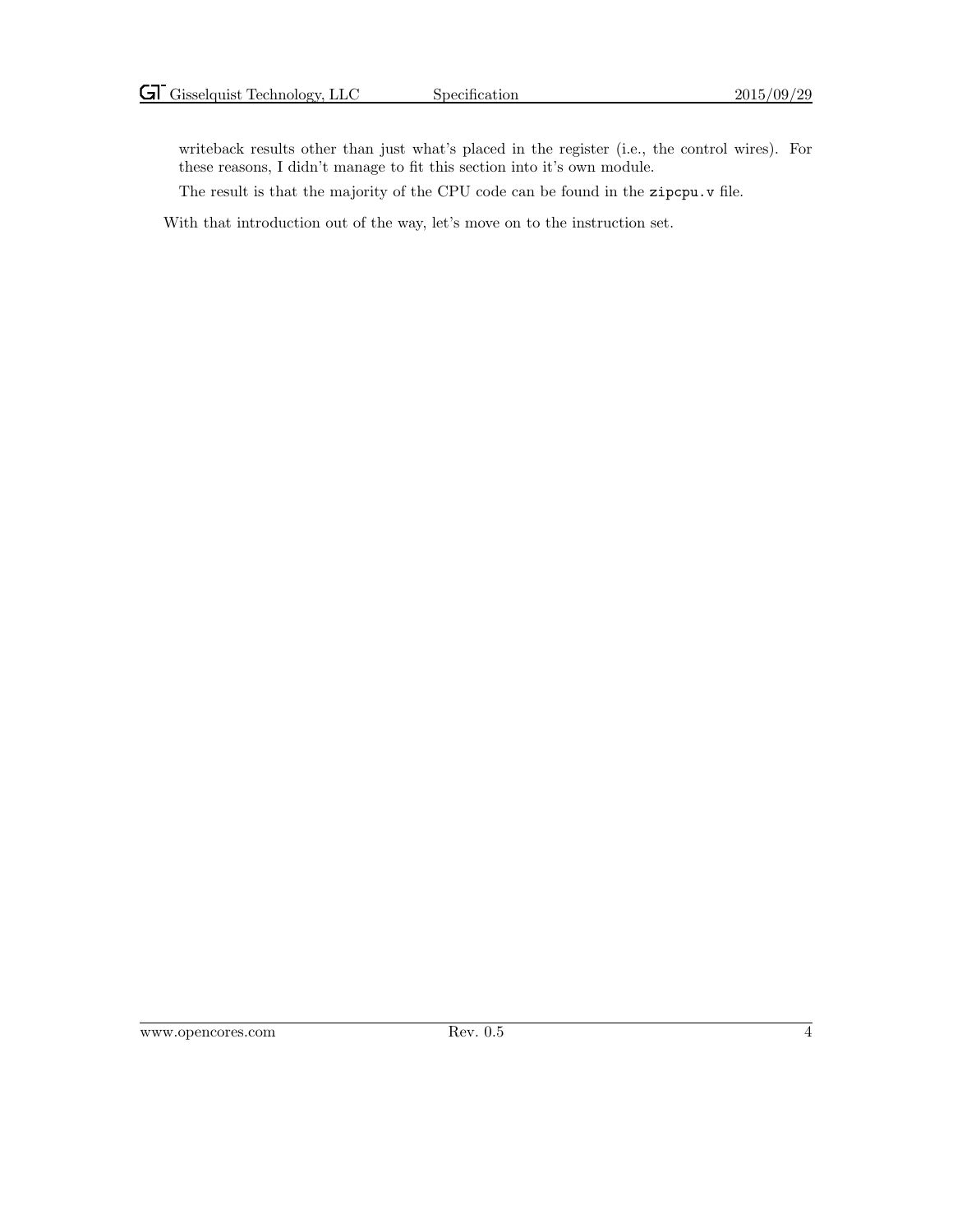### 2.

### CPU Architecture

<span id="page-11-0"></span>The Zip CPU supports a set of two operand instructions, where the second operand (always a register) is the result. The only exception is the store instruction, where the first operand (always a register) is the source of the data to be stored.

#### <span id="page-11-1"></span>2.1 Simplified Bus

The bus architecture of the Zip CPU is that of a simplified WISHBONE bus. It has been simplified in this fashion: all operations are 32–bit operations. The bus is neither little endian nor big endian. For this reason, all words are 32–bits. All instructions are also 32–bits wide. Everything has been built around the 32–bit word.

#### <span id="page-11-2"></span>2.2 Register Set

The Zip CPU supports two sets of sixteen 32-bit registers, a supervisor and a user set as shown in Fig. [2.1.](#page-12-0) The supervisor set is used in interrupt mode when interrupts are disabled, whereas the user set is used otherwise. Of this register set, the Program Counter (PC) is register 15, whereas the status register (SR) or condition code register (CC) is register 14. By convention, the stack pointer will be register 13 and noted as  $(SP)$ –although there is nothing special about this register other than this convention. The CPU can access both register sets via move instructions from the supervisor state, whereas the user state can only access the user registers.

The status register is special, and bears further mention. As shown in Fig. [2.1,](#page-12-1) the lower 11 bits of the status register form a set of CPU state and condition codes. Writes to other bits of this register are preserved.

Of the condition codes, the bottom four bits are the current flags: Zero  $(Z)$ , Carry  $(C)$ , Negative (N), and Overflow (V).

The next bit is a clock enable (0 to enable) or sleep bit (1 to put the CPU to sleep). Setting this bit will cause the CPU to wait for an interrupt (if interrupts are enabled), or to completely halt (if interrupts are disabled).

The sixth bit is a global interrupt enable bit (GIE). When this sixth bit is a '1' interrupts will be enabled, else disabled. When interrupts are disabled, the CPU will be in supervisor mode, otherwise it is in user mode. Thus, to execute a context switch, one only need enable or disable interrupts. (When an interrupt line goes high, interrupts will automatically be disabled, as the CPU goes and deals with its context switch.) Special logic has been added to keep the user mode from setting the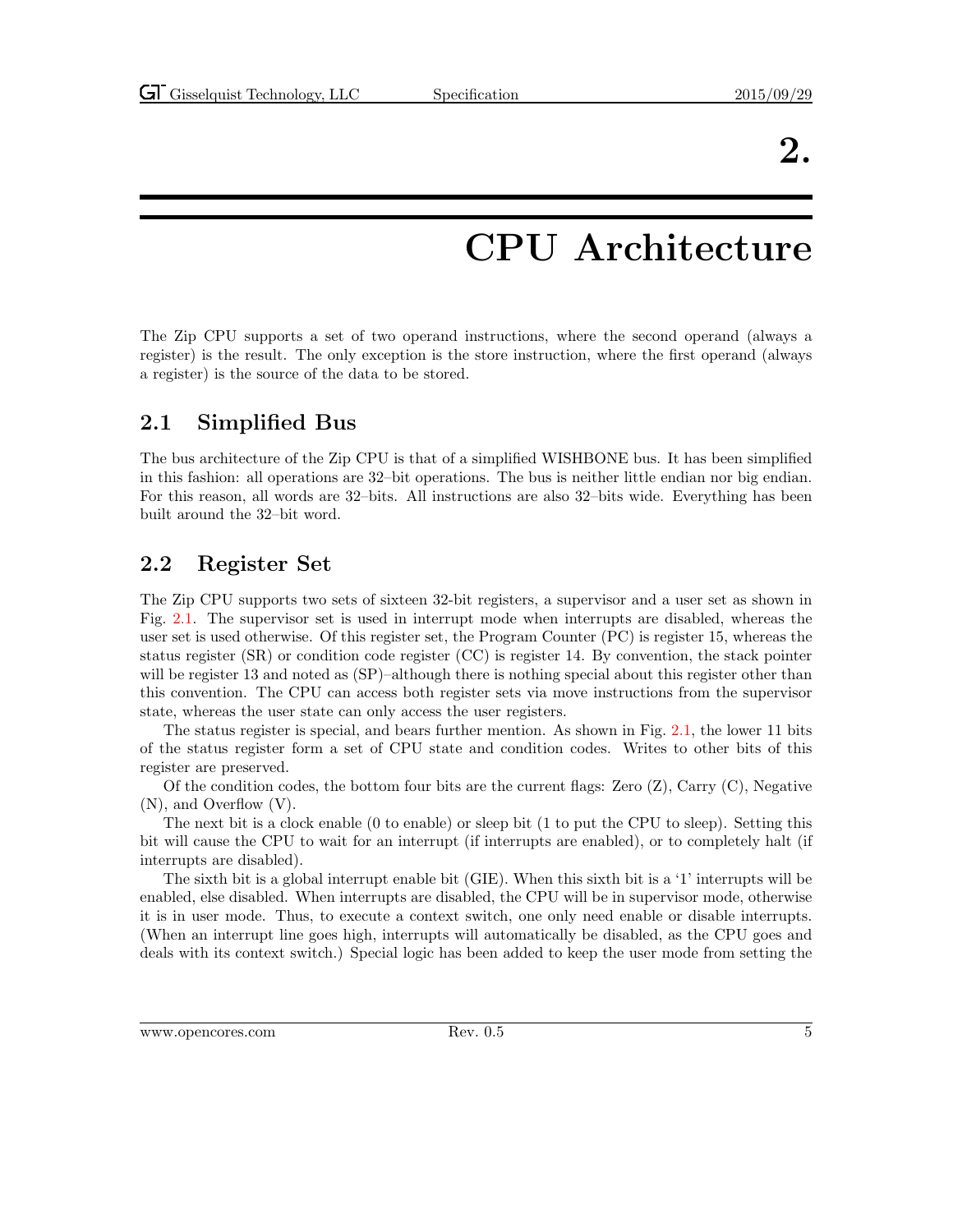| Zip CPU Register Set                         |            |  |                 |                 |  |  |
|----------------------------------------------|------------|--|-----------------|-----------------|--|--|
| Supervisor Register Set<br>User Register Set |            |  |                 |                 |  |  |
| sR0                                          | sR8        |  | uR0             | uR8             |  |  |
| sR1                                          | sR9        |  | uR1             | uR9             |  |  |
| sR2                                          | sR10       |  | uR2             | uR10            |  |  |
| sR3                                          | sR11       |  | uR3             | uR11            |  |  |
| sR4                                          | sR12       |  | uR4             | uR12            |  |  |
| sR5                                          | <b>sSP</b> |  | uR5             | $\mathbf{u}$ SP |  |  |
| sR6                                          | SCC        |  | uR <sub>6</sub> | ucC             |  |  |
| sR7                                          | SPC        |  | uR7             | uPC             |  |  |

<span id="page-12-0"></span>Figure 2.1: Zip CPU Register File

| Bit $#$        | Access | Description                                                    |
|----------------|--------|----------------------------------------------------------------|
| 3111           | R/W    | Reserved for future uses                                       |
| 10             | R.     | Reserved for) Bus-Error Flag                                   |
| 9              | R.     | Trap, or user interrupt, Flag. Cleared on return to userspace. |
| 8              | R.     | Reserved for) Illegal Instruction Flag                         |
| 7              | R/W    | Break-Enable                                                   |
| 6              | R/W    | <b>Step</b>                                                    |
| $\overline{5}$ | R/W    | Global Interrupt Enable (GIE)                                  |
| $\overline{4}$ | R/W    | Sleep. When GIE is also set, the CPU waits for an interrupt.   |
| 3              | R/W    | Overflow                                                       |
| $\mathfrak{D}$ | R/W    | Negative. The sign bit was set as a result of the last ALU in- |
|                |        | struction.                                                     |
|                | R/W    | Carry                                                          |
| $\theta$       | R/W    | Zero. The last ALU operation produced a zero.                  |

<span id="page-12-1"></span>Table 2.1: Condition Code Register Bit Assignment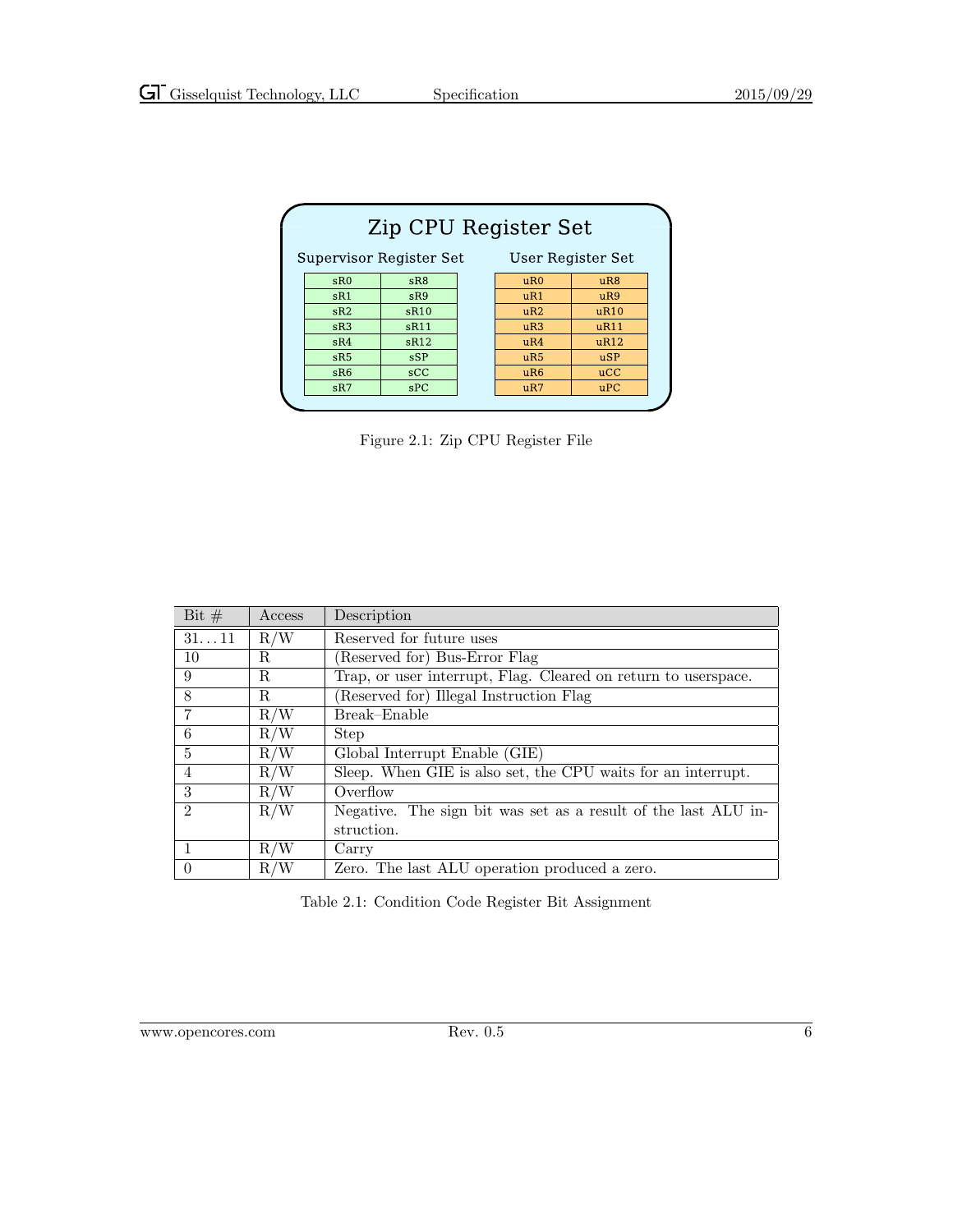| Bit             | Meaning                                                                      |
|-----------------|------------------------------------------------------------------------------|
| - 9             | Soft trap, set on a trap from user mode, cleared when returning to user mode |
| $\overline{8}$  | (Reserved for) Floating point enable                                         |
| $\overline{7}$  | Halt on break, to support an external debugger                               |
| - 6             | Step, single step the CPU in user mode                                       |
| $5\phantom{.0}$ | GIE, or Global Interrupt Enable                                              |
| $\overline{4}$  | Sleep                                                                        |
| 3               | V, or overflow bit.                                                          |
| 2               | N, or negative bit.                                                          |
| $\overline{1}$  | C, or carry bit.                                                             |
| $\Omega$        | Z, or zero bit.                                                              |

<span id="page-13-1"></span>Table 2.2: Condition Code / Status Register Bits

sleep register and clearing the GIE register at the same time, with clearing the GIE register taking precedence.

The seventh bit is a step bit. This bit can be set from supervisor mode only. After setting this bit, should the supervisor mode process switch to user mode, it would then accomplish one instruction in user mode before returning to supervisor mode. Then, upon return to supervisor mode, this bit will be automatically cleared. This bit has no effect on the CPU while in supervisor mode.

This functionality was added to enable a userspace debugger functionality on a user process, working through supervisor mode of course.

The eighth bit is a break enable bit. This controls whether a break instruction in user mode will halt the processor for an external debugger (break enabled), or whether the break instruction will simply send send the CPU into interrupt mode. Encountering a break in supervisor mode will halt the CPU independent of the break enable bit. This bit can only be set within supervisor mode.

This functionality was added to enable an external debugger to set and manage breakpoints.

The ninth bit is reserved for an illegal instruction bit. When the CPU tries to execute either a non-existant instruction, or an instruction from an address that produces a bus error, the CPU will (once implemented) switch to supervisor mode while setting this bit. The bit will automatically be cleared upon any return to user mode.

The tenth bit is a trap bit. It is set whenever the user requests a soft interrupt, and cleared on any return to userspace command. This allows the supervisor, in supervisor mode, to determine whether it got to supervisor mode from a trap or from an external interrupt or both.

These status register bits are summarized in Tbl. [2.2.](#page-13-1)

#### <span id="page-13-0"></span>2.3 Conditional Instructions

Most, although not quite all, instructions may be conditionally executed. From the four condition code flags, eight conditions are defined. These are shown in Tbl. [2.3.](#page-14-2) There is no condition code for less than or equal, not C or not V. Sorry, I ran out of space in 3–bits. Conditioning on a non– supported condition is still possible, but it will take an extra instruction and a pipeline stall. (Ex:  $(Stall)$ ; TST \$4, CC; STO. NZ RO,  $(R1)$ )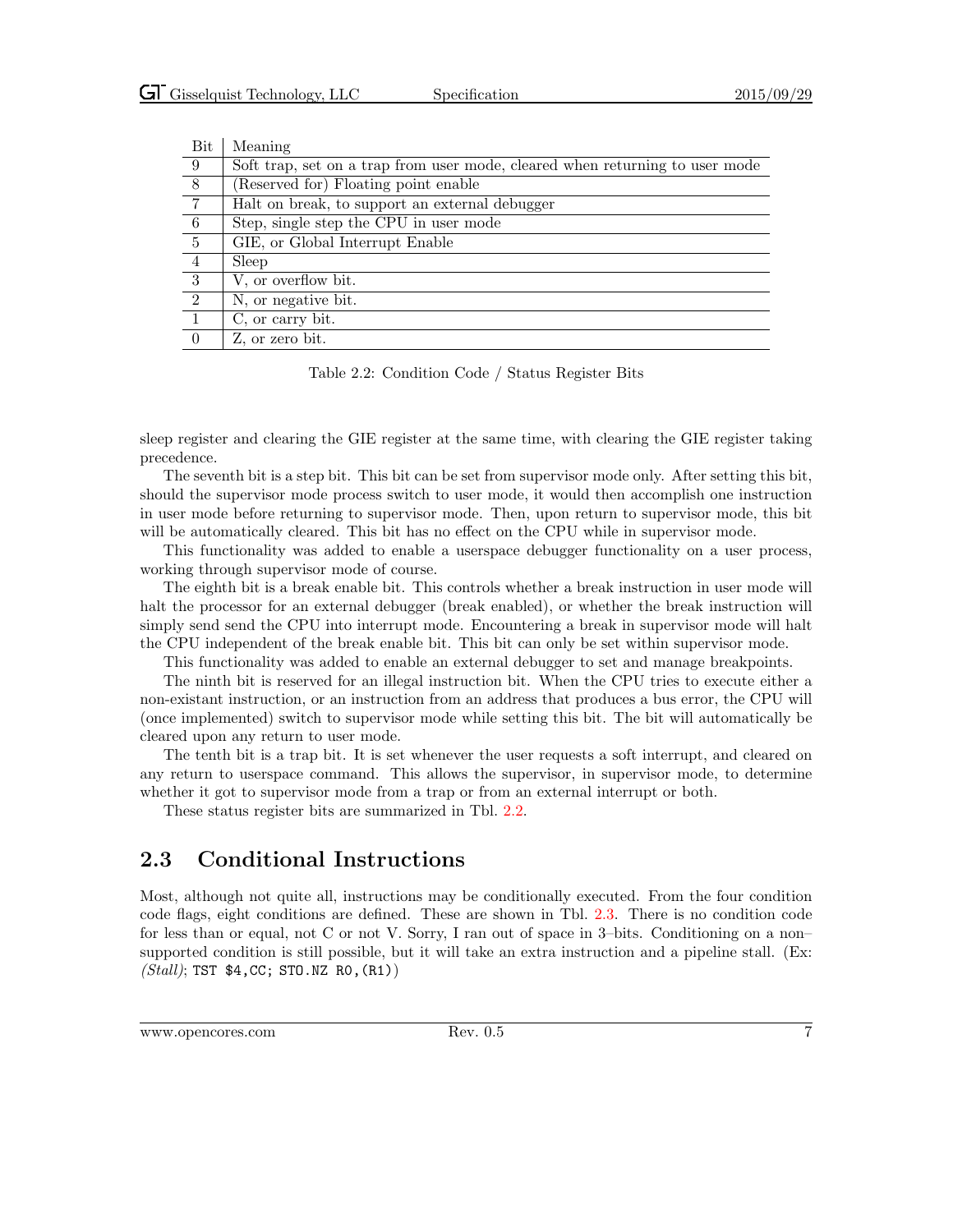| 3 <sup>h</sup> 0                                                                               |  |
|------------------------------------------------------------------------------------------------|--|
| None<br>Always execute the instruction                                                         |  |
| $3'$ h1<br>Only execute when $Z'$ is set<br>. Z                                                |  |
| Only execute when 'Z' is not set<br>3 <sup>h2</sup><br>.NE                                     |  |
| Greater than or equal $(N' \text{ not set}, 'Z' \text{ irrelevant})$<br>3 <sup>h3</sup><br>.GE |  |
| $3'$ h4<br>Greater than $(N' \text{ not set}, 'Z' \text{ not set})$<br>.GT                     |  |
| $3^{\prime}$ h5<br>Less than $(N \setminus \text{set})$<br>.LT                                 |  |
| $3'$ h6<br>Carry set<br>$\cdot$ C                                                              |  |
| Overflow set<br>$3'$ h7<br>$\cdot$ V                                                           |  |

 $C_{\alpha}$ de Mneumonic  $C_{\alpha}$ diti

<span id="page-14-2"></span>Table 2.3: Conditions for conditional operand execution

|                  | Bit 20   19 $\dots$ 16 | $\vert 15 \ldots 0 \vert$                       |
|------------------|------------------------|-------------------------------------------------|
| $1$ 'b $0$       |                        | 20-bit Signed Immediate value                   |
| 1 <sup>h</sup> 1 |                        | 4-bit Register   16-bit Signed immediate offset |

<span id="page-14-3"></span>Table 2.4: Bit allocation for Operand B

Conditionally executed ALU instructions will not further adjust the condition codes.

#### <span id="page-14-0"></span>2.4 Operand B

Many instruction forms have a 21-bit source "Operand B" associated with them. This Operand B is either equal to a register plus a signed immediate offset, or an immediate offset by itself. This value is encoded as shown in Tbl. [2.4.](#page-14-3)

Sixteen and twenty bit immediate values don't make sense for all instructions. For example, what is the point of a 20–bit immediate when executing a 16–bit multiply? Likewise, why have a 16–bit immediate when adding to a logical or arithmetic shift? In these cases, the extra bits are reserved for future instruction possibilities.

#### <span id="page-14-1"></span>2.5 Address Modes

The Zip CPU supports two addressing modes: register plus immediate, and immediate address. Addresses are therefore encoded in the same fashion as Operand B's, shown above.

A lot of long hard thought was put into whether to allow pre/post increment and decrement addressing modes. Finding no way to use these operators without taking two or more clocks per instruction,<sup>[1](#page-14-4)</sup> these addressing modes have been removed from the realm of possibilities. This means that the Zip CPU has no native way of executing push, pop, return, or jump to subroutine operations. Each of these instructions can be emulated with a set of instructions from the existing set.

<span id="page-14-4"></span><sup>&</sup>lt;sup>1</sup>The two clocks figure comes from the design of the register set, allowing only one write per clock. That write is either from the memory unit or the ALU, but never both.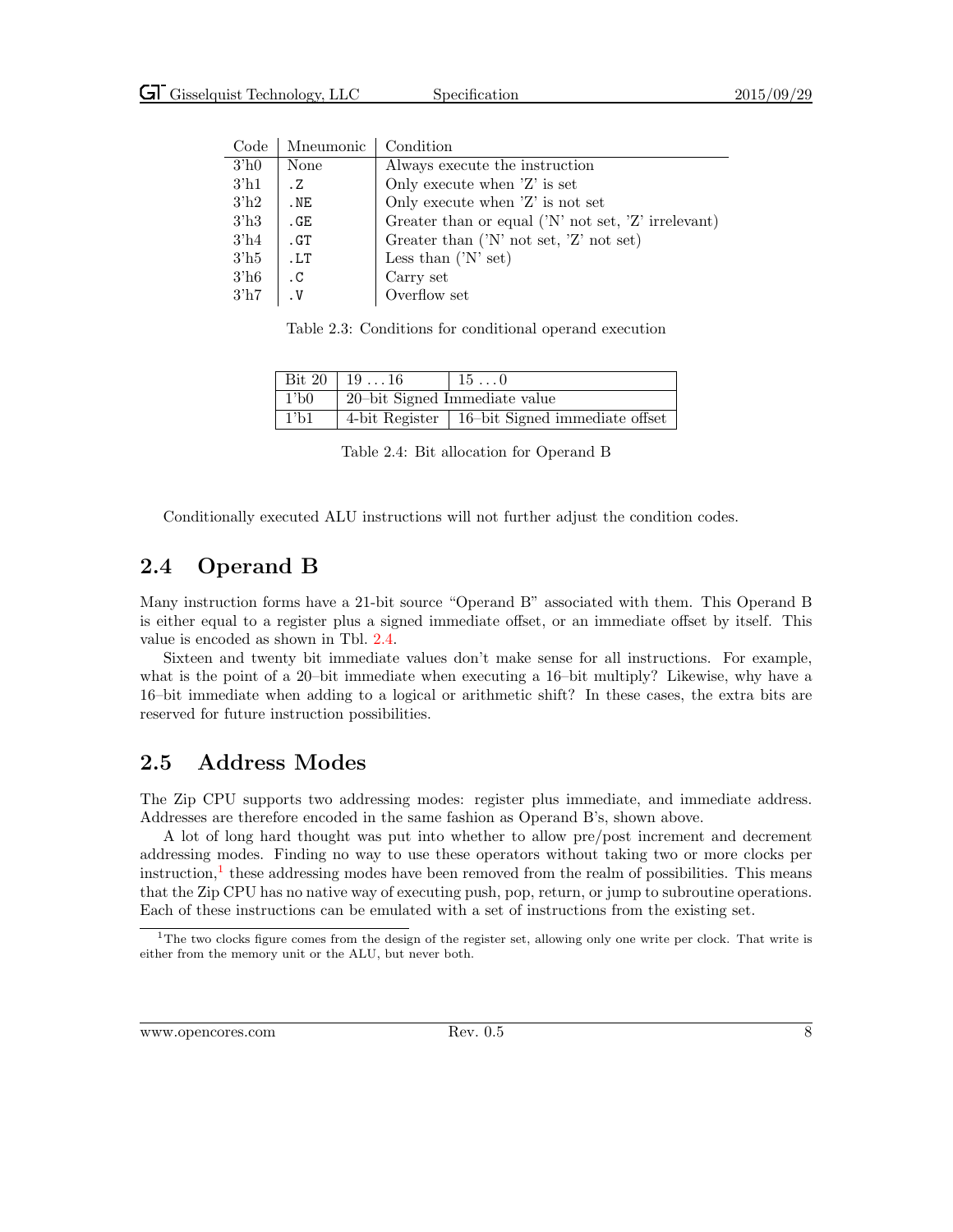### <span id="page-15-0"></span>2.6 Move Operands

The previous set of operands would be perfect and complete, save only that the CPU needs access to non–supervisory registers while in supervisory mode. Therefore, the MOV instruction is special and offers access to these registers . . . when in supervisory mode. To keep the compiler simple, the extra bits are ignored in non-supervisory mode (as though they didn't exist), rather than being mapped to new instructions or additional capabilities. The bits indicating which register set each register lies within are the A-Usr and B-Usr bits. When set to a one, these refer to a user mode register. When set to a zero, these refer to a register in the current mode, whether user or supervisor. Further, because a load immediate instruction exists, there is no move capability between an immediate and a register: all moves come from either a register or a register plus an offset.

This actually leads to a bit of a problem: since the MOV instruction encodes which register set each register is coming from or moving to, how shall a compiler or assembler know how to compile a MOV instruction without knowing the mode of the CPU at the time? For this reason, the compiler will assume all MOV registers are supervisor registers, and display them as normal. Anything with the user bit set will be treated as a user register. The CPU will quietly ignore the supervisor bits while in user mode, and anything marked as a user register will always be valid.

### <span id="page-15-1"></span>2.7 Multiply Operations

The Zip CPU supports two Multiply operations, a 16x16 bit signed multiply (MPYS) and a 16x16 bit unsigned multiply (MPYU). In both cases, the operand is a register plus a 16-bit immediate, subject to the rule that the register cannot be the PC or CC registers. The PC register field has been stolen to create a multiply by immediate instruction. The CC register field is reserved.

### <span id="page-15-2"></span>2.8 Floating Point

The Zip CPU does not (yet) support floating point operations. However, the instruction set reserves two possibilities for future floating point operations.

The first floating point operation hole in the instruction set involves setting a proposed (but nonexistent) floating point bit in the CC register. The next instruction would then simply interpret its operands as floating point instructions. Not all instructions, however, have floating point equivalents. Further, the immediate fields do not apply in floating point mode, and must be set to zero. Not all instructions make sense as floating point operations. Therefore, only the CMP, SUB, ADD, and MPY instructions may be issued as floating point instructions. Other instructions allow the examining of the floating point bit in the CC register. In all cases, the floating point bit is cleared one instruction after it is set.

The other possibility for floating point operations involves exploiting the hole in the instruction set that the NOOP and BREAK instructions reside within. These two instructions use 24–bits of address space, when only a single bit is necessary. A simple adjustment to this space could create instructions with 4–bit register addresses for each register, a 3–bit field for conditional execution, and a 2–bit field for which operation. In this fashion, such a floating point capability would only fill 13–bits of the 24–bit field, still leaving lots of room for expansion.

In both cases, the Zip CPU would support 32–bit single precision floats only, since other choices would complicate the pipeline.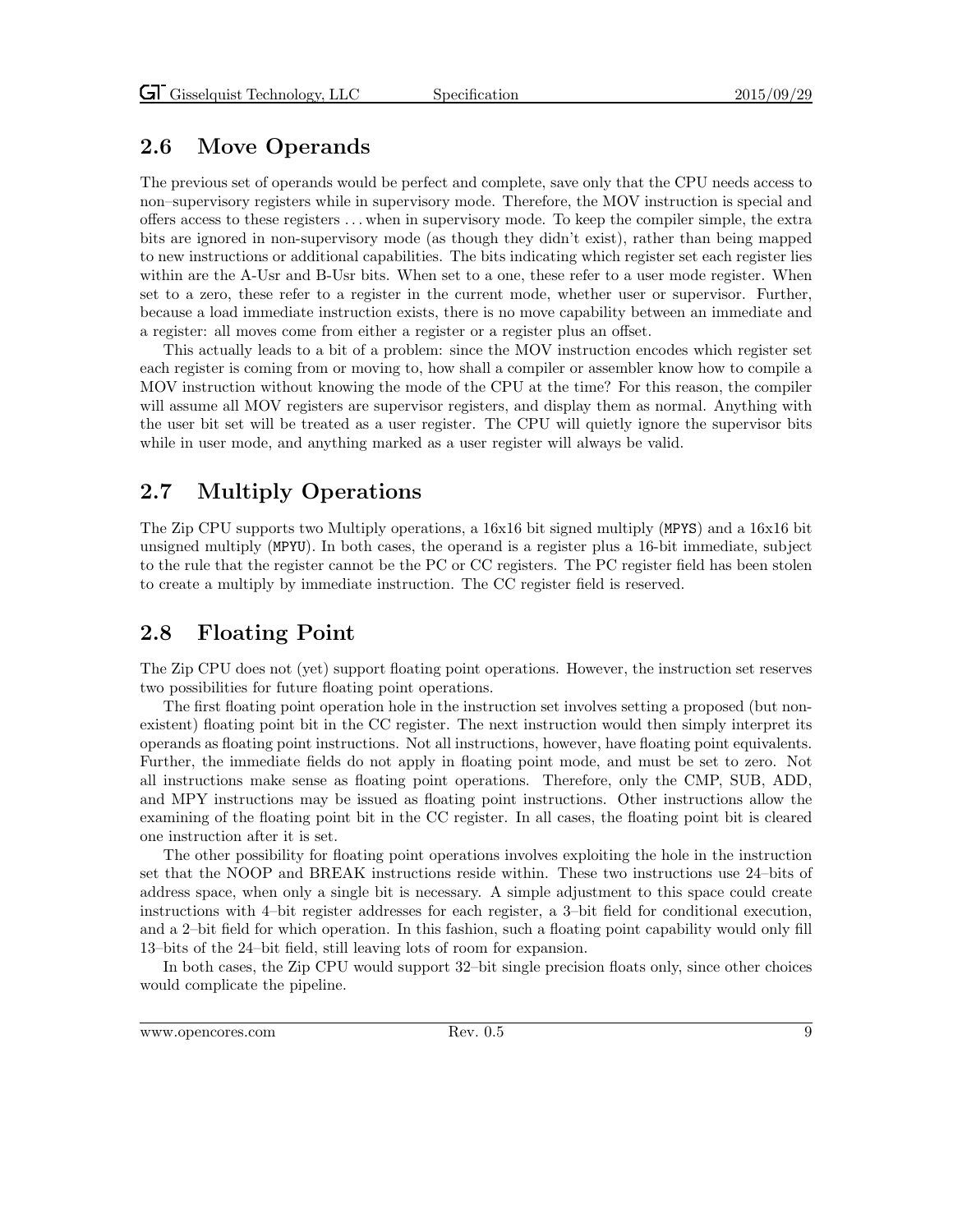| Op Code           |                  | 3124                 | $23\ldots16$ |                                     | 158               | $7\ldots 0$   | Sets CC?                                 |     |
|-------------------|------------------|----------------------|--------------|-------------------------------------|-------------------|---------------|------------------------------------------|-----|
| CMP(Sub)          | 4 <sup>h</sup> 0 | $\overline{D}$ . Reg | Cond.        | Operand B                           |                   |               | Yes                                      |     |
| TST(And)          | $4^{\prime}$ h1  | $\overline{D}$ . Reg | Cond.        | Operand B                           |                   |               |                                          | Yes |
| <b>MOV</b>        | 4'h2             | $\bar{D}$ . Reg      | Cond.        | $A$ -Usr                            | $B-Reg$           | $B-Usr$       | 15'bit signed offset                     |     |
| LODI              | 4'h3             | R. Reg               |              | 24'bit Signed Immediate             |                   |               |                                          |     |
| NOOP              | $4^{\prime}$ h4  | $4'$ he              | $24'$ h00    |                                     |                   |               |                                          |     |
| <b>BREAK</b>      | $4^{\prime}$ h4  | $4'$ he              | $24'$ h $01$ |                                     |                   |               |                                          |     |
| Reserved          | $4^{\prime}$ h4  | $4'$ he              |              | $24'$ bits, but not 0 or 1.         |                   |               |                                          |     |
| LODIHI            | 4' h4            | $4'$ hf              | Cond.        | $1$ b <sub>1</sub>                  | R. Reg            |               | 16-bit Immediate                         |     |
| LODILO            | 4' h4            | $4'$ hf              | Cond.        | 1 <sup>1</sup> b0                   | R. Reg            |               | 16-bit Immediate                         |     |
| $16-b$ MPYU       | $4^{\prime}$ h4  | $\overline{R}$ . Reg | Cond.        | $1$ b $0$                           | Reg               | 16-bit Offset |                                          | Yes |
| $16-b$ MPYU $(I)$ | $4^{\prime}$ h4  | R. Reg               | Cond.        | $1$ b $0$                           | $4'$ hf           | 16-bit Offset |                                          | Yes |
| 16-b MPYS         | $4^{\prime}$ h4  | R. Reg               | Cond.        | $1$ b <sub>1</sub>                  | Reg               | 16-bit Offset |                                          | Yes |
| $16-b$ MPYS $(I)$ | 4' h4            | R. Reg               | Cond.        | $1$ b <sub>1</sub>                  | $4'$ hf           | 16-bit Offset |                                          | Yes |
| <b>ROL</b>        | $4^{\prime}$ h5  | R. Reg               | Cond.        |                                     |                   |               | Operand B, truncated to low order 5 bits |     |
| L <sub>O</sub> D  | 4'h6             | R. Reg               | Cond.        |                                     | Operand B address |               |                                          |     |
| ST <sub>0</sub>   | $4^{\prime}$ h7  | D. Reg               | Cond.        |                                     | Operand B address |               |                                          |     |
| <b>SUB</b>        | 4'h8             | R. Reg               | Cond.        | Operand B                           |                   |               |                                          | Yes |
| AND               | 4'h9             | R. Reg               | Cond.        | Operand B                           |                   | Yes           |                                          |     |
| ADD               | $4'$ ha          | R. Reg               | Cond.        | Operand B                           |                   | Yes           |                                          |     |
| 0R                | $4'$ hb          | R. Reg               | Cond.        | Operand B                           |                   | Yes           |                                          |     |
| <b>XOR</b>        | $4'$ hc          | R. Reg               | Cond.        | Operand B                           |                   | Yes           |                                          |     |
| LSL/ASL           | 4'hd             | R. Reg               | Cond.        | Operand B, imm. truncated to 6 bits |                   |               | Yes                                      |     |
| ASR               | $4'$ he          | R. Reg               | Cond.        | Operand B, imm. truncated to 6 bits |                   |               | Yes                                      |     |
| LSR               | $4^{\prime}$ hf  | R. Reg               | Cond.        | Operand B, imm. truncated to 6 bits |                   | Yes           |                                          |     |

<span id="page-16-2"></span>Table 2.5: Zip CPU Instruction Set

The current architecture does not support a floating point not-implemented interrupt. Any soft floating point emulation must be done deliberately.

### <span id="page-16-0"></span>2.9 Native Instructions

The instruction set for the Zip CPU is summarized in Tbl. [2.5.](#page-16-2)

As you can see, there's lots of room for instruction set expansion. The NOOP and BREAK instructions are the only instructions within one particular 24–bit hole. The rest of this space is reserved for future enhancements.

### <span id="page-16-1"></span>2.10 Derived Instructions

The Zip CPU supports many other common instructions, but not all of them are single cycle instructions. The derived instruction tables, Tbls. [2.6,](#page-18-0) [2.7,](#page-19-0) [2.8](#page-20-0) and [2.9,](#page-21-1) help to capture some of how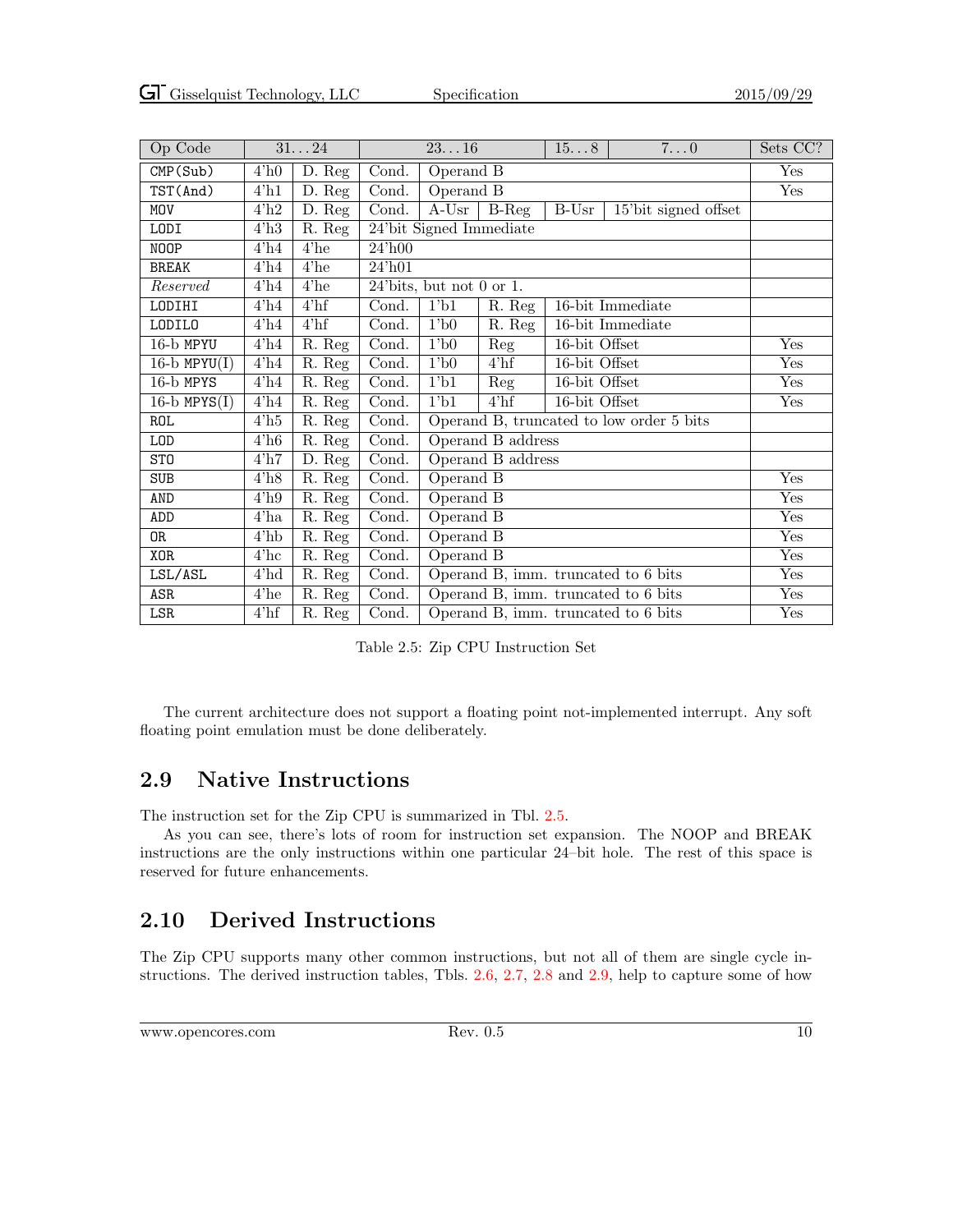these other instructions may be implemented on the Zip CPU. Many of these instructions will have assembly equivalents, such as the branch instructions, to facilitate working with the CPU.

### <span id="page-17-0"></span>2.11 Pipeline Stages

As mentioned in the introduction, and highlighted in Fig. [1.1,](#page-8-0) the Zip CPU supports a five stage pipeline.

1. Prefetch: Reads instruction from memory and into a cache, if so configured. This stage is actually pipelined itself, and so it will stall if the PC ever changes. Stalls are also created here if the instruction isn't in the prefetch cache.

The Zip CPU supports one of two prefetch methods, depending upon a flag set at build time within the zipcpu. v file. The simplest is a non–cached implementation of a prefetch. This implementation is fairly small, and ideal for users of the Zip CPU who need the extra space on the FPGA fabric. However, because this non–cached version has no cache, the maximum number of instructions per clock is limited to about one per five.

The second prefetch module is a pipelined prefetch with a cache. This module tries to keep the instruction address within a window of valid instruction addresses. While effective, it is not a traditional cache implementation. One unique feature of this cache implementation, however, is that it can be cleared in a single clock. A disappointing feature, though, was that it needs an extra internal pipeline stage to be implemented.

- 2. Decode: Decodes an instruction into op code, register(s) to read, and immediate offset. This stage also determines whether the flags will be set or whether the result will be written back.
- 3. Read Operands: Read registers and apply any immediate values to them. There is no means of detecting or flagging arithmetic overflow or carry when adding the immediate to the operand. This stage will stall if any source operand is pending.
- 4. Split into two tracks: An ALU which will accomplish a simple instruction, and the MemOps stage which handles LOD (load) and STO (store) instructions.
	- Loads will stall the entire pipeline until complete.
	- Condition codes are available upon completion of the ALU stage
	- Issuing an instruction to the memory unit while the memory unit is busy will stall the entire pipeline. If the bus deadlocks, only a reset will release the CPU. (Watchdog timer, anyone?)
	- The Zip CPU currently has no means of reading and acting on any error conditions on the bus.
- 5. Write-Back: Conditionally write back the result to the register set, applying the condition. This routine is bi-entrant: either the memory or the simple instruction may request a register write.

The Zip CPU does not support out of order execution. Therefore, if the memory unit stalls, every other instruction stalls. Memory stores, however, can take place concurrently with ALU operations, although memory reads (loads) cannot.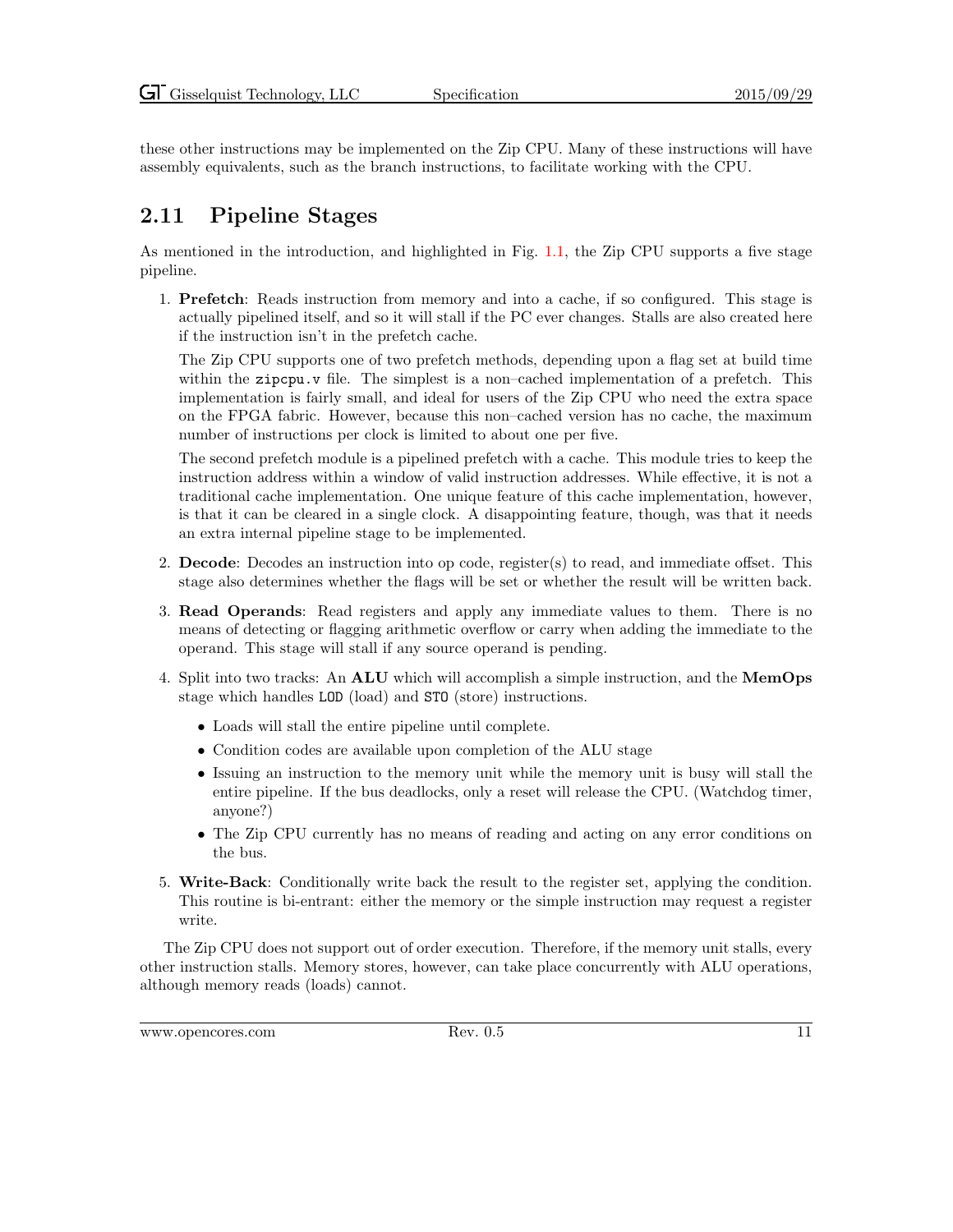| Mapped             | <b>Actual</b>           | <b>Notes</b>                                                             |
|--------------------|-------------------------|--------------------------------------------------------------------------|
| ABS Rx             | $TST - 1, Rx$           | Absolute value, depends upon derived NEG.                                |
|                    | NEG.LT Rx               |                                                                          |
| ADD Ra, Rx         | Add Ra, Rx              | Add with carry                                                           |
| ADDC Rb, Ry        | ADD.C \$1, Ry           |                                                                          |
|                    | Add Rb, Ry              |                                                                          |
| BRA.Cond +/-\$Addr | MOV.cond \$Addr+PC, PC  | Branch or jump on condition. Works for 15-bit                            |
|                    |                         | signed address offsets.                                                  |
| BRA.Cond +/-\$Addr | LDI \$Addr, Rx          | Branch/jump on condition. Works for 23 bit ad-                           |
|                    | ADD.cond Rx, PC         | dress offsets, but costs a register, an extra instruc-                   |
|                    |                         | tion, and sets the flags.                                                |
| BNC PC+\$Addr      | Test \$Carry, CC        | Example of a branch on an unsupported condition,                         |
|                    | MOV.Z PC+\$Addr, PC     | in this case a branch on not carry                                       |
| <b>BUSY</b>        | MOV \$-1(PC), PC        | Execute an infinite loop                                                 |
| CLRF.NZ Rx         | XOR.NZ Rx, Rx           | Clear Rx, and flags, if the Z-bit is not set                             |
| CLR Rx             | LDI \$0, Rx             | Clears Rx, leaves flags untouched. This instruc-                         |
|                    |                         | tion cannot be conditional.                                              |
| EXCH.W Rx          | ROL \$16, Rx            | Exchanges the top and bottom 16'bit words of Rx                          |
| <b>HALT</b>        | Or \$SLEEP, CC          | This<br>only works when<br>issued<br>inter-<br>in                        |
|                    |                         | rupt/supervisor mode.<br>In user mode this is                            |
|                    |                         | simply a wait until interrupt instruction.                               |
| INT                | LDI \$0,CC              |                                                                          |
| <b>IRET</b>        | OR \$GIE, CC            | Also known as an RTU instruction (Return to                              |
|                    |                         | Userspace)                                                               |
| JMP R6+\$Addr      | MOV \$Addr(R6), PC      |                                                                          |
| JSR PC+\$Addr      | SUB \$1,SP              | Jump to Subroutine. Note the required cleanup                            |
|                    | MOV \$3+PC, RO          | instruction after returning. This could easily be                        |
|                    | STO RO, 1(SP)           | turned into a three instruction operand, removing                        |
|                    | MOV \$Addr+PC, PC       | the preliminary stack instruction before and the                         |
|                    | ADD \$1,SP              | cleanup after, by adjusting how any stack frame                          |
|                    |                         | was built for this routine to include space at the                       |
|                    |                         | top of the stack for the PC. Note also that jumping                      |
|                    |                         | to a subroutine costs a copy register, RO in this                        |
|                    |                         | case.                                                                    |
| JSR PC+\$Addr      | MOV \$3+PC, R12         | This is the high speed version of a subroutine call,                     |
|                    | MOV \$addr+PC, PC       | necessitating a register to hold the last PC ad-                         |
|                    |                         | dress. In its favor, this method doesn't suffer the                      |
|                    |                         | mandatory memory access of the other approach.                           |
| LDI.1 \$val, Rx    | LDIHI                   | Sadly, there's not enough instruction space to                           |
|                    | $($val>>16)$ & OxOffff, | load a complete immediate value into any regis-                          |
|                    | Rx                      | Therefore, fully loading any register takes<br>ter.                      |
|                    |                         | LDILO (\$val&0x0ffff), Rxtwo cycles. The LDIHI (load immediate high) and |
|                    |                         | LDILO (load immediate low) instructions have                             |
|                    |                         | been created to facilitate this.                                         |
|                    |                         |                                                                          |

Table 2.6: Derived Instructions

www.opencores.com Rev. 0.5 12

<span id="page-18-0"></span>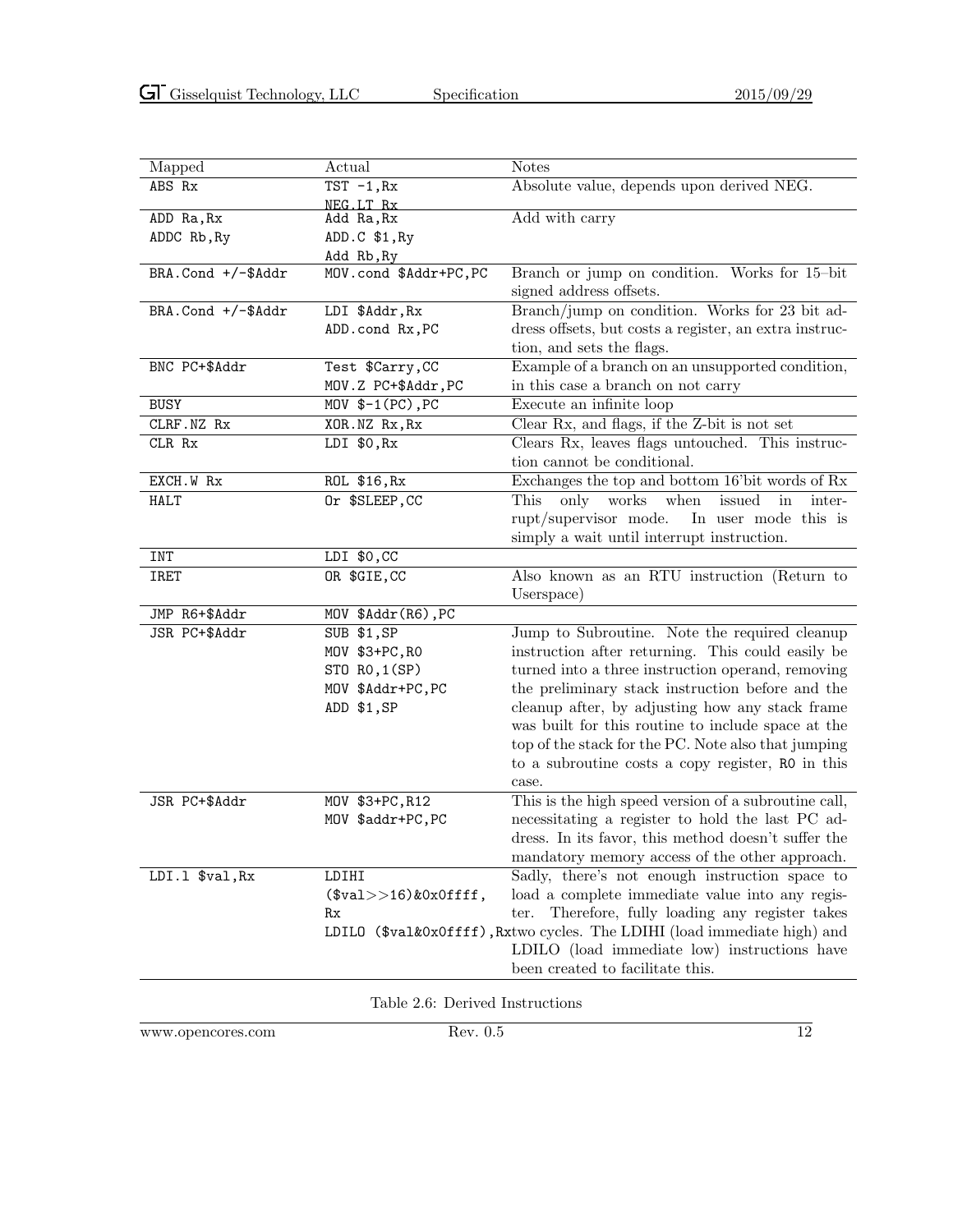| Mapped           | Actual                              | <b>Notes</b>                                          |
|------------------|-------------------------------------|-------------------------------------------------------|
| LOD.b \$addr, Rx | LDI \$addr, Ra                      | This CPU is designed for 32'bit word length in-       |
|                  | LDI \$addr, Rb                      | structions. Byte addressing is not supported by       |
|                  | LSR \$2, Ra                         | the CPU or the bus, so it therefore takes more        |
|                  | AND \$3, Rb                         | work to do.                                           |
|                  | LOD (Ra), Rx                        | Note also that in this example, \$Addr is a byte-     |
|                  | LSL \$3, Rb                         | wise address, where all other addresses in this doc-  |
|                  | SUB \$32, Rb                        | ument are 32-bit wordlength addresses. For this       |
|                  | ROL Rb, Rx                          | reason, we needed to drop the bottom two bits.        |
|                  | AND \$0ffh, Rx                      | This also limits the address space of character ac-   |
|                  |                                     | cesses using this method from 16 MB down to           |
|                  |                                     | 4MB.                                                  |
| LSL \$1, Rx      | $LSL$ \$1, $Ry$                     | Logical shift left with carry. Note that the instruc- |
| LSLC \$1, Ry     | LSL \$1, Rx                         | tion order is now backwards, to keep the condi-       |
|                  | OR.C \$1, Ry                        | tions valid. That is, LSL sets the carry flag, so if  |
|                  |                                     | we did this the other way with Rx before Ry, then     |
|                  |                                     | the condition flag wouldn't have been right for an    |
|                  |                                     | OR correction at the end.                             |
| $LSR$ \$1, $Rx$  | CLR Rz                              | Logical shift right with carry                        |
| LSRC \$1, Ry     | LSR \$1, Ry                         |                                                       |
|                  | LDIHI.C \$8000h, Rz                 |                                                       |
|                  | $LSR$ \$1, $Rx$                     |                                                       |
|                  | OR Rz, Rx                           |                                                       |
| NEG Rx           | $XOR$ $$-1, Rx$                     |                                                       |
| NEG.C Rx         | ADD \$1, Rx<br>$MOV.C$ $$-1+Rx, Rx$ |                                                       |
|                  | XOR.C \$-1, Rx                      |                                                       |
| NOOP             | NOOP                                | While there are many operations that do nothing,      |
|                  |                                     | such as MOV Rx, Rx, or OR \$0, Rx, these opera-       |
|                  |                                     | tions have consequences in that they might stall      |
|                  |                                     | the bus if Rx isn't ready yet. For this reason, we    |
|                  |                                     | have a dedicated NOOP instruction.                    |
| NOT Rx           | XOR \$-1, Rx                        |                                                       |
| POP Rx           | LOD $$1(SP)$ , Rx                   | Note that for interrupt purposes, one can never       |
|                  | ADD \$1,SP                          | depend upon the value at (SP). Hence you read         |
|                  |                                     | from it, then increment it, lest having incremented   |
|                  |                                     | it first something then comes along and writes to     |
|                  |                                     | that value before you can read the result.            |
|                  |                                     |                                                       |

<span id="page-19-0"></span>Table 2.7: Derived Instructions, continued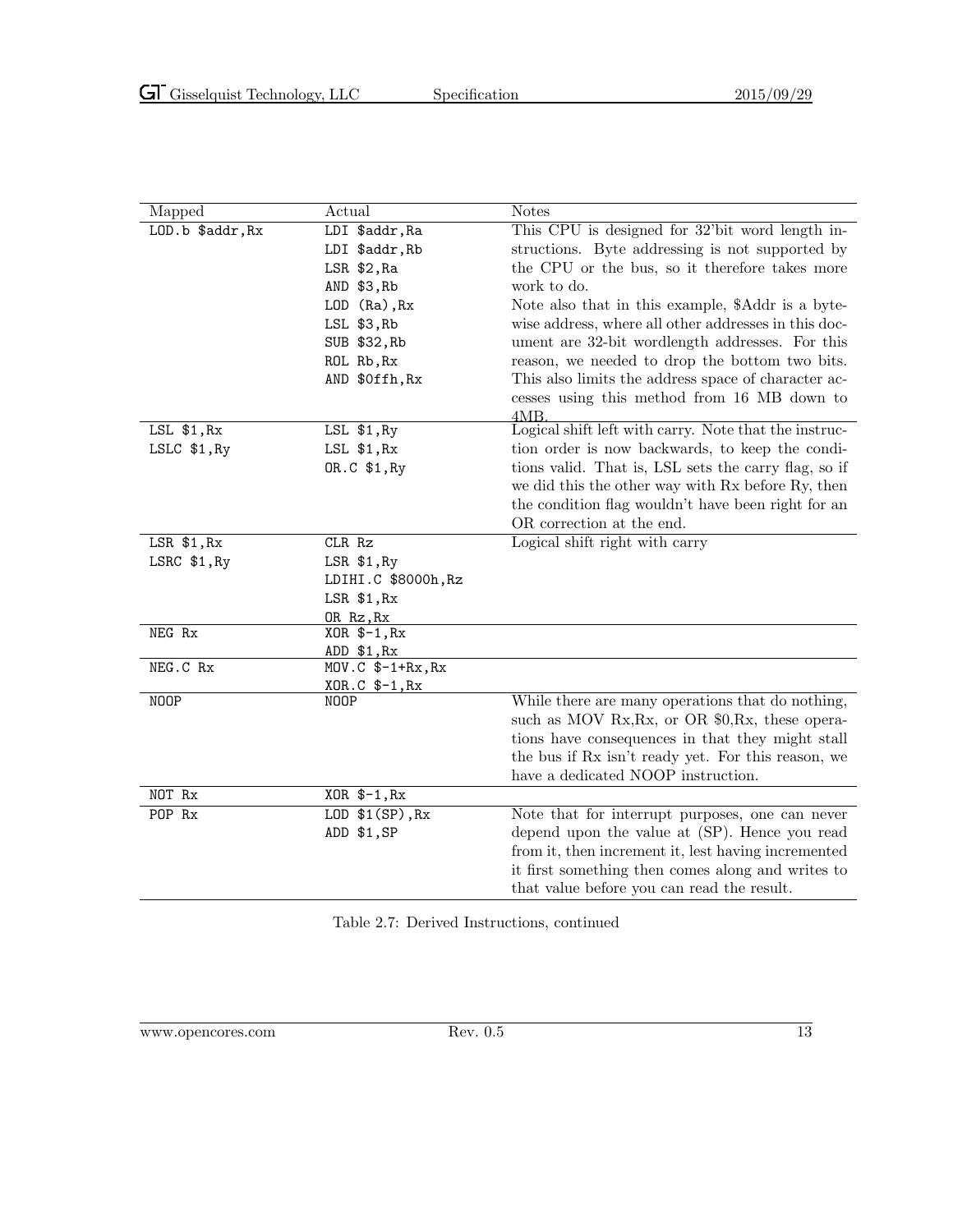| PUSH Rx          | SUB \$1, SP<br>$STO Rx$ , \$1 $(SP)$                               | Note that for pipelined operation, it helps to co-<br>alesce all the SUB's into one command, and place                                                                                                                                                                                                                                                                                                                   |
|------------------|--------------------------------------------------------------------|--------------------------------------------------------------------------------------------------------------------------------------------------------------------------------------------------------------------------------------------------------------------------------------------------------------------------------------------------------------------------------------------------------------------------|
|                  |                                                                    | the STO's right after each other.                                                                                                                                                                                                                                                                                                                                                                                        |
| PUSH Rx-Ry       | SUB \$n, SP<br>$ST0 Rx,$ \$n $(SP)$<br>$\cdots$<br>STO Ry, \$1(SP) | Multiple pushes at once only need the single sub-<br>tract from the stack pointer. This derived instruc-<br>tion is analogous to a similar one on the Motoroloa<br>68k architecture, although the Zip Assembler does<br>not support this instruction (yet). This instruc-                                                                                                                                                |
|                  |                                                                    | tion also supports pipelined memory access.                                                                                                                                                                                                                                                                                                                                                                              |
| <b>RESET</b>     | ST <sub>0</sub><br>\$1,\$watchdog(R12)<br><b>NOOP</b><br>NOOP      | This depends upon the peripheral base address be-<br>ing in $R12$ .<br>Another opportunity might be to jump to the reset<br>address from within supervisor mode.                                                                                                                                                                                                                                                         |
| RET              | $LOD$ $$1(SP)$ , $PC$                                              | Note that this depends upon the calling context<br>to clean up the stack, as outlined for the JSR in-<br>struction.                                                                                                                                                                                                                                                                                                      |
| RET              | MOV R12, PC                                                        | This is the high(er) speed version, that doesn't<br>touch the stack. As such, it doesn't suffer a stall<br>on memory read/write to the stack.                                                                                                                                                                                                                                                                            |
| STEP Rr, Rt      | LSR \$1, Rr                                                        | Step a Galois implementation of a Linear Feedback                                                                                                                                                                                                                                                                                                                                                                        |
|                  | XOR.C Rt, Rr                                                       | Shift Register, Rr, using taps Rt                                                                                                                                                                                                                                                                                                                                                                                        |
| STO.b Rx, \$addr | LDI \$addr, Ra                                                     | This CPU and it's bus are <i>not</i> optimized for byte-                                                                                                                                                                                                                                                                                                                                                                 |
|                  | LDI \$addr, Rb                                                     | wise operations.                                                                                                                                                                                                                                                                                                                                                                                                         |
|                  | LSR \$2, Ra                                                        | Note that in this example, \$addr is a byte-wise                                                                                                                                                                                                                                                                                                                                                                         |
|                  | AND \$3, Rb                                                        | address, whereas in all of our other examples it is                                                                                                                                                                                                                                                                                                                                                                      |
|                  | SUB \$32, Rb                                                       | a 32-bit word address. This also limits the address                                                                                                                                                                                                                                                                                                                                                                      |
|                  | LOD (Ra), Ry                                                       | space of character accesses from 16 MB down to                                                                                                                                                                                                                                                                                                                                                                           |
|                  | AND \$0ffh, Rx                                                     | 4MB.F Further, this instruction implies a byte or-                                                                                                                                                                                                                                                                                                                                                                       |
|                  | AND ~\$0ffh, Ry<br>ROL Rb, Rx                                      | dering, such as big or little endian.                                                                                                                                                                                                                                                                                                                                                                                    |
|                  | OR Rx, Ry                                                          |                                                                                                                                                                                                                                                                                                                                                                                                                          |
|                  | STO Ry, (Ra)                                                       |                                                                                                                                                                                                                                                                                                                                                                                                                          |
| SWAP Rx, Ry      | XOR Ry, Rx                                                         | While no extra registers are needed, this example                                                                                                                                                                                                                                                                                                                                                                        |
|                  | XOR Rx, Ry                                                         | does take 3-clocks.                                                                                                                                                                                                                                                                                                                                                                                                      |
|                  | XOR Ry, Rx                                                         |                                                                                                                                                                                                                                                                                                                                                                                                                          |
| TRAP #X          | LDI \$x, RO                                                        | This works because whenever a user lowers the                                                                                                                                                                                                                                                                                                                                                                            |
|                  | AND ~\$GIE, CC                                                     | \$GIE flag, it sets a TRAP bit within the CC regis-<br>ter. Therefore, upon entering the supervisor state,<br>the CPU only need check this bit to know that it<br>got there via a TRAP. The trap could be made<br>conditional by making the LDI and the AND con-<br>ditional. In that case, the assembler would qui-<br>etly turn the LDI instruction into an LDILO and<br>LDIHI pair, but the effect would be the same. |

<span id="page-20-0"></span>Table 2.8: Derived Instructions, continued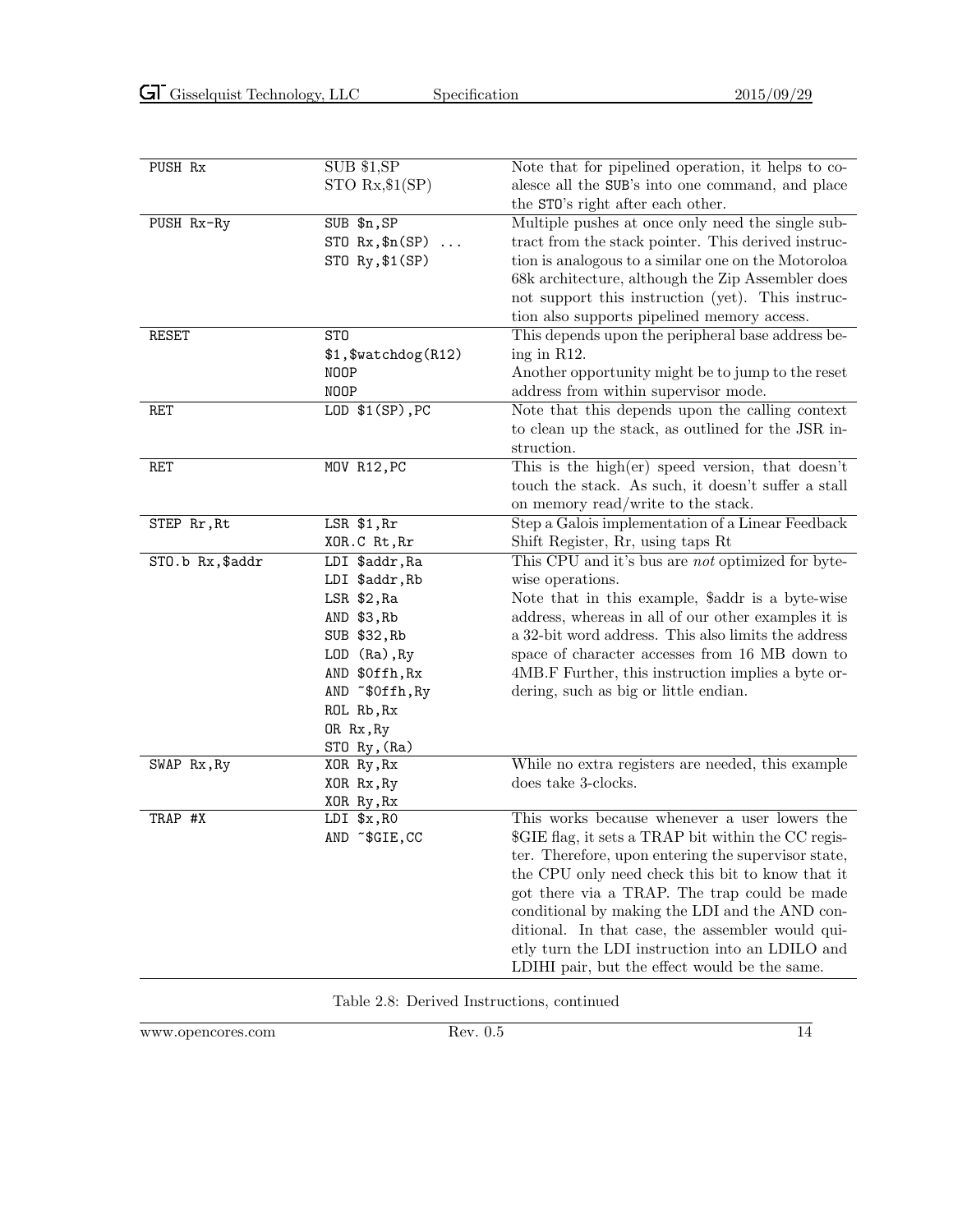| TST Rx | $TST$ $$-1,Rx$         | Set the condition codes based upon Rx. Could also   |
|--------|------------------------|-----------------------------------------------------|
|        |                        | do a CMP $$0,Rx$ , ADD $$0,Rx$ , SUB $$0,Rx$ , etc. |
|        |                        | AND $-1, Rx$ , etc. The TST and CMP approaches      |
|        |                        | won't stall future pipeline stages looking for the  |
|        |                        | value of Rx.                                        |
| WAIT   | \$SLEEP.CC<br>Or \$GIE | Wait until the next interrupt, then jump to super-  |
|        |                        | visor/interrupt mode.                               |

<span id="page-21-1"></span>Table 2.9: Derived Instructions, continued

### <span id="page-21-0"></span>2.12 Pipeline Stalls

The processing pipeline can and will stall for a variety of reasons. Some of these are obvious, some less so. These reasons are listed below:

• When the prefetch cache is exhausted

This reason should be obvious. If the prefetch cache doesn't have the instruction in memory, the entire pipeline must stall until enough of the prefetch cache is loaded to support the next instruction.

• While waiting for the pipeline to load following any taken branch, jump, return from interrupt or switch to interrupt context (5 stall cycles)

If the PC suddenly changes, the pipeline is subsequently cleared and needs to be reloaded. Given that there are five stages to the pipeline, that accounts for four of the five stalls. The stall cycle is lost in the pipelined prefetch stage which needs at least one clock with a valid PC before it can produce a new output.

The Zip CPU handles MOV \$X(PC),PC, ADD \$X,PC, and LDI \$X,PC instructions specially, however. These instructions, when not conditioned on the flags, can execute with only 3 stall cycles.

- When reading from a prior register while also adding an immediate offset
	- 1. OPCODE ?,RA
	- 2. (stall)
	- 3. OPCODE I+RA,RB

Since the addition of the immediate register within OpB decoding gets applied during the read operand stage so that it can be nicely settled before the ALU, any instruction that will write back an operand must be separated from the opcode that will read and apply an immediate offset by one instruction. The good news is that this stall can easily be mitigated by proper scheduling. That is, any instruction that does not add an immediate to RA may be scheduled into the stall slot.

• When any write to either the CC or PC Register is followed by a memory operation

www.opencores.com Rev. 0.5 15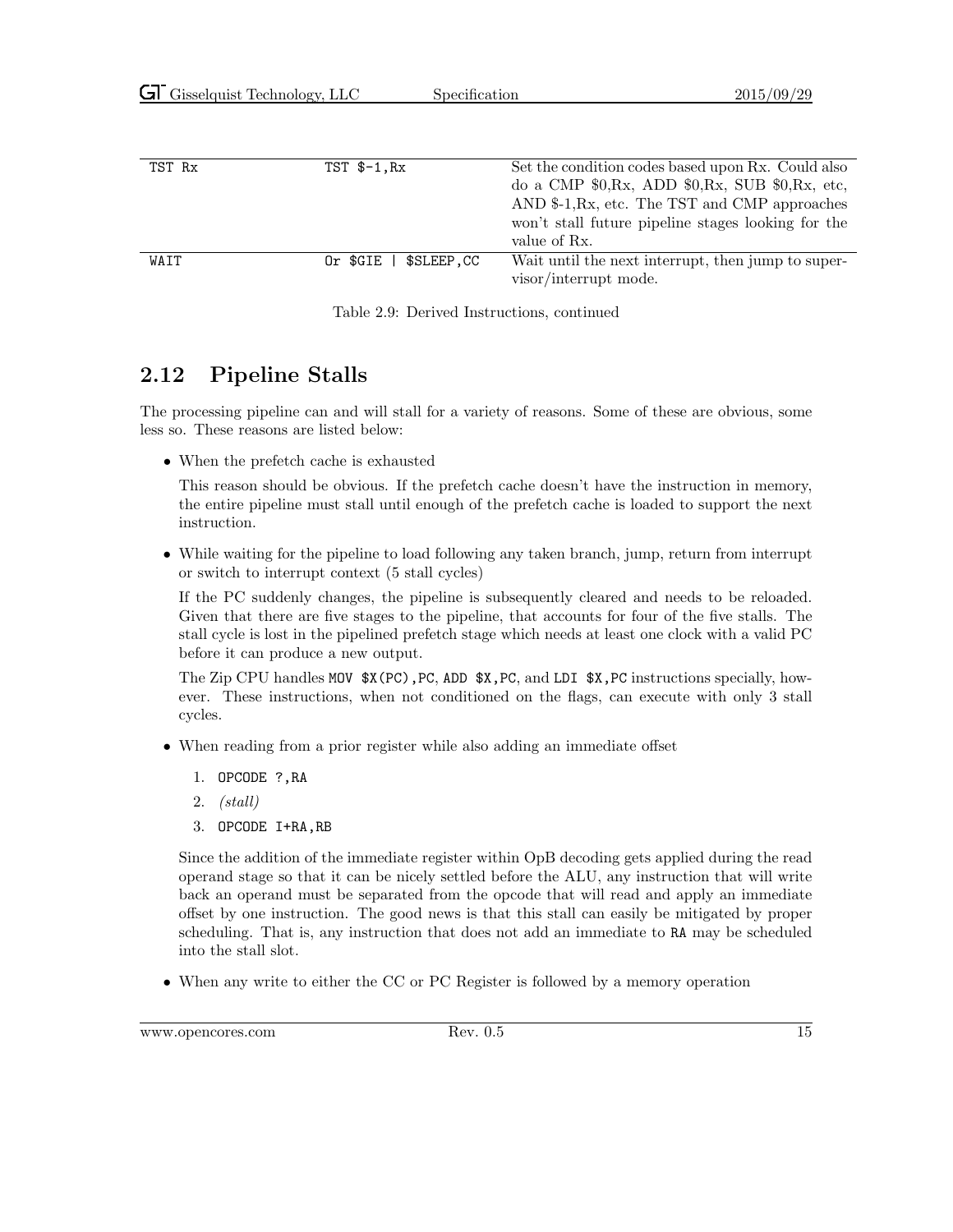- 1. OPCODE RA,PC Ex: a branch opcode
- 2. (stall, even if jump not taken)
- 3. LOD \$X(RA),RB

Since branches take place in the writeback stage, the Zip CPU will stall the pipeline for one clock anytime there may be a possible jump. This prevents an instruction from executing a memory access after the jump but before the jump is recognized.

This stall may be mitigated by shuffling the operations immediately following a potential branch so that an ALU operation follows the branch instead of a memory operation.

- When reading from the CC register after setting the flags
	- 1. ALUOP RA,RB Ex: a compare opcode
	- 2. (stall)
	- 3. TST sys.ccv,CC
	- 4. BZ somewhere

The reason for this stall is simply performance. Many of the flags are determined via combinatorial logic after the writeback instruction is determined. Trying to then place these into the input for one of the operands created a time delay loop that would no longer execute in a single 100 MHz clock cycle. (The time delay of the multiply within the ALU wasn't helping either  $\dots$ ).

This stall may be eliminated via proper scheduling, by placing an instruction that does not set flags in between the ALU operation and the instruction that references the CC register. For example, MOV \$addr+PC, uPC followed by an RTU (OR \$GIE, CC) instruction will not incur this stall, whereas an OR \$BREAKEN, CC followed by an OR \$STEP, CC will incur the stall, while a LDI \$BREAKEN|\$STEP,CC will not.

- When waiting for a memory read operation to complete
	- 1. LOD address,RA
	- 2. (multiple stalls, bus dependent, 4 clocks best)
	- 3. OPCODE I+RA,RB

Remember, the Zip CPU does not support out of order execution. Therefore, anytime the memory unit becomes busy both the memory unit and the ALU must stall until the memory unit is cleared. This is especially true of a load instruction, which must still write its operand back to the register file. Store instructions are different, since they can be busy with no impact on later ALU write back operations. Hence, only loads stall the pipeline.

This also assumes that the memory being accessed is a single cycle memory. Slower memories, such as the Quad SPI flash, will take longer–perhaps even as long as forty clocks. During this time the CPU and the external bus will be busy, and unable to do anything else.

- Memory operation followed by a memory operation
	- 1. STO address,RA

www.opencores.com Rev. 0.5 16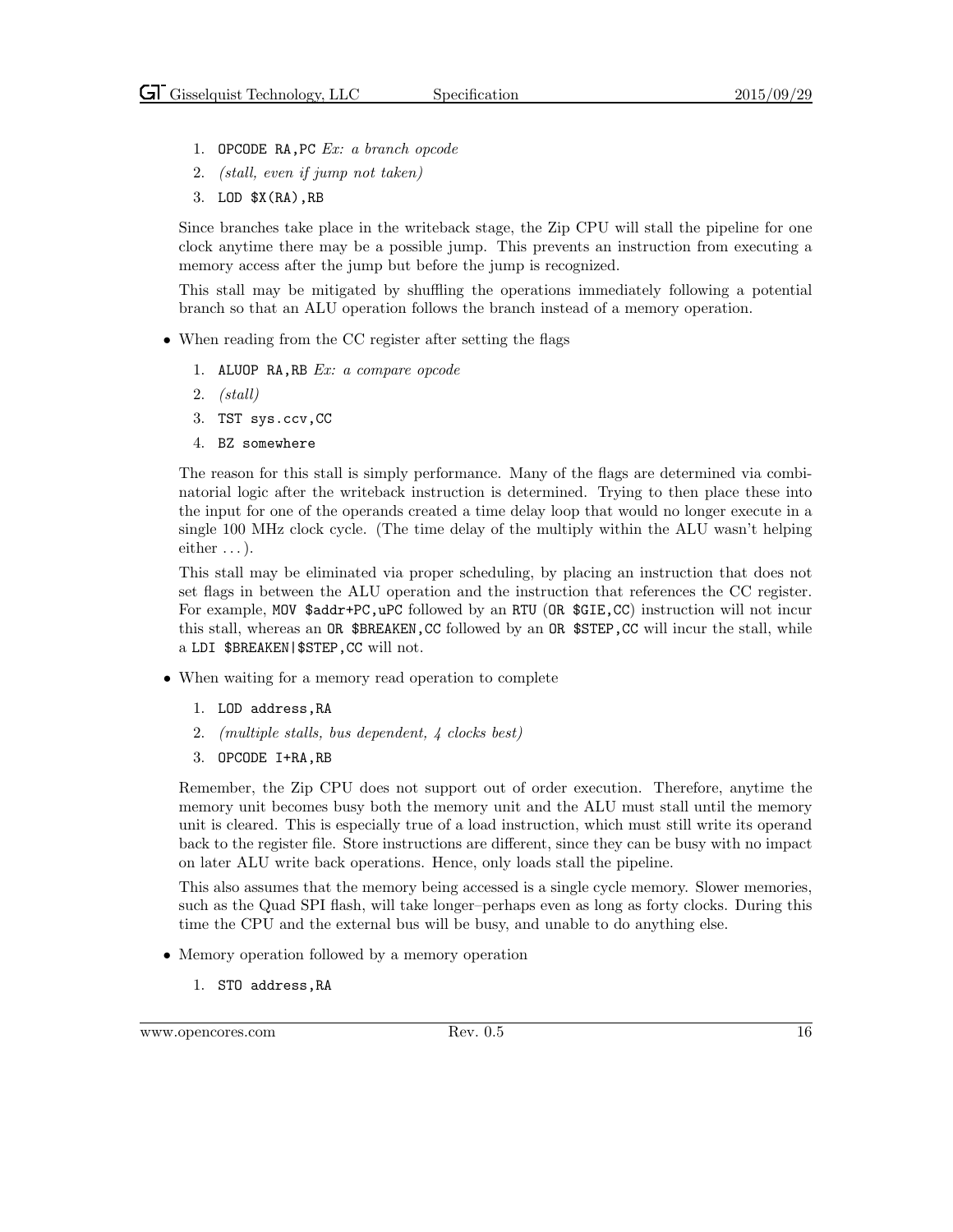- 2. (multiple stalls, bus dependent, 4 clocks best)
- 3. LOD address,RB
- 4. (multiple stalls, bus dependent, 4 clocks best)

In this case, the LOD instruction cannot start until the STO is finished. With proper scheduling, it is possible to do something in the ALU while the memory unit is busy with the STO instruction, but otherwise this pipeline will stall waiting for it to complete.

The Zip CPU does have the capability of supporting pipelined memory access, but only under the following conditions: all accesses within the pipeline must all be reads or all be writes, all must use the same register for their address, and there can be no stalls or other instructions between pipelined memory access instructions. Further, the offset to memory must be increasing by one address each instruction. These conditions work well for saving or storing registers to the stack.

- When waiting for a conditional memory read operation to complete
	- 1. LOD.Z address,RA
	- 2. (multiple stalls, bus dependent, 7 clocks best)
	- 3. OPCODE I+RA,RB

In this case, the Zip CPU doesn't warn the prefetch cache to get off the bus two cycles before using the bus, so there's a potential for an extra three cycle cost due to bus contention between the prefetch and the CPU.

This is true for both the LOD and the STO instructions, with the exception that the STO instruction will continue in parallel with any ALU instructions that follow it.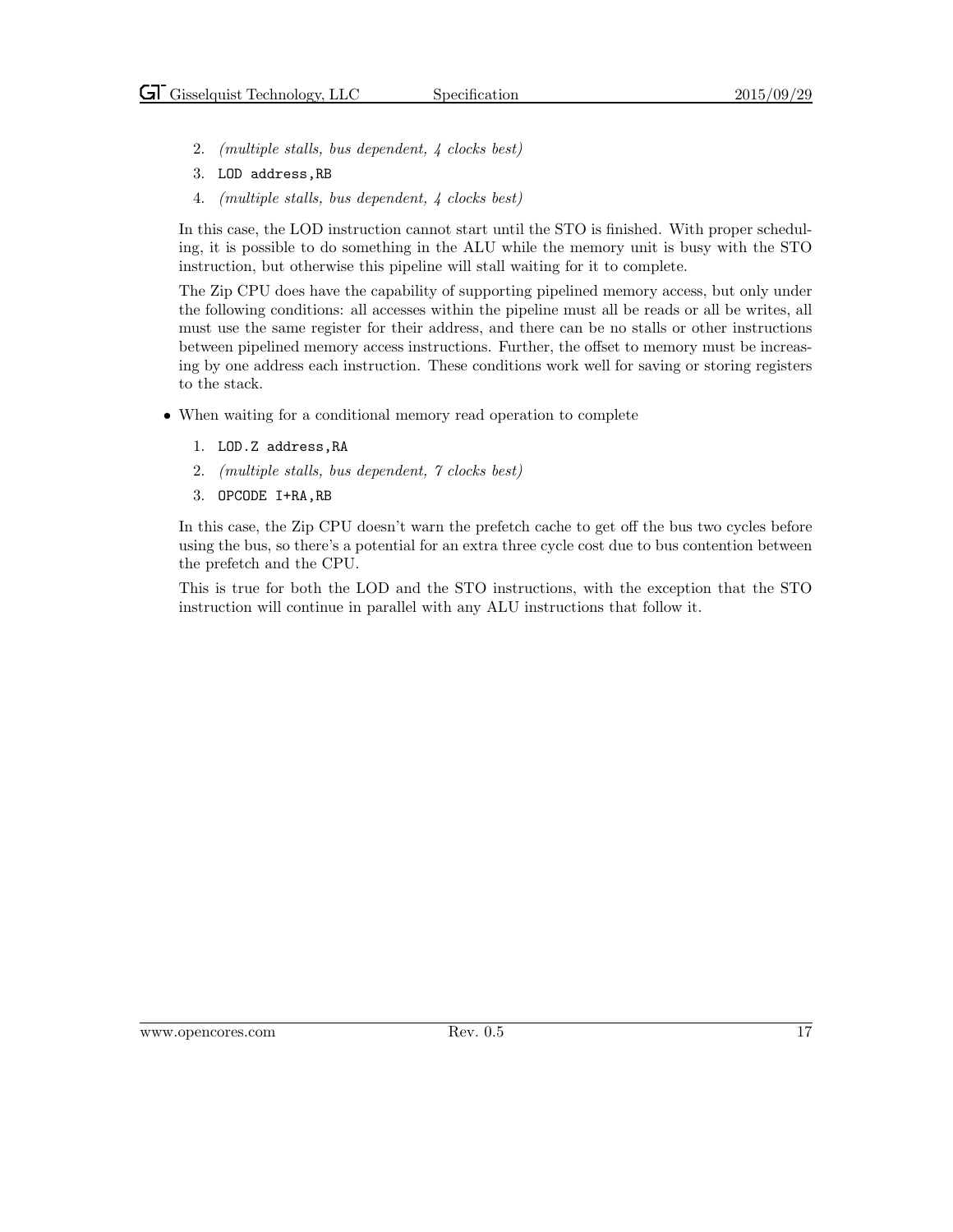### 3.

### Peripherals

<span id="page-24-0"></span>While the previous chapter describes a CPU in isolation, the Zip System includes a minimum set of peripherals as well. These peripherals are shown in Fig. [3.1](#page-25-3) and described here. They are designed to make the Zip CPU more useful in an Embedded Operating System environment.

#### <span id="page-24-1"></span>3.1 Interrupt Controller

Perhaps the most important peripheral within the Zip System is the interrupt controller. While the Zip CPU itself can only handle one interrupt, and has only the one interrupt state: disabled or enabled, the interrupt controller can make things more interesting.

The Zip System interrupt controller module supports up to 15 interrupts, all controlled from one register. Bit 31 of the interrupt controller controls overall whether interrupts are enabled (1'b1) or disabled (1'b0). Bits 16–30 control whether individual interrupts are enabled (1'b0) or disabled (1'b0). Bit 15 is an indicator showing whether or not any interrupt is active, and bits 0–15 indicate whether or not an individual interrupt is active.

The interrupt controller has been designed so that bits can be controlled individually without having any knowledge of the rest of the controller setting. To enable an interrupt, write to the register with the high order global enable bit set and the respective interrupt enable bit set. No other bits will be affected. To disable an interrupt, write to the register with the high order global enable bit cleared and the respective interrupt enable bit set. To clear an interrupt, write a '1' to that interrupts status pin. Zero's written to the register have no affect, save that a zero written to the master enable will disable all interrupts.

As an example, suppose you wished to enable interrupt  $#4$ . You would then write to the register a 0x80100010 to enable interrupt  $#4$  and to clear any past active state. When you later wish to disable this interrupt, you would write a 0x00100010 to the register. As before, this both disables the interrupt and clears the active indicator. This also has the side effect of disabling all interrupts, so a second write of 0x80000000 may be necessary to re-enable any other interrupts.

The Zip System currently hosts two interrupt controllers, a primary and a secondary. The primary interrupt controller has one interrupt line which may come from an external interrupt controller, and one interrupt line from the secondary controller. Other primary interrupts include the system timers, the jiffies interrupt, and the manual cache interrupt. The secondary interrupt controller maintains an interrupt state for all of the processor accounting counters.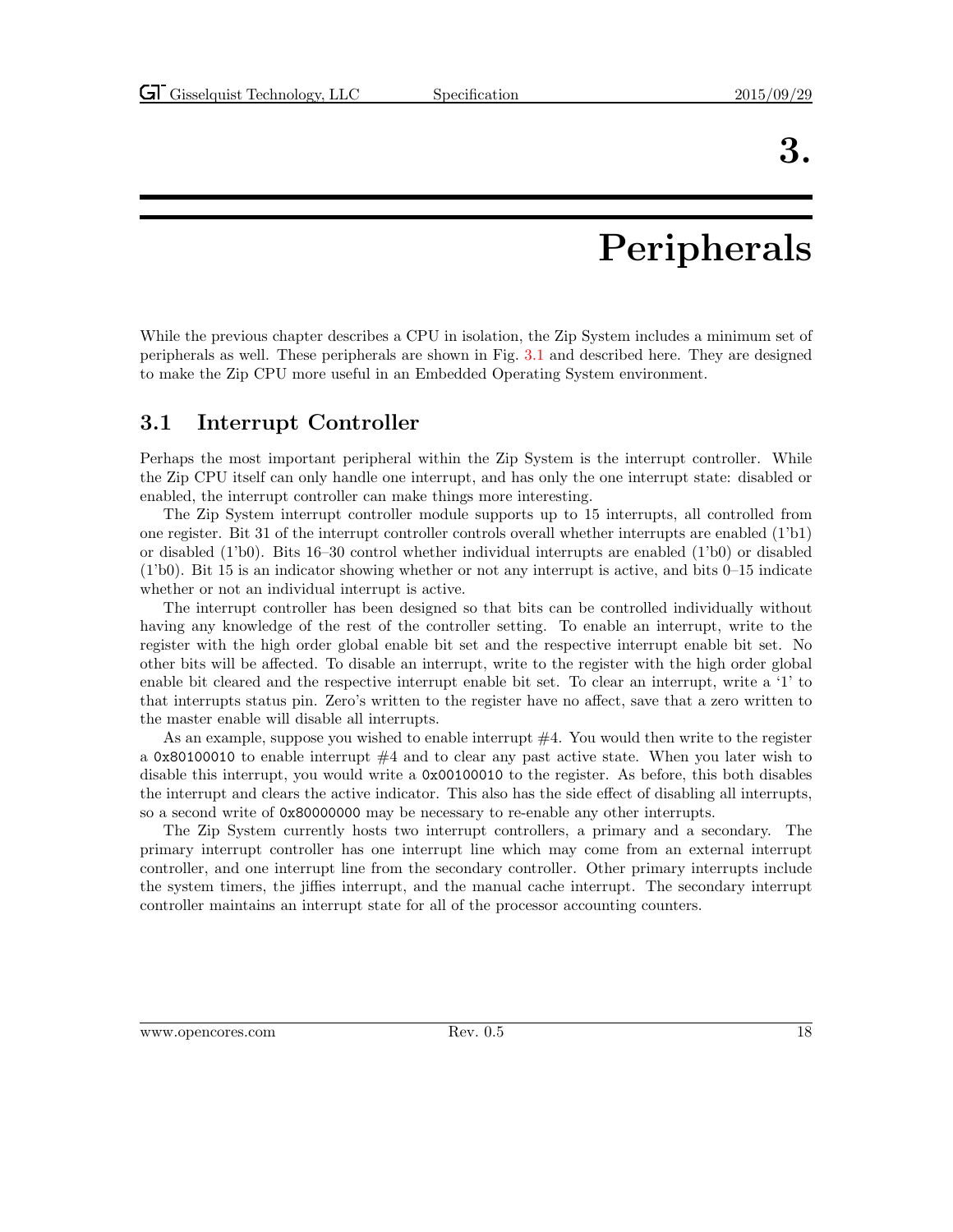

<span id="page-25-3"></span>Figure 3.1: Zip System Peripherals

#### <span id="page-25-0"></span>3.2 Counter

The Zip Counter is a very simple counter: it just counts. It cannot be halted. When it rolls over, it issues an interrupt. Writing a value to the counter just sets the current value, and it starts counting again from that value.

Eight counters are implemented in the Zip System for process accounting. This may change in the future, as nothing as yet uses these counters.

#### <span id="page-25-1"></span>3.3 Timer

The Zip Timer is also very simple: it simply counts down to zero. When it transitions from a one to a zero it creates an interrupt.

Writing any non-zero value to the timer starts the timer. If the high order bit is set when writing to the timer, the timer becomes an interval timer and reloads its last start time on any interrupt. Hence, to mark seconds, one might set the timer to 100 million (the number of clocks per second), and set the high bit. Ever after, the timer will interrupt the CPU once per second (assuming a 100 MHz clock). This reload capability also limits the maximum timer value to  $2^{31} - 1$ , rather than  $2^{32} - 1.$ 

### <span id="page-25-2"></span>3.4 Watchdog Timer

The watchdog timer is no different from any of the other timers, save for one critical difference: the interrupt line from the watchdog timer is tied to the reset line of the CPU. Hence writing a '1' to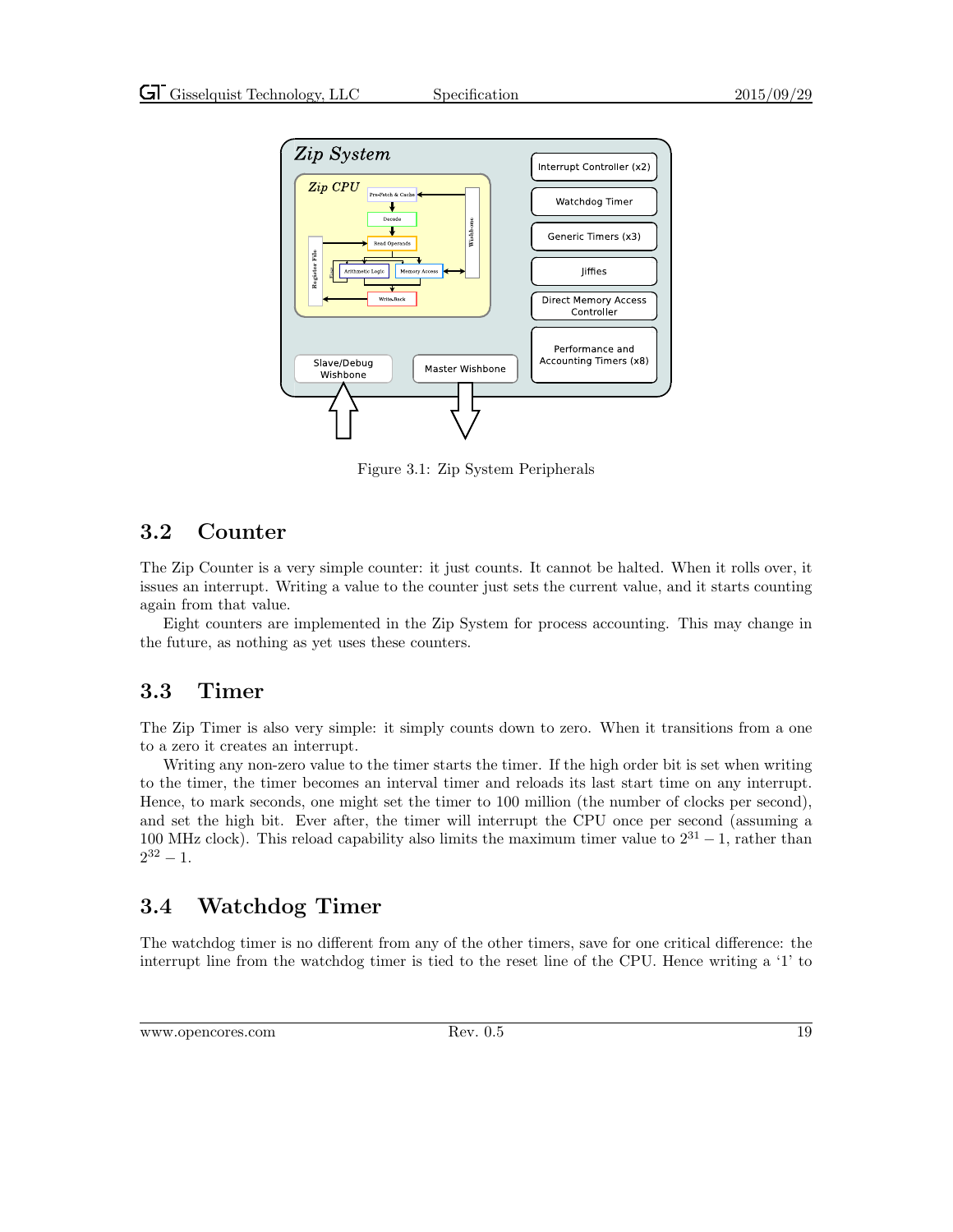the watchdog timer will always reset the CPU. To stop the Watchdog timer, write a '0' to it. To start it, write any other number to it—as with the other timers.

While the watchdog timer supports interval mode, it doesn't make as much sense as it did with the other timers.

#### <span id="page-26-0"></span>3.5 Jiffies

This peripheral is motivated by the Linux use of 'jiffies' whereby a process can request to be put to sleep until a certain number of 'jiffies' have elapsed. Using this interface, the CPU can read the number of 'jiffies' from the peripheral (it only has the one location in address space), add the sleep length to it, and write the result back to the peripheral. The zipjiffies peripheral will record the value written to it only if it is nearer the current counter value than the last current waiting interrupt time. If no other interrupts are waiting, and this time is in the future, it will be enabled. (There is currently no way to disable a jiffie interrupt once set, other than to disable the interrupt line in the interrupt controller.) The processor may then place this sleep request into a list among other sleep requests. Once the timer expires, it would write the next Jiffy request to the peripheral and wake up the process whose timer had expired.

Indeed, the Jiffies register is nothing more than a glorified counter with an interrupt. Unlike the other counters, the Jiffies register cannot be set. Writes to the jiffies register create an interrupt time. When the Jiffies register later equals the value written to it, an interrupt will be asserted and the register then continues counting as though no interrupt had taken place.

The purpose of this register is to support alarm times within a CPU. To set an alarm for a particular process  $N$  clocks in advance, read the current Jiffies value, and  $N$ , and write it back to the Jiffies register. The O/S must also keep track of values written to the Jiffies register. Thus, when an 'alarm' trips, it should be removed from the list of alarms, the list should be sorted, and the next alarm in terms of Jiffies should be written to the register.

#### <span id="page-26-1"></span>3.6 Direct Memory Access Controller

The Direct Memory Access (DMA) controller can be used to either move memory from one location to another, to read from a peripheral into memory, or to write from a peripheral into memory all without CPU intervention. Further, since the DMA controller can issue (and does issue) pipeline wishbone accesses, any DMA memory move will by nature be faster than a corresponding program accomplishing the same move. To put this to numbers, it may take a program 18 clocks per word transferred, whereas this DMA controller can move one word in two clocks–provided it has bus access. (The CPU gets priority over the bus.)

When copying memory from one location to another, the DMA controller will copy in units of a given transfer length–up to 1024 words at a time. It will read that transfer length into its internal buffer, and then write to the destination address from that buffer. If the CPU interrupts a DMA transfer, it will release the bus, let the CPU complete whatever it needs to do, and then restart its transfer by writing the contents of its internal buffer and then re-entering its read cycle again.

When coupled with a peripheral, the DMA controller can be configured to start a memory copy on an interrupt line going high. Further, the controller can be configured to issue reads from (or to)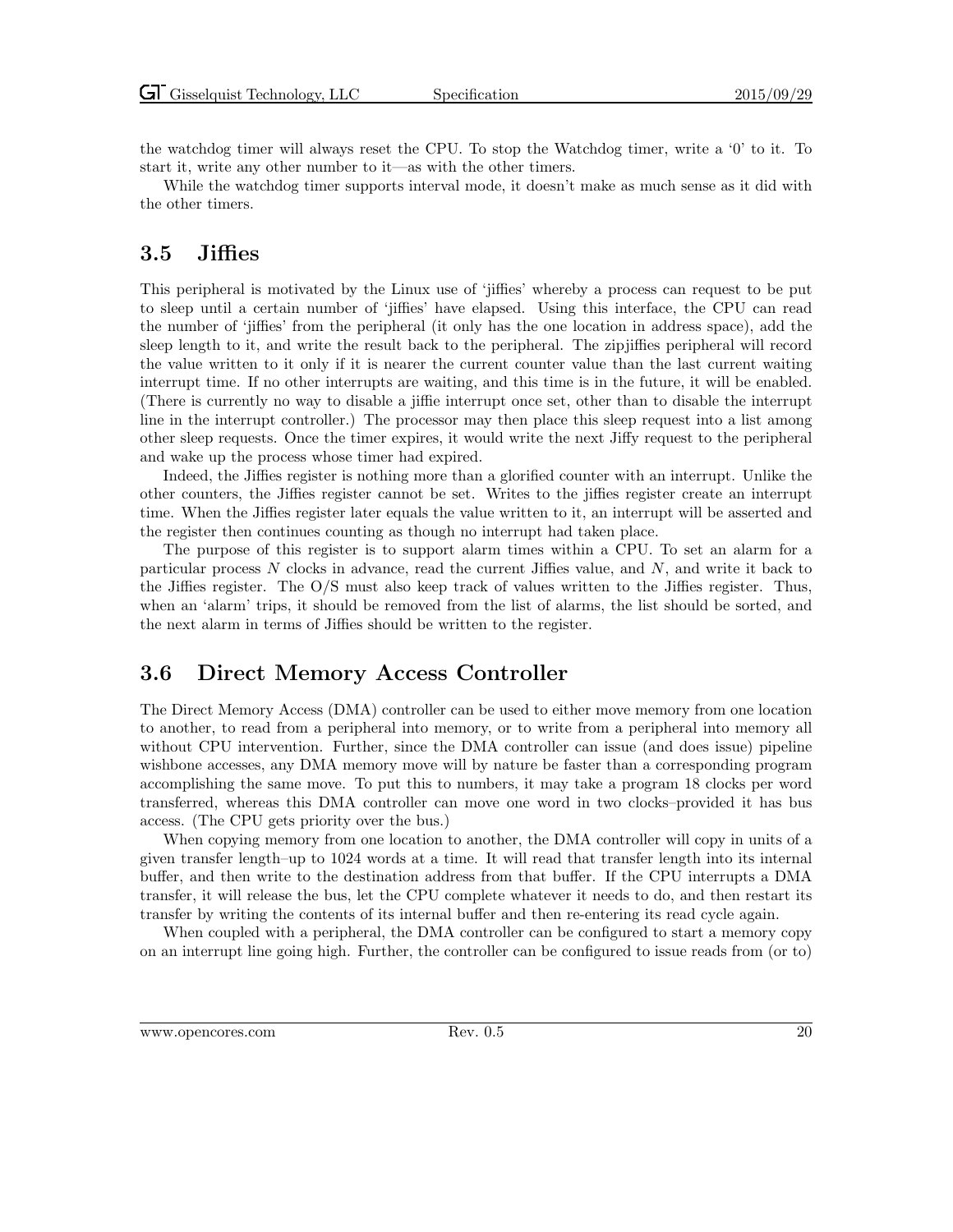the same address instead of incrementing the address at each clock. The DMA completes once the total number of items specified (not the transfer length) have been transferred.

In each case, once the transfer is complete and the DMA unit returns to idle, the DMA will issue an interrupt.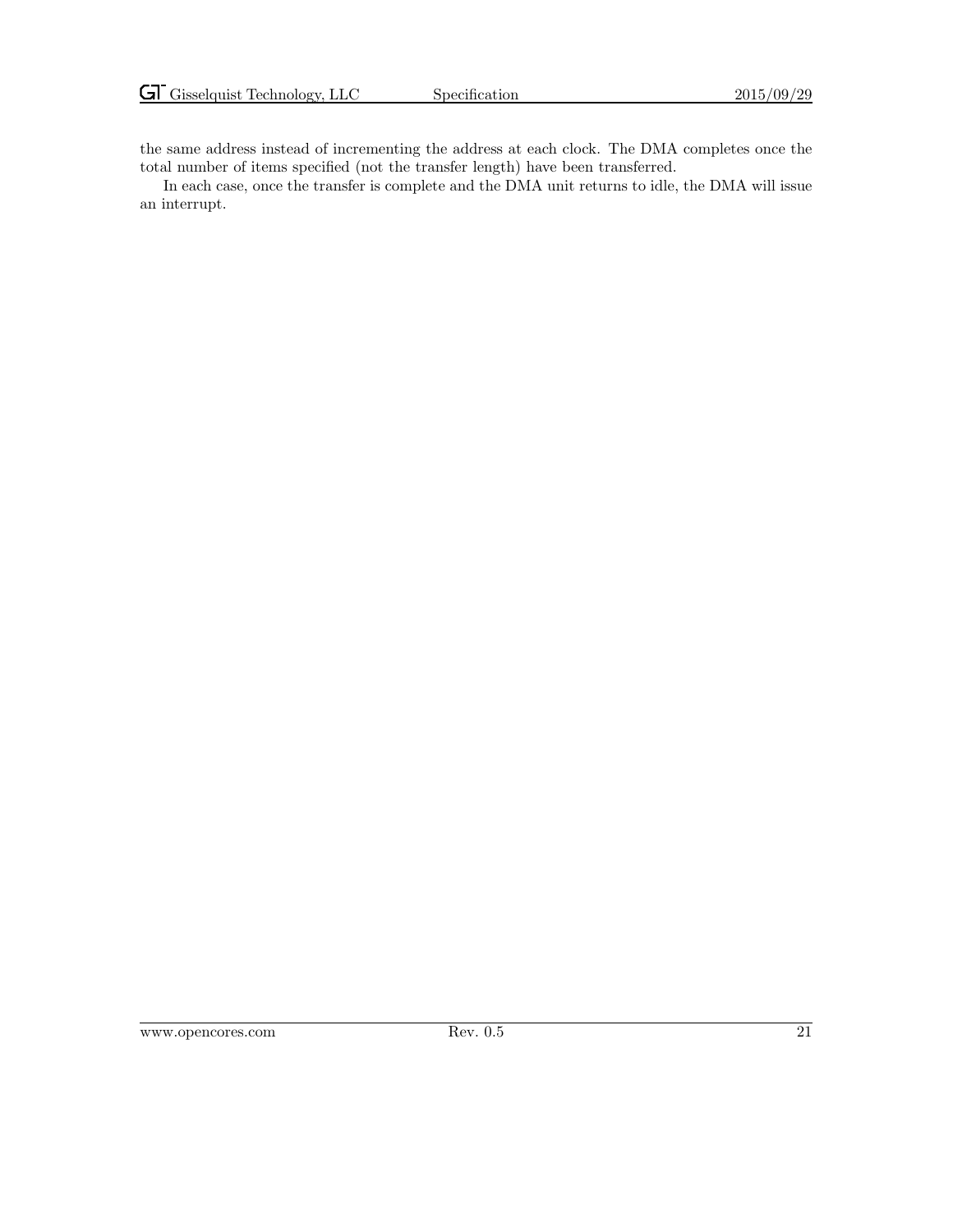### 4.

### Operation

<span id="page-28-0"></span>The Zip CPU, and even the Zip System, is not a System on a Chip (SoC). It needs to be connected to its operational environment in order to be used. Specifically, some per system adjustments need to be made:

- 1. The Zip System depends upon an external 32-bit Wishbone bus. This must exist, and must be connected to the Zip CPU for it to work.
- 2. The Zip System needs to be told of its RESET ADDRESS. This is the program counter of the first instruction following a reset.
- 3. If you want the Zip System to start up on its own, you will need to set the START HALTED parameter to zero. Otherwise, if you wish to manually start the CPU, that is if upon reset you want the CPU start start in its halted, reset state, then set this parameter to one.
- 4. The third parameter to set is the number of interrupts you will be providing from external to the CPU. This can be anything from one to nine, but it cannot be zero. (Wire this line to a 1'b0 if you do not wish to support any external interrupts.)
- 5. Finally, you need to place into some wishbone accessible address, whether RAM or (more likely) ROM, the initial instructions for the CPU.

If you have enabled your CPU to start automatically, then upon power up the CPU will immediately start executing your instructions.

This is, however, not how I have used the Zip CPU. I have instead used the Zip CPU in a more controlled environment. For me, the CPU starts in a halted state, and waits to be told to start. Further, the RESET address is a location in RAM. After bringing up the board I am using, and further the bus that is on it, the RAM memory is then loaded externally with the program I wish the Zip System to run. Once the RAM is loaded, I release the CPU. The CPU then runs until its halt condition, at which point its task is complete.

Eventually, I intend to place an operating system onto the ZipSystem, I'm just not there yet.

The rest of this chapter examines some common programming constructs, and how they might be applied to the Zip System.

#### <span id="page-28-1"></span>4.1 Example: Idle Task

One task every operating system needs is the idle task, the task that takes place when nothing else can run. On the Zip CPU, this task is quite simple, and it is shown in assemble in Tbl. [4.1.](#page-29-1) When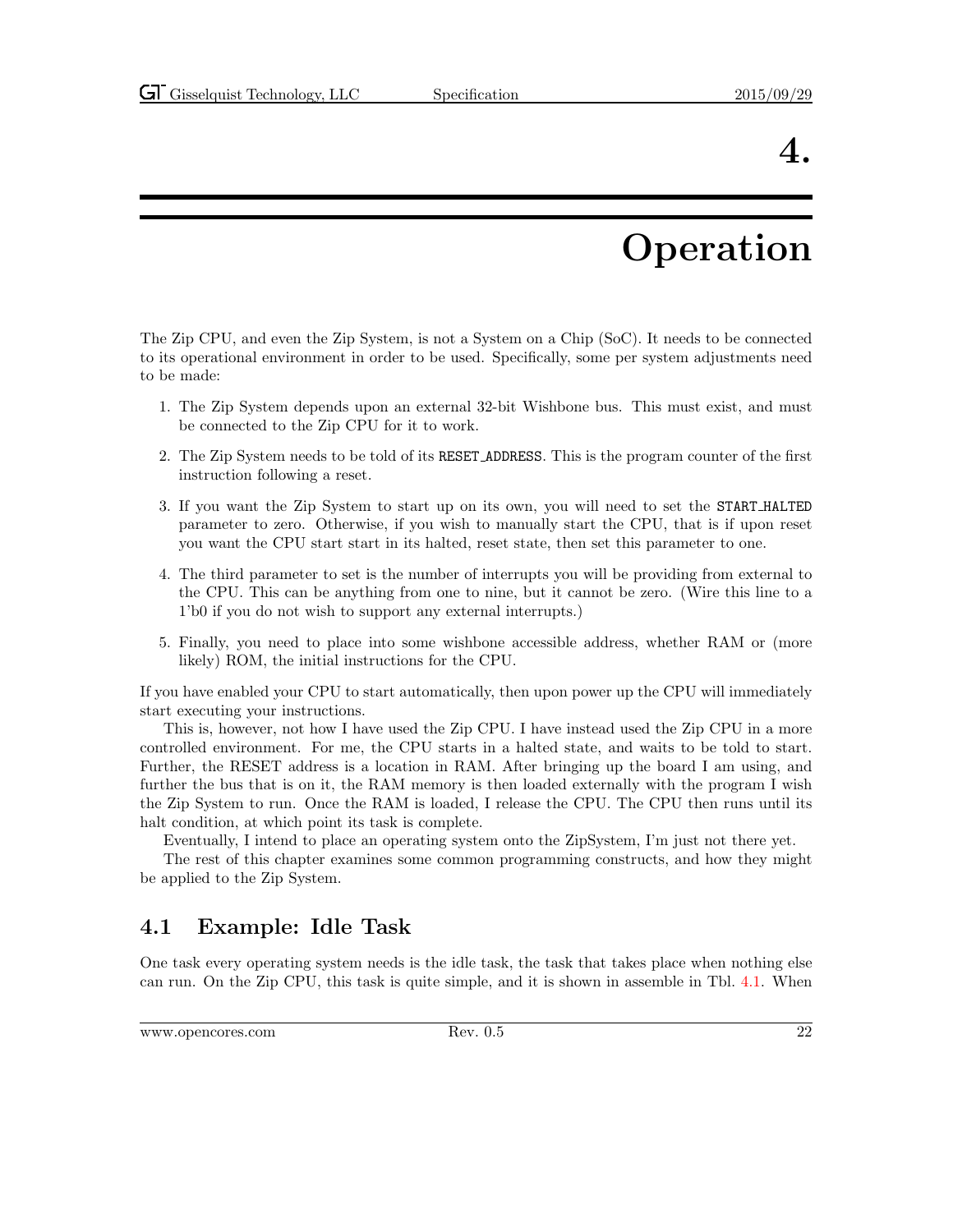```
idle task:
```
; Wait for the next interrupt, then switch to supervisor task WAIT ; When we come back, it's because the supervisor wishes to ; wait for an interrupt again, so go back to the top. BRA idle\_task

<span id="page-29-1"></span>Table 4.1: Example Idle Loop

```
void memcp(void *dest, void *src, int len) {
for(int i=0; i<len; i++)
    *dest++ = *src++;}
```
<span id="page-29-2"></span>Table 4.2: Example Memory Copy code in C

this task runs, the CPU will fill up all of the pipeline stages up the ALU. The WAIT instruction, upon leaving the ALU, places the CPU into a sleep state where nothing more moves. Sure, there may be some more settling, the pipe cache continue to read until full, other instructions may issue until the pipeline fills, but then everything will stall. Then, once an interrupt takes place, control passes to the supervisor task to handle the interrupt. When control passes back to this task, it will be on the next instruction. Since that next instruction sends us back to the top of the task, the idle task thus does nothing but wait for an interrupt.

This should be the lowest priority task, the task that runs when nothing else can. It will help lower the FPGA power usage overall—at least its dynamic power usage.

#### <span id="page-29-0"></span>4.2 Example: Memory Copy

One common operation is that of a memory move or copy. Consider the C code shown in Tbl. [4.2.](#page-29-2) This same code can be translated in Zip Assembly as shown in Tbl. [4.3.](#page-30-1) This example points out several things associated with the Zip CPU. First, a straightforward implementation of a for loop is not the fastest loop structure. For this reason, we have placed the test to continue at the end. Second, all pointers are void pointers to arbitrary 32–bit data types. The Zip CPU does not have explicit support for smaller or larger data types, and so this memory copy cannot be applied at a byte level. Third, we've optimized the conditional jump to a return instruction into a conditional return instruction.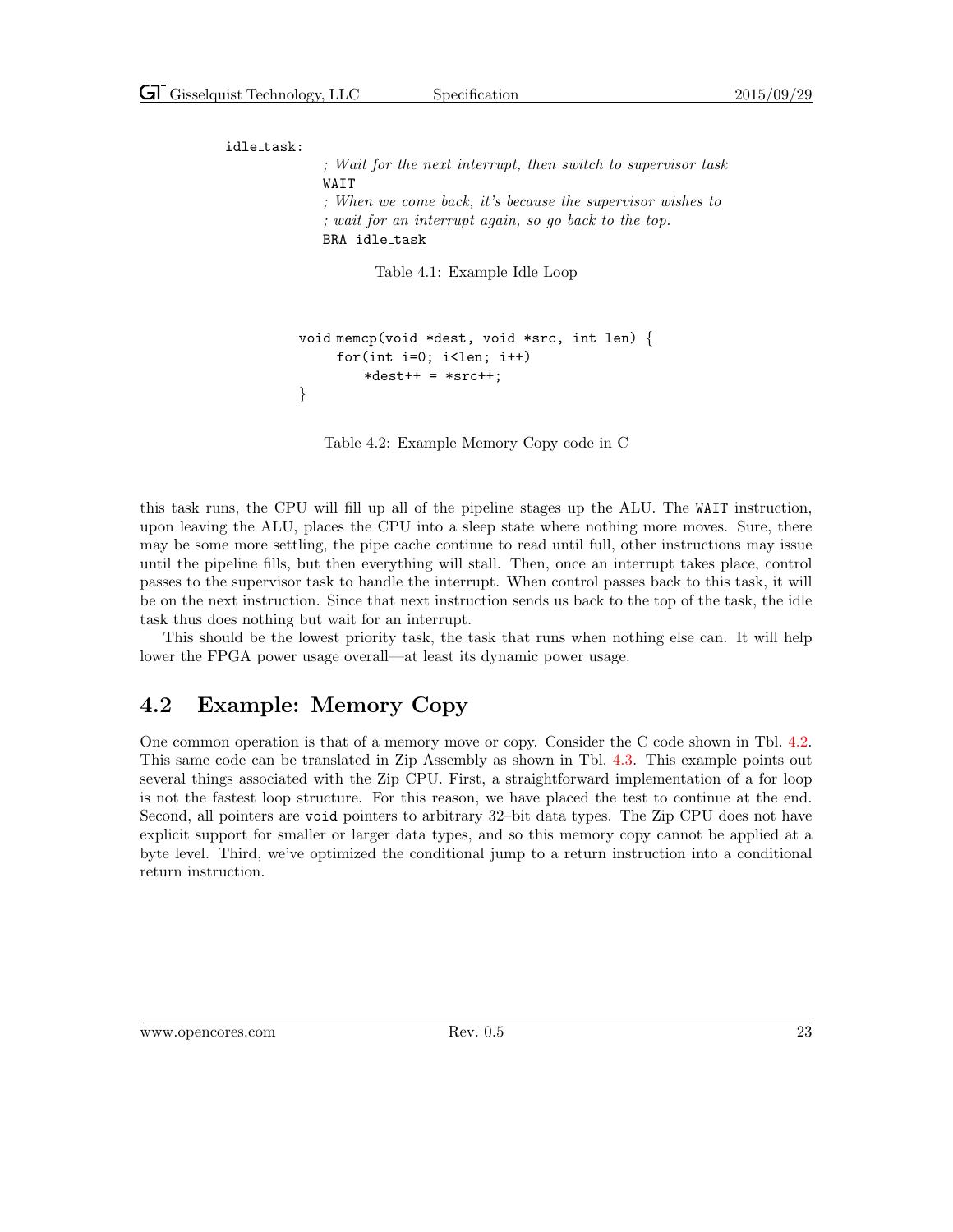memcp: ;  $R0 = *dest$ ,  $R1 = *src$ ,  $R2 = LEN$ ; The following will operate in 17 clocks per word minus one clock CMP 0,R2 LOD.Z  $-1(SP)$ , PC ; A conditional return ; (One stall on potentially writing to PC) LOD (R1),R3 ; (4 stalls, cannot be scheduled away) STO R3,  $(R2)$ ; (4 schedulable stalls, has no impact now) ADD 1,R1 SUB 1,R2 BNZ loop ; (5 stalls, if branch taken, to clear and refill the pipeline) RET

<span id="page-30-1"></span>Table 4.3: Example Memory Copy code in Zip Assembly

#### <span id="page-30-0"></span>4.3 Context Switch

Fundamental to any multiprocessing system is the ability to switch from one task to the next. In the ZipSystem, this is accomplished in one of a couple ways. The first step is that an interrupt happens. Anytime an interrupt happens, the CPU needs to execute the following tasks in supervisor mode:

1. Check for a trap instruction. That is, if the user task requested a trap, we may not wish to adjust the context, check interrupts, or call the scheduler. Tbl. [4.4](#page-31-0) shows the rudiments of this code, while showing nothing of how the actual trap would be implemented.

You may also wish to note that the instruction before the first instruction in our context swap must be a return to userspace instruction. Remember, the supervisor process is re–entered where it left off. This is different from many other processors that enter interrupt mode at some vector or other. In this case, we always enter supervisor mode right where we last left.<sup>[1](#page-30-2)</sup>

- 2. Capture user counters. If the operating system is keeping track of system usage via the accounting counters, those counters need to be copied and accumulated into some master counter at this point.
- 3. Preserve the old context. This involves pushing all the user registers onto the user stack and then copying the resulting stack address into the tasks task structure, as shown in Tbl. [4.5.](#page-31-1) For the sake of discussion, we assume the supervisor maintains a pointer to the current task's structure in supervisor register R12, and that stack is an offset to the beginning of this structure indicating where the stack pointer is to be kept within it.

For those who are still interested, the full code for this context save can be found as an assembler macro within the assembler include file, sys.i.

<span id="page-30-2"></span> $1$ The one exception to this rule is upon reset where supervisor mode is entered at a pre–programmed wishbone memory address.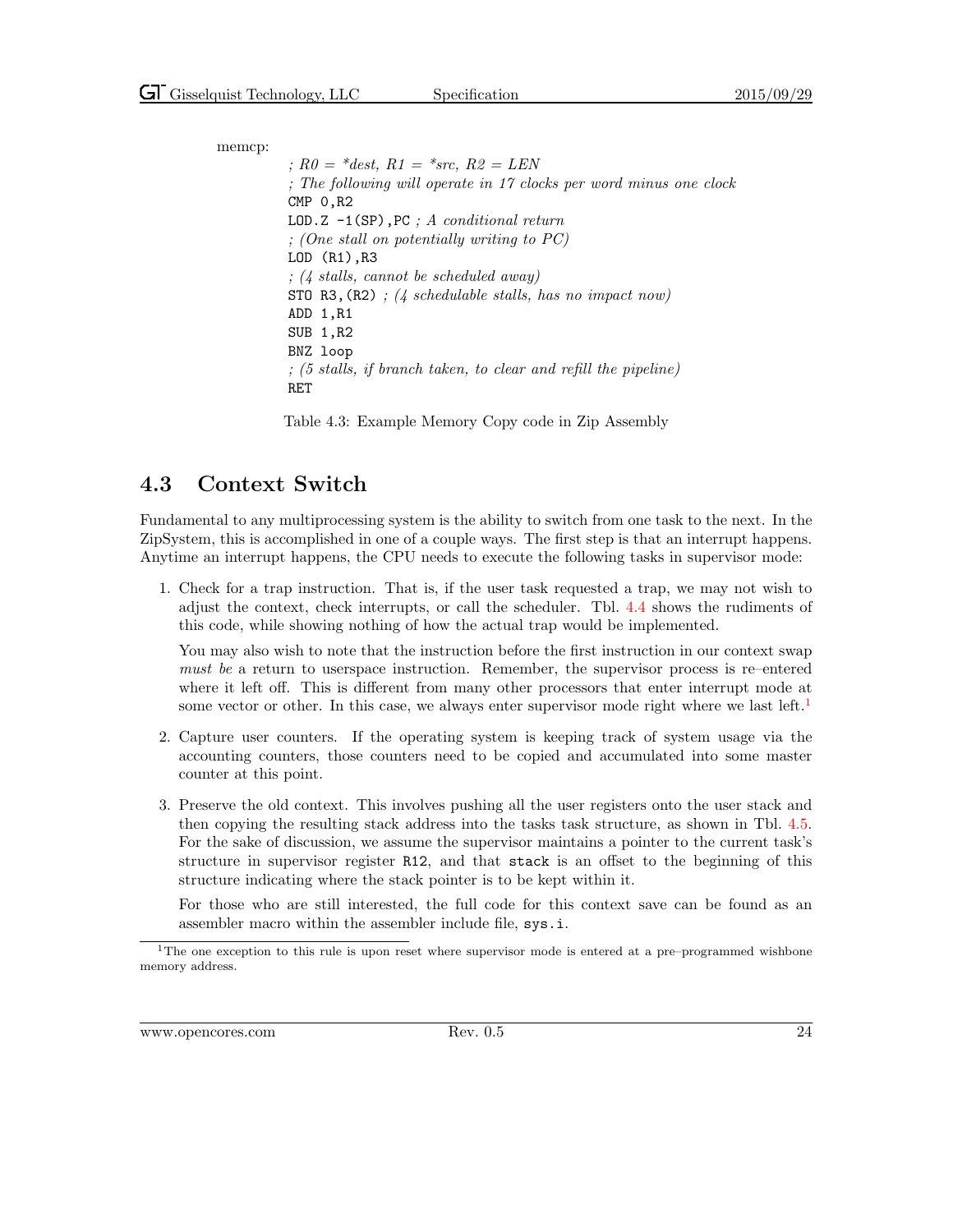| return_to_user: |                                                              |
|-----------------|--------------------------------------------------------------|
|                 | ; The instruction before the context switch processing must  |
|                 | ; be the RTU instruction that enacted user mode in the first |
|                 | ; place. We show it here just for reference.                 |
|                 | <b>RTU</b>                                                   |
| $trap\_check:$  |                                                              |
|                 | MOV uCC, RO                                                  |
|                 | TST \$TRAP, RO                                               |
|                 | BNZ swap_out                                                 |
|                 | : Do something here to execute the trap                      |
|                 | ; Don't need to call the scheduler, so we can just return    |
|                 | BRA return_to_user                                           |

Table 4.4: Checking for whether the user issued a TRAP instruction

#### swap\_out:

<span id="page-31-0"></span>

|  | $MOV -15(uSP), R5$                                             |
|--|----------------------------------------------------------------|
|  | STO R5, stack(R12)                                             |
|  | MOV uRO, RO                                                    |
|  | MOV uR1, R1                                                    |
|  | MOV uR2, R2                                                    |
|  | MOV uR3, R3                                                    |
|  | MOV uR4, R4                                                    |
|  | STO RO, $1(R5)$ ; Exploit memory pipelining:                   |
|  | STO $R1,2(R5)$ ; All instructions write to stack               |
|  | STO $R2,3(R5)$ ; All offsets increment by one                  |
|  | STO R3,4 $(R5)$ ; Longest pipeline is 5 cycles.                |
|  | STO R4,5(R5)                                                   |
|  | $\ldots$ ; Need to repeat for all user registers               |
|  | MOV uR10, RO                                                   |
|  | MOV uR11, R1                                                   |
|  | MOV uR12, R2                                                   |
|  | MOV uCC, R3                                                    |
|  | MOV uPC, R4                                                    |
|  | STO RO, 11 (R5)                                                |
|  | STO R1, 12(R5)                                                 |
|  | STO R2,13(R5)                                                  |
|  | STO R3, 14(R5)                                                 |
|  | STO R4,15(R5)                                                  |
|  | ; We can skip storing the stack, $uSP$ , since it'll be stored |
|  | $\mathcal{L}$ ; elsewhere (in the task structure)              |
|  |                                                                |

<span id="page-31-1"></span>Table 4.5: Example Storing User Task Context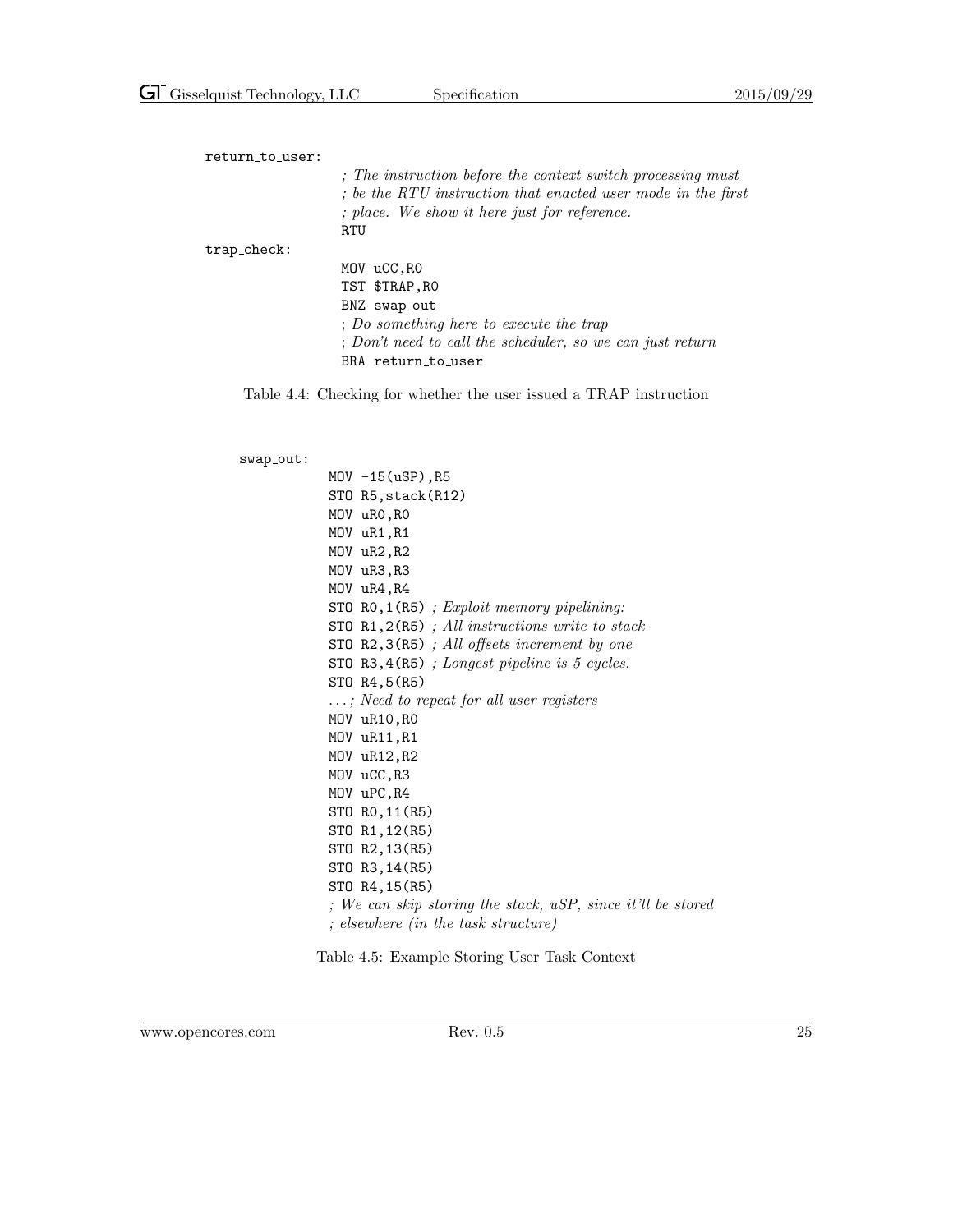'define WATCHDOG\_ADDRESS 32'hc000\_0002 'define WATCHDOG\_TICKS  $32' d1_000_000$  ; = 10 ms LDI WATCHDOG\_ADDRESS, RO LDI WATCHDOG\_TICKS, R1 STO R1,(R0)

<span id="page-32-0"></span>Table 4.6: Example Watchdog Reset

- 4. Reset the watchdog timer. If you are using the watchdog timer, it should be reset on a context swap, to know that things are still working. Example code for this is shown in Tbl. [4.6.](#page-32-0)
- 5. Interrupt handling. An interrupt handler within the Zip System is nothing more than a task. At context swap time, the supervisor needs to disable all of the interrupts that have tripped, and then enable all of the tasks that would deal with each of these interrupts. These can be user tasks, run at higher priority than any other user tasks. Either way, they will need to re–enable their own interrupt themselves, if the interrupt is still relevant.

An example of this master interrut handling is shown in Tbl. [4.7.](#page-33-0)

6. Calling the scheduler. This needs to be done to pick the next task to switch to. It may be an interrupt handler, or it may be a normal user task. From a priority standpoint, it would make sense that the interrupt handlers all have a higher priority than the user tasks, and that once they have been called the user tasks may then be called again. If no task is ready to run, run the idle task to wait for an interrupt.

This suggests a minimum of four task priorities:

- (a) Interrupt handlers, executed with their interrupts disabled
- (b) Device drivers, executed with interrupts re-enabled
- (c) User tasks
- (d) The idle task, executed when nothing else is able to execute

For our purposes here, we'll just assume that a pointer to the current task is maintained in R12, that a JSR scheduler is called, and that the next current task is likewise placed into R12.

- 7. Restore the new tasks context. Given that the scheduler has returned a task that can be run at this time, the stack pointer needs to be pulled out of the tasks task structure, placed into the user register, and then the rest of the user registers need to be popped back off of the stack to run this task. An example of this is shown in Tbl. [4.8,](#page-34-0) assuming as before that the task pointer is found in supervisor register R12. As with storing the user context, the full code associated with restoring the user context can be found in the assembler include file, sys.i.
- 8. Clear the userspace accounting registers. In order to keep track of per process system usage, these registers need to be cleared before reactivating the userspace process. That way, upon the next interrupt, we'll know how many clocks the userspace program has encountered, and how many instructions it was able to issue in those many clocks.

www.opencores.com Rev. 0.5 26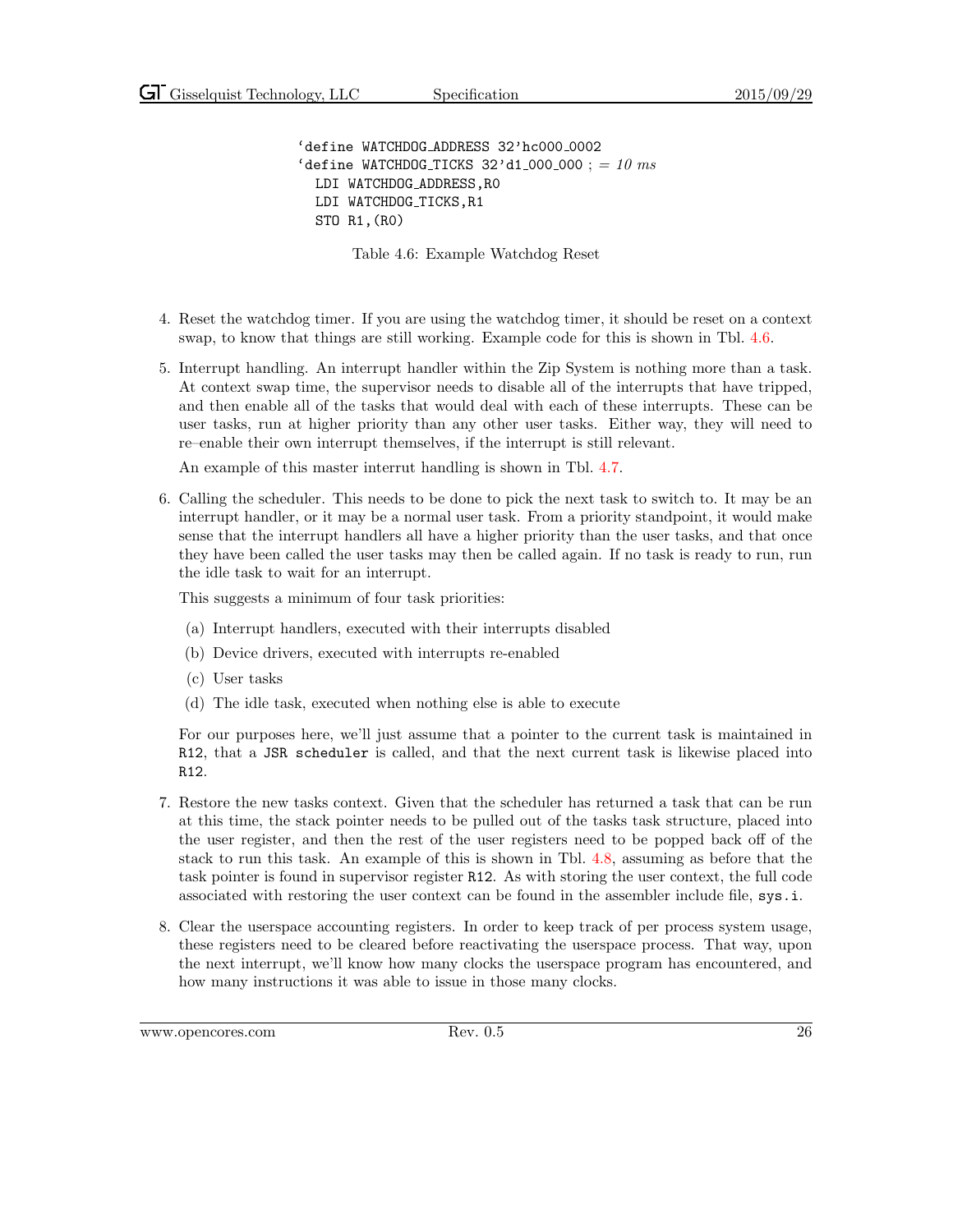pre handler:

<span id="page-33-0"></span>LDI PIC ADDRESS,R0 ; Start by grabbing the interrupt state from the interrupt ; controller. We'll store this into the register R7 so that ; we can keep and preserve this information for the scheduler ; to use later. LOD (R0),R1 MOV R1,R7 ; As a next step, we need to acknowledge and disable all active ; interrupts. We'll start by calculating all of our active ; interrupts. AND 0x07fff,R1 ; Put the active interrupts into the upper half of R1 ROL 16,R1 LDILO 0x0ffff,R1 AND R7,R1 ; Acknowledge and disable active interrupts ; This also disables all interrupts from the controller, so ; we'll need to re-enable interrupts in general shortly STO R1,(R0) ; We leave our active interrupt mask in R7 so the scheduler can ; release any tasks that depended upon them. Table 4.7: Example checking for active interrupts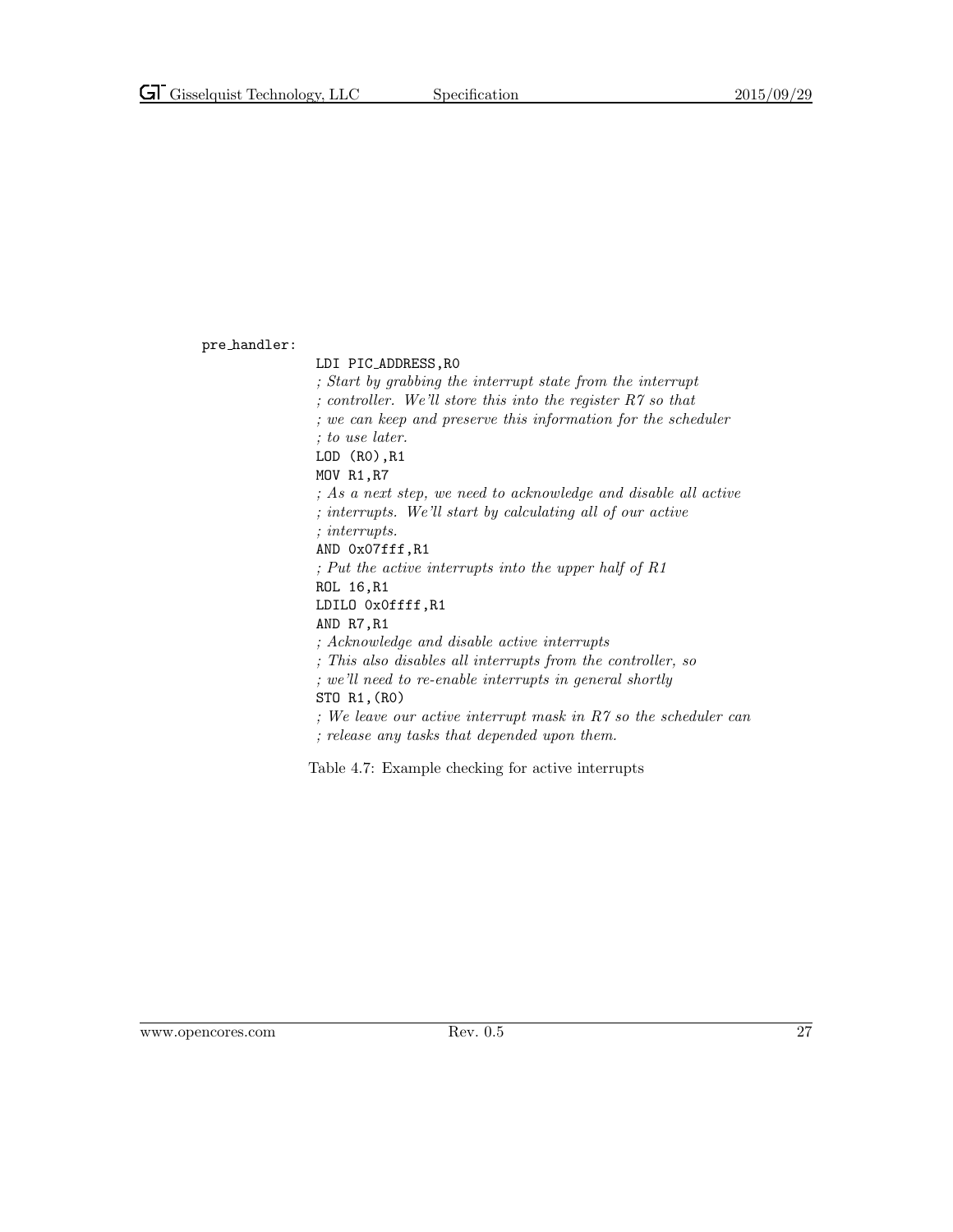$swap_in$ :

| $LOD$ stack $(R12)$ , R5                              |
|-------------------------------------------------------|
| $MOV$ 15 $(R1)$ , uSP                                 |
| ; Be sure to exploit the memory pipelining capability |
| $LOD 1(R5)$ , RO                                      |
| $LOD 2(R5)$ , R1                                      |
| $LOD \; 3(R5)$ , R2                                   |
| $LOD 4(R5)$ , R3                                      |
| $LOD 5(R5)$ , R4                                      |
| MOV RO, uRO                                           |
| MOV R1,uR1                                            |
| MOV R2, uR2                                           |
| MOV R3, uR3                                           |
| MOV R4, uR4                                           |
| $\ldots$ ; Need to repeat for all user registers      |
| LOD 11(R5), RO                                        |
| $LOD 12(R5)$ , R1                                     |
| LOD 13(R5), R2                                        |
| $LOD 14(R5)$ , R3                                     |
| LOD 15(R5), R4                                        |
| MOV RO, uR10                                          |
| MOV R1, uR11                                          |
| MOV R2, uR12                                          |
| MOV R3, uCC                                           |
| MOV R4, uPC                                           |
| BRA return_to_user                                    |

<span id="page-34-0"></span>Table 4.8: Example Restoring User Task Context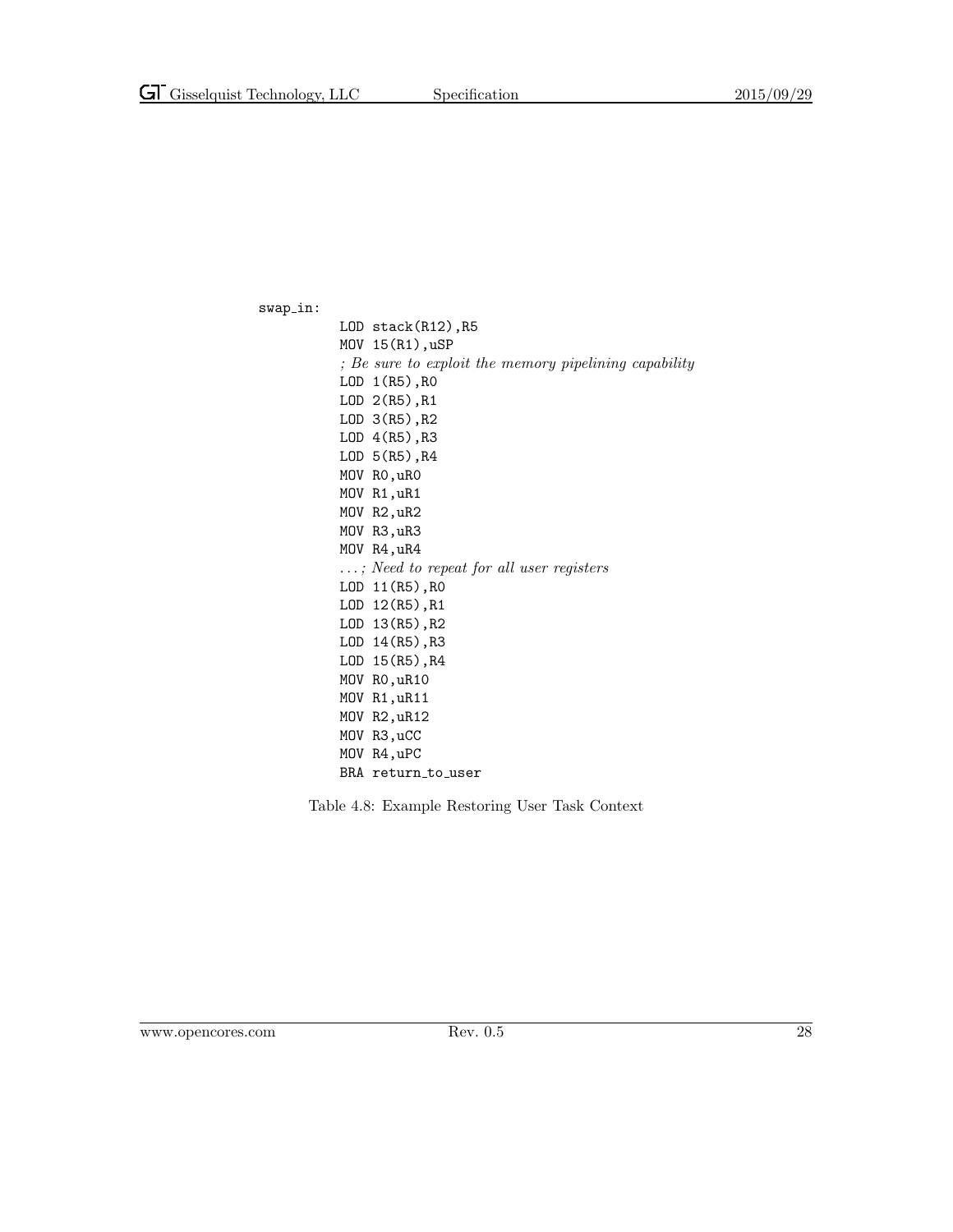9. Jump back to the instruction just before saving the last tasks context, because that location in memory contains the return from interrupt command that we are going to need to execute, in order to guarantee that we return back here again.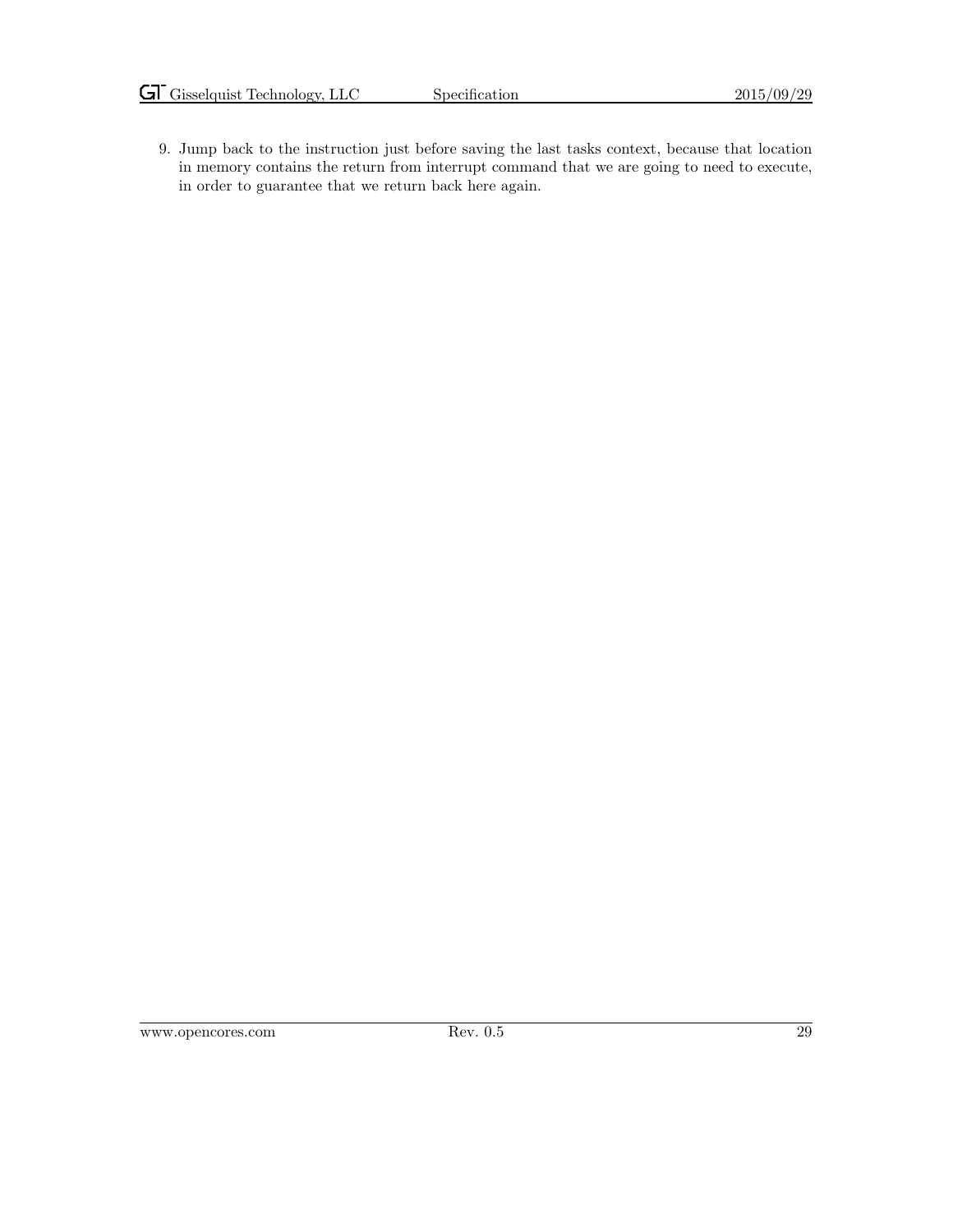### 5.

## Registers

| Name          | Address    | Width | Access | Description                    |
|---------------|------------|-------|--------|--------------------------------|
| PIC           | 0xc0000000 | 32    | R/W    | Primary Interrupt Controller   |
| WDT           | 0xc0000001 | 32    | R/W    | Watchdog Timer                 |
|               | 0xc0000002 | 32    | R/W    | (Reserved for future use)      |
| <b>CTRIC</b>  | 0xc0000003 | 32    | R/W    | Secondary Interrupt Controller |
| TMRA          | 0xc0000004 | 32    | R/W    | Timer A                        |
| TMRB          | 0xc0000005 | 32    | R/W    | Timer B                        |
| TMRC          | 0xc0000006 | 32    | R/W    | Timer C                        |
| JIFF          | 0xc0000007 | 32    | R/W    | Jiffies                        |
| MTASK         | 0xc0000008 | 32    | R/W    | Master Task Clock Counter      |
| MMSTL         | 0xc0000009 | 32    | R/W    | Master Stall Counter           |
| MPSTL         | 0xc000000a | 32    | R/W    | Master Pre-Fetch Stall Counter |
| <b>MICNT</b>  | 0xc000000b | 32    | R/W    | Master Instruction Counter     |
| UTASK         | 0xc000000c | 32    | R/W    | User Task Clock Counter        |
| UMSTL         | 0xc000000d | 32    | R/W    | User Stall Counter             |
| <b>UPSTL</b>  | 0xc000000e | 32    | R/W    | User Pre–Fetch Stall Counter   |
| <b>UICNT</b>  | 0xc000000f | 32    | R/W    | User Instruction Counter       |
| DMACTRL       | 0xc0000010 | 32    | R/W    | DMA Control Register           |
| <b>DMALEN</b> | 0xc0000011 | 32    | R/W    | DMA total transfer length      |

<span id="page-36-0"></span>The ZipSystem registers fall into two categories, ZipSystem internal registers accessed via the ZipCPU shown in Tbl. [5.1,](#page-36-1) and the two debug registers shown in Tbl. [5.2.](#page-36-2)

<span id="page-36-1"></span>Table 5.1: Zip System Internal/Peripheral Registers

DMASRC 0xc0000012 32 R/W DMA source address<br>DMADST 0xc0000013 32 R/W DMA destination add DMADST 0xc0000013 32 R/W DMA destination address

| Name    | Address | Width       | Access | Description            |
|---------|---------|-------------|--------|------------------------|
| ZIPCTRL |         | -29<br>∙J∠  | R/W    | Debug Control Register |
| ZIPDATA |         | - 20<br>∙J∠ | R/W    | Debug Data Register    |

<span id="page-36-2"></span>Table 5.2: Zip System Debug Registers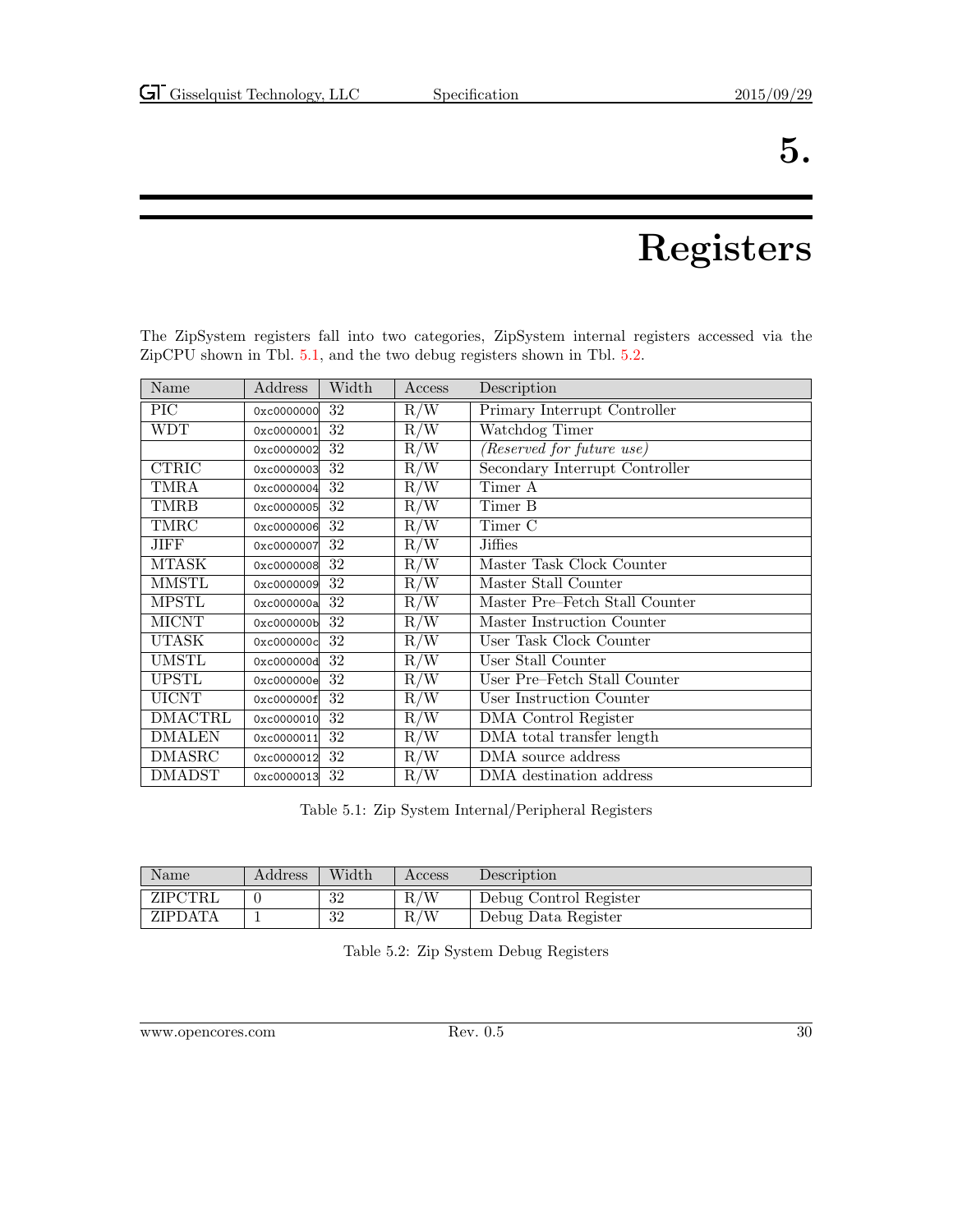| Bit $#$       | Access | Description                                |
|---------------|--------|--------------------------------------------|
| -31           | R/W    | Master Interrupt Enable                    |
| $30\ldots 16$ | R/W    | Interrupt Enables, write '1' to change     |
| 15            |        | Current Master Interrupt State             |
| $15\ldots 0$  | R/W    | Input Interrupt states, write '1' to clear |

<span id="page-37-1"></span>Table 5.3: Interrupt Controller Register Bits

#### <span id="page-37-0"></span>5.1 Peripheral Registers

The peripheral registers, listed in Tbl. [5.1,](#page-36-1) are shown in the CPU's address space. These may be accessed by the CPU at these addresses, and when so accessed will respond as described in Chapt. [3.](#page-24-0) These registers will be discussed briefly again here.

The Zip CPU Interrupt controller has four different types of bits, as shown in Tbl. [5.3.](#page-37-1) The high order bit, or bit–31, is the master interrupt enable bit. When this bit is set, then any time an interrupt occurs the CPU will be interrupted and will switch to supervisor mode, etc.

Bits 30 . . . 16 are interrupt enable bits. Should the interrupt line go ghile while enabled, an interrupt will be generated. To set an interrupt enable bit, one needs to write the master interrupt enable while writing a '1' to this the bit. To clear, one need only write a '0' to the master interrupt enable, while leaving this line high.

Bits  $15...0$  are the current state of the interrupt vector. Interrupt lines trip when they go high, and remain tripped until they are acknowledged. If the interrupt goes high for longer than one pulse, it may be high when a clear is requested. If so, the interrupt will not clear. The line must go low again before the status bit can be cleared.

As an example, consider the following scenario where the Zip CPU supports four interrupts,  $3\ldots 0$ .

- 1. The Supervisor will first, while in the interrupts disabled mode, write a 32'h800f000f to the controller. The supervisor may then switch to the user state with interrupts enabled.
- 2. When an interrupt occurs, the supervisor will switch to the interrupt state. It will then cycle through the interrupt bits to learn which interrupt handler to call.
- 3. If the interrupt handler expects more interrupts, it will clear its current interrupt when it is done handling the interrupt in question. To do this, it will write a '1' to the low order interrupt mask, such as writing a  $32'$ h80000001.
- 4. If the interrupt handler does not expect any more interrupts, it will instead clear the interrupt from the controller by writing a 32'h00010001 to the controller.
- 5. Once all interrupts have been handled, the supervisor will write a 32'h80000000 to the interrupt register to re-enable interrupt generation.
- 6. The supervisor should also check the user trap bit, and possible soft interrupt bits here, but this action has nothing to do with the interrupt control register.

www.opencores.com Rev. 0.5 31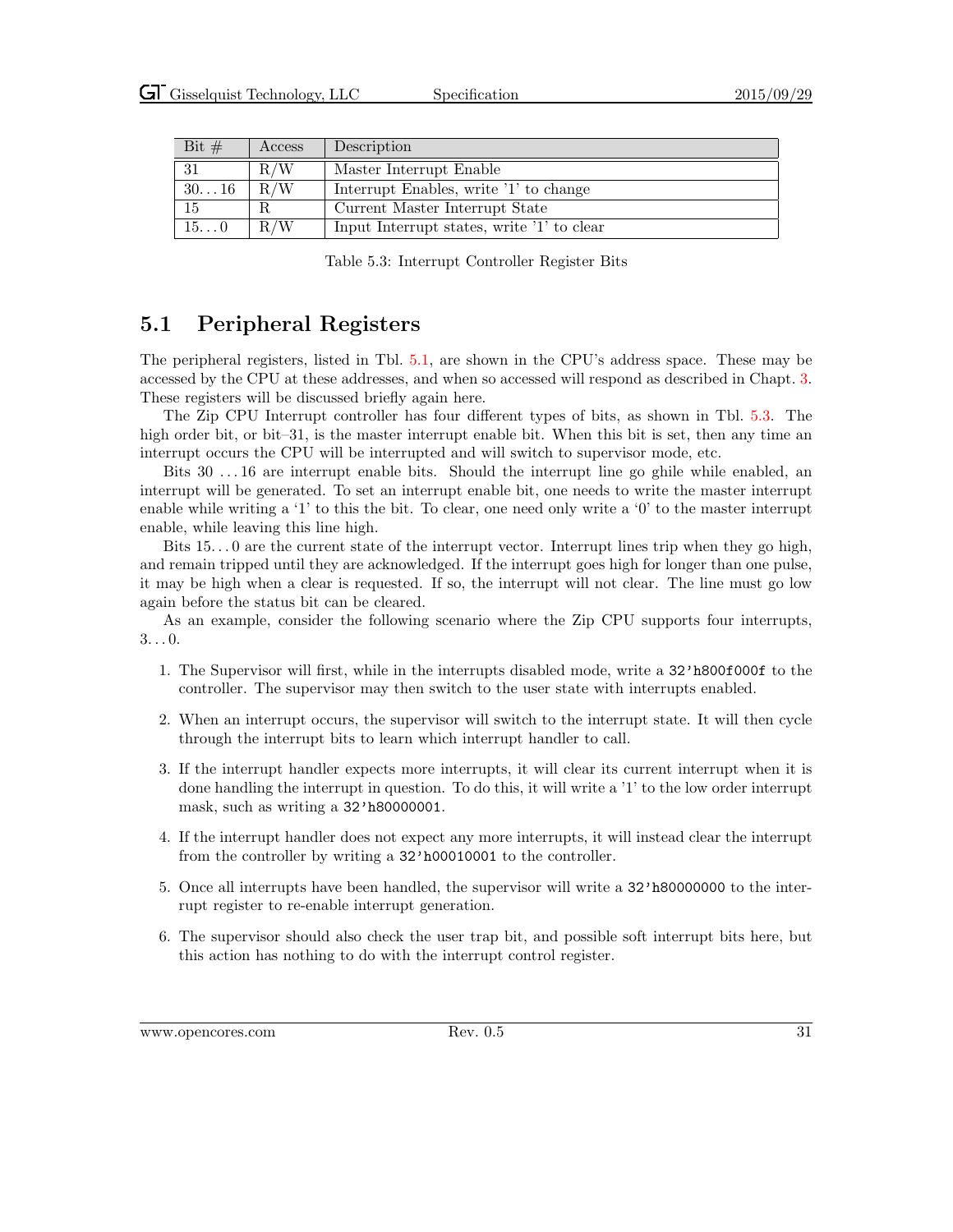| Bit<br># | Access | Description         |
|----------|--------|---------------------|
| IJТ      | W      | Auto-Reload         |
| 300      | 'W     | Current timer value |

#### <span id="page-38-0"></span>Table 5.4: Timer Register Bits

| Bit $#$      | Access | Description                  |
|--------------|--------|------------------------------|
| 310          |        | Current jiffy value          |
| $31\ldots 0$ |        | Value/time of next interrupt |

<span id="page-38-1"></span>Table 5.5: Jiffies Register Bits

7. The supervisor will then leave interrupt mode, possibly adjusting whichever task is running, by executing a return from interrupt command.

Leaving the interrupt controller, we show the timer registers bit definitions in Tbl. [5.4.](#page-38-0) As you may recall, the timer just counts down to zero and then trips an interrupt. Writing to the current timer value sets that value, and reading from it returns that value. Writing to the current timer value while also setting the auto–reload bit will send the timer into an auto–reload mode. In this mode, upon setting its interrupt bit for one cycle, the timer will also reset itself back to the value of the timer that was written to it when the auto–reload option was written to it. To clear and stop the timer, just simply write a '32'h00' to this register.

The Jiffies register is somewhat similar in that the register always changes. In this case, the register counts up, whereas the timer always counted down. Reads from this register, as shown in Tbl. [5.5,](#page-38-1) always return the time value contained in the register. Writes greater than the current Jiffy value, that is where the new value minus the old value is greater than zero while ignoring truncation, will set a new Jiffy interrupt time. At that time, the Jiffy vector will clear, and another interrupt time may either be written to it, or it will just continue counting without activating any more interrupts.

The Zip CPU also supports several counter peripherals, mostly in the way of process accounting. This peripherals have a single register associated with them, shown in Tbl. [5.6.](#page-38-2) Writes to this register set the new counter value. Reads read the current counter value.

The current design operation of these counters is that of performance counting. Two sets of four registers are available for keeping track of performance. The first is a task counter. This just counts clock ticks. The second counter is a prefetch stall counter, then an master stall counter. These allow the CPU to be evaluated as to how efficient it is. The fourth and final counter is an instruction counter, which counts how many instructions the CPU has issued.

| D <sub>10</sub><br>$\cdot$ | Access                                                     | Description                   |
|----------------------------|------------------------------------------------------------|-------------------------------|
| 01. U                      | / <del>.</del><br>$\overline{\phantom{0}}$<br>M<br>$\pm U$ | -<br>counter value<br>Current |

<span id="page-38-2"></span>Table 5.6: Counter Register Bits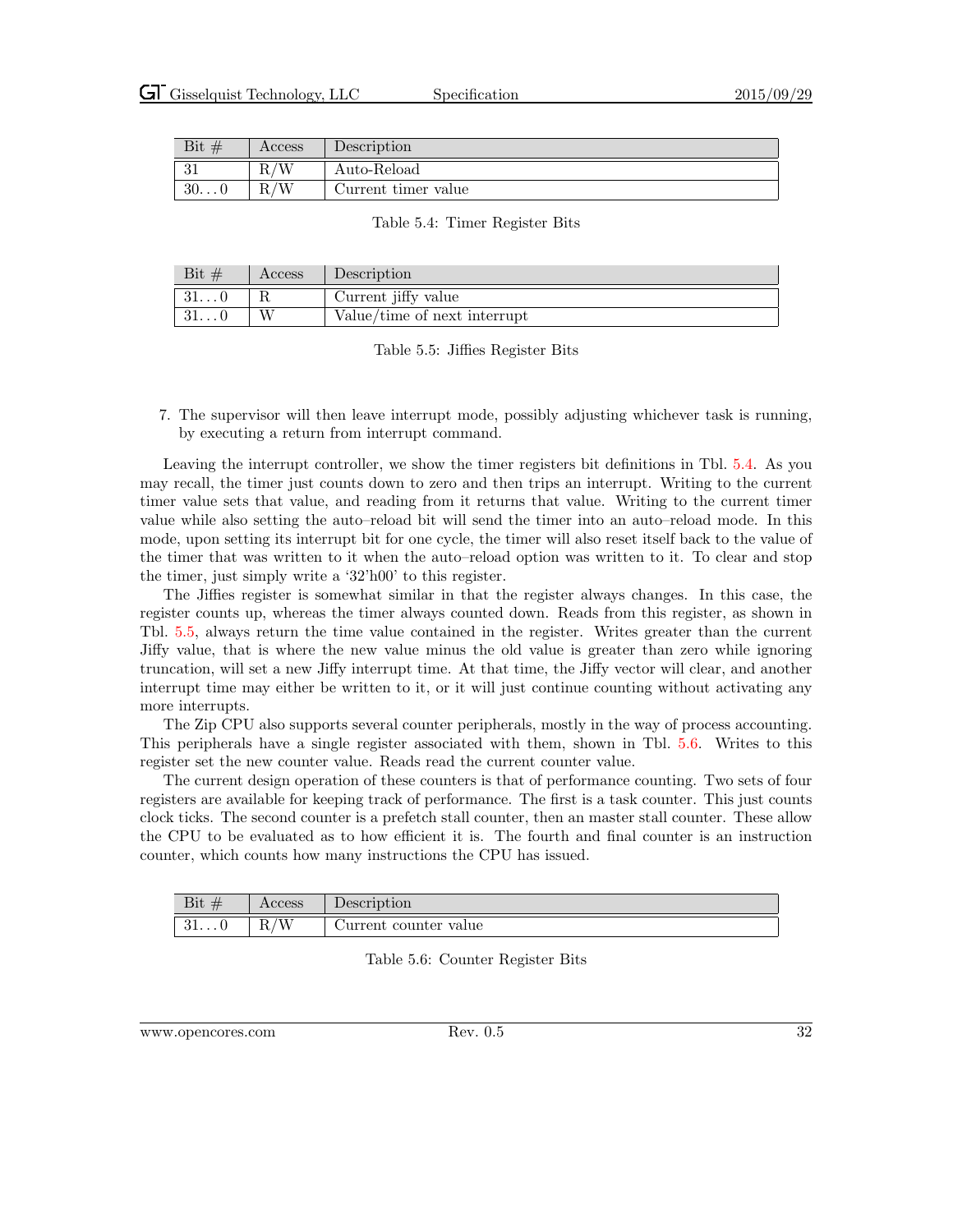| Bit $#$        | Access      | Description                                                         |
|----------------|-------------|---------------------------------------------------------------------|
| 31             | R.          | DMA Active                                                          |
| 30             | R.          | Wishbone error, transaction aborted. This bit is cleared the next   |
|                |             | time this register is written to.                                   |
| 29             | R/W         | Set to '1' to prevent the controller from incrementing the source   |
|                |             | address, '0' for normal memory copy.                                |
| 28             | R/W         | Set to '1' to prevent the controller from incrementing the desti-   |
|                |             | nation address, '0' for normal memory copy.                         |
| $27 \ldots 16$ | W           | The DMA Key. Write a 12'hfed to these bits to start the activate    |
|                |             | any DMA transfer.                                                   |
| 27             | R.          | Always reads '0', to force the deliberate writing of the key.       |
| $26 \ldots 16$ | $R_{\cdot}$ | Indicates the number of items in the transfer buffer that have yet  |
|                |             | to be written.                                                      |
| 15             | R/W         | Set to '1' to trigger on an interrupt, or '0' to start immediately  |
|                |             | upon receiving a valid key.                                         |
| 1410           | R/W         | Select among one of 32 possible interrupt lines.                    |
| $9\dots 0$     | R/W         | Intermediate transfer length minus one. Thus, to transfer one       |
|                |             | item at a time set this value to 0. To transfer 1024 at a time, set |
|                |             | it to 1024.                                                         |

<span id="page-39-0"></span>Table 5.7: DMA Control Register Bits

It is envisioned that these counters will be used as follows: First, every time a master counter rolls over, the supervisor (Operating System) will record the fact. Second, whenever activating a user task, the Operating System will set the four user counters to zero. When the user task has completed, the Operating System will read the timers back off, to determine how much of the CPU the process had consumed.

The final peripheral to discuss is the DMA controller. This controller has four registers. Of these four, the length, source and destination address registers should need no further explanation. They are full 32–bit registers specifying the entire transfer length, the starting address to read from, and the starting address to write to. The registers can be written to when the DMA is idle, and read at any time. The control register, however, will need some more explanation.

The bit allocation of the control register is shown in Tbl. [5.7.](#page-39-0) This control register has been designed so that the common case of memory access need only set the key and the transfer length. Hence, writing a 32'h0fed03ff to the control register will start any memory transfer. On the other hand, if you wished to read from a serial port (constant address) and put the result into a buffer every time a word was available, you might wish to write  $32$ 'h2fed8000–this assumes, of course, that you have a serial port wired to the zero bit of this interrupt control. (The DMA controller does not use the interrupt controller, and cannot clear interrupts.) As a third example, if you wished to write to an external FIFO anytime it was less than half full (had fewer than 512 items), and interrupt line 2 indicated this condition, you might wish to issue a 32'h1fed8dff to this port.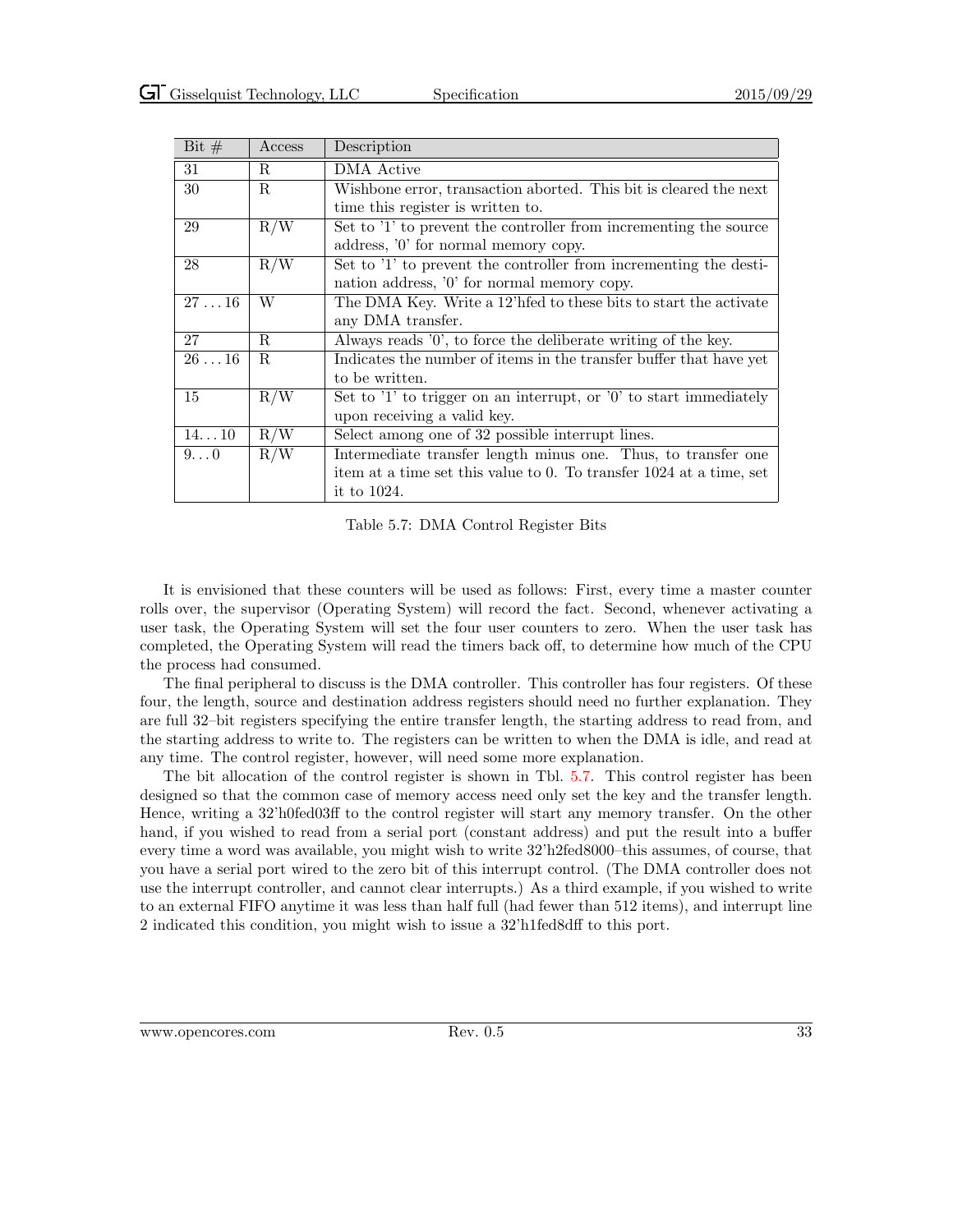| Bit $#$     | Access | Description                                                      |
|-------------|--------|------------------------------------------------------------------|
| 3114        | R.     | Reserved                                                         |
| 13          | R      | CPU GIE setting                                                  |
| 12          | R.     | CPU is sleeping                                                  |
| 11          | W      | Command clear PF cache                                           |
| 10          | R/W    | Command HALT, Set to '1' to halt the CPU                         |
| 9           | R      | Stall Status, '1' if CPU is busy                                 |
| 8           | R/W    | Step Command, set to '1' to step the CPU, also sets the halt bit |
| 7           | R.     | Interrupt Request                                                |
| 6           | R/W    | Command RESET                                                    |
| $5\ldots 0$ | R/W    | Debug Register Address                                           |

<span id="page-40-1"></span>Table 5.8: Debug Control Register Bits

#### <span id="page-40-0"></span>5.2 Debug Port Registers

Accessing the Zip System via the debug port isn't as straight forward as accessing the system via the wishbone bus. The debug port itself has been reduced to two addresses, as outlined earlier in Tbl. [5.2.](#page-36-2) Access to the Zip System begins with the Debug Control register, shown in Tbl. [5.8.](#page-40-1)

The first step in debugging access is to determine whether or not the CPU is halted, and to halt it if not. To do this, first write a '1' to the Command HALT bit. This will halt the CPU and place it into debug mode. Once the CPU is halted, the stall status bit will drop to zero. Thus, if bit 10 is high and bit 9 low, the debug port is open to examine the internal state of the CPU.

At this point, the external debugger may examine internal state information from within the CPU. To do this, first write again to the command register a value (with command halt still high) containing the address of an internal register of interest in the bottom 6 bits. Internal registers that may be accessed this way are listed in Tbl. [5.9.](#page-41-0) Primarily, these "registers" include access to the entire CPU register set, as well as the internal peripherals. To read one of these registers once the address is set, simply issue a read from the data port. To write one of these registers or peripheral ports, simply write to the data port after setting the proper address.

In this manner, all of the CPU's internal state may be read and adjusted.

As an example of how to use this, consider what would happen in the case of an external break point. If and when the CPU hits a break point that causes it to halt, the Command HALT bit will activate on its own, the CPU will then raise an external interrupt line and wait for a debugger to examine its state. After examining the state, the debugger will need to remove the breakpoint by writing a different instruction into memory and by writing to the command register while holding the clear cache, command halt, and step CPU bits high, (32'hd00). The debugger may then replace the breakpoint now that the CPU has gone beyond it, and clear the cache again (32'h500).

To leave this debug mode, simply write a '32'h0' value to the command register.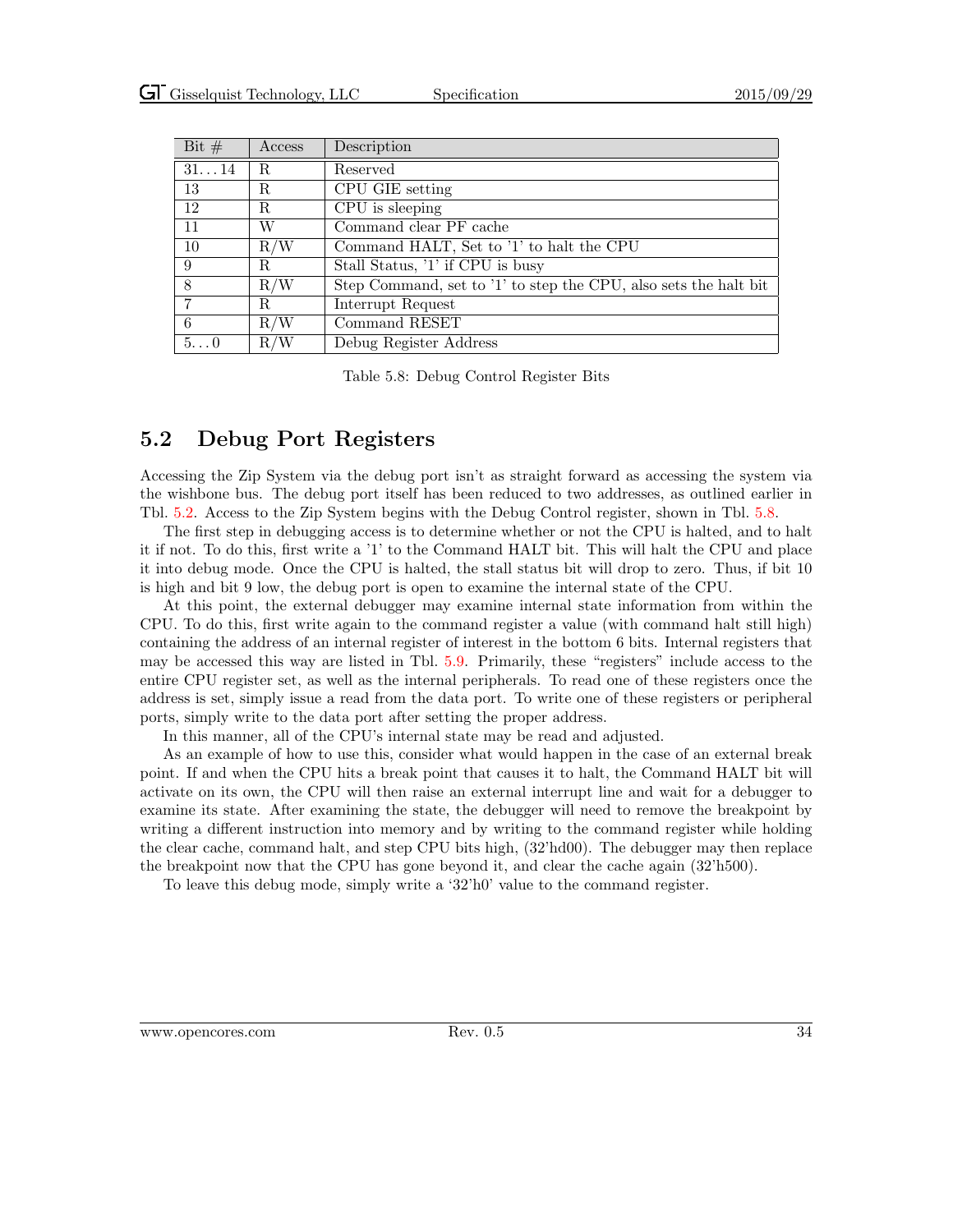| Name                    | Address         | Width           | Access                             | Description                         |
|-------------------------|-----------------|-----------------|------------------------------------|-------------------------------------|
| sR0                     | $\overline{0}$  | 32              | R/W                                | Supervisor Register R0              |
| sR1                     | $\overline{0}$  | $\overline{32}$ | $R/\overline{W}$                   | Supervisor Register R1              |
| sSP                     | $\overline{13}$ | $\overline{32}$ | R/W                                | <b>Supervisor Stack Pointer</b>     |
| $\overline{\text{sCC}}$ | 14              | 32              | R/W                                | Supervisor Condition Code Register  |
| $\overline{\text{sPC}}$ | $\overline{15}$ | $\overline{32}$ | R/W                                | Supervisor Program Counter          |
| uR0                     | $\overline{16}$ | $\overline{32}$ | $R/\overline{W}$                   | User Register R0                    |
| uR1                     | $\overline{17}$ | $\overline{32}$ | R/W                                | User Register R1                    |
| $\overline{uSP}$        | $\overline{29}$ | $\overline{32}$ | R/W                                | User Stack Pointer                  |
| $\overline{uCC}$        | $\overline{30}$ | $\overline{32}$ | R/W                                | <b>User Condition Code Register</b> |
| $\overline{uPC}$        | $\overline{31}$ | $\overline{32}$ | $\overline{\mathrm{R}/\mathrm{W}}$ | User Program Counter                |
| $\overline{\text{PIC}}$ | $\overline{32}$ | $\overline{32}$ | R/W                                | Primary Interrupt Controller        |
| <b>WDT</b>              | $\overline{33}$ | $\overline{32}$ | R/W                                | Watchdog Timer                      |
| <b>CTRIC</b>            | $\overline{35}$ | $\overline{32}$ | R/W                                | Secondary Interrupt Controller      |
| <b>TMRA</b>             | $\overline{36}$ | $\overline{32}$ | R/W                                | Timer A                             |
| <b>TMRB</b>             | $\overline{37}$ | $\overline{32}$ | R/W                                | Timer B                             |
| TMRC                    | $\overline{38}$ | $\overline{32}$ | R/W                                | Timer <sub>C</sub>                  |
| <b>JIFF</b>             | $\overline{39}$ | $\overline{32}$ | $R/\overline{W}$                   | Jiffies peripheral                  |
| <b>MTASK</b>            | 40              | 32              | R/W                                | Master task clock counter           |
| <b>MMSTL</b>            | 41              | $\overline{32}$ | R/W                                | Master memory stall counter         |
| <b>MPSTL</b>            | 42              | $\overline{32}$ | R/W                                | Master Pre-Fetch Stall counter      |
| <b>MICNT</b>            | 43              | $\overline{32}$ | R/W                                | Master instruction counter          |
| <b>UTASK</b>            | 44              | $\overline{32}$ | R/W                                | User task clock counter             |
| <b>UMSTL</b>            | 45              | $\overline{32}$ | $\overline{R/W}$                   | User memory stall counter           |
| <b>UPSTL</b>            | 46              | $\overline{32}$ | $R/\overline{W}$                   | User Pre-Fetch Stall counter        |
| <b>UICNT</b>            | $\overline{47}$ | $\overline{32}$ | R/W                                | User instruction counter            |
| <b>DMACMD</b>           | $\overline{48}$ | $\overline{32}$ | $R/\overline{W}$                   | DMA command and status register     |
| <b>DMALEN</b>           | $\overline{49}$ | $\overline{32}$ | R/W                                | <b>DMA</b> transfer length          |
| <b>DMARD</b>            | $\overline{50}$ | $\overline{32}$ | $R/\overline{W}$                   | DMA read address                    |
| <b>DMAWR</b>            | $\overline{51}$ | $\overline{32}$ | R/W                                | DMA write address                   |

<span id="page-41-0"></span>Table 5.9: Debug Register Addresses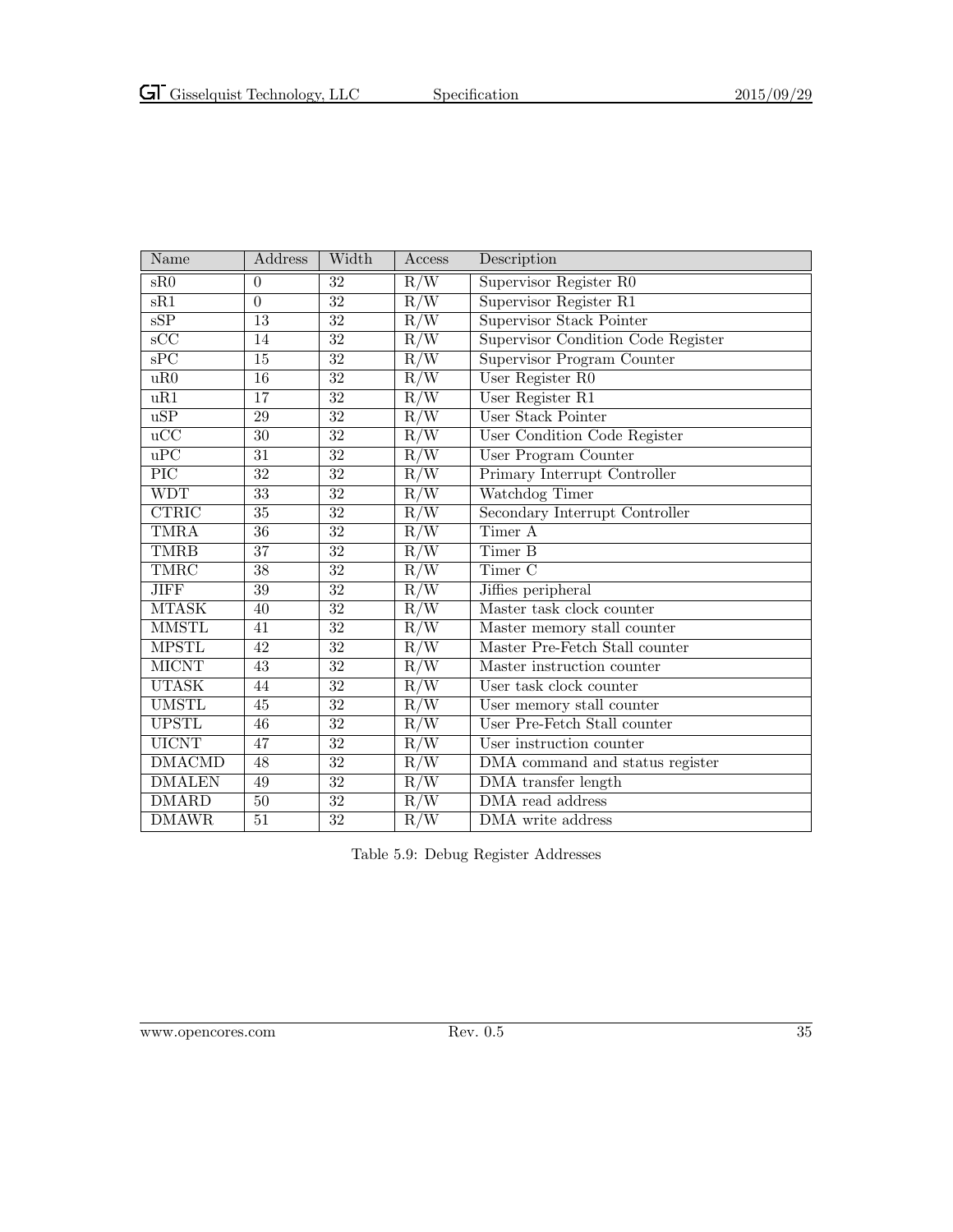### 6.

### Wishbone Datasheets

<span id="page-42-0"></span>The Zip System supports two wishbone ports, a slave debug port and a master port for the system itself. These are shown in Tbl. [6.1](#page-42-1) and Tbl. [6.2](#page-43-0) respectively. I do not recommend that you connect

| Description                | Specification                        |  |  |
|----------------------------|--------------------------------------|--|--|
| Revision level of wishbone | WB B4 spec                           |  |  |
| Type of interface          | Slave, Read/Write, single words only |  |  |
| Address Width              | $1$ -bit                             |  |  |
| Port size                  | $32$ -bit                            |  |  |
| Port granularity           | $32$ -bit                            |  |  |
| Maximum Operand Size       | $32$ -bit                            |  |  |
| Data transfer ordering     | (Irrelevant)                         |  |  |
| Clock constraints          | Works at 100 MHz on a Basys-3 board  |  |  |
|                            | Signal Name<br>Wishbone Equivalent   |  |  |
|                            | i_clk<br>$CLK_I$                     |  |  |
|                            | CYC_I<br>i_dbg_cyc                   |  |  |
|                            | i_dbg_stb<br>STB_I                   |  |  |
| Signal Names               | i_dbg_we<br>WE_I                     |  |  |
|                            | i_dbg_addr<br>ADR_I                  |  |  |
|                            | i_dbg_data<br>DAT_I                  |  |  |
|                            | o_dbg_ack<br>ACK_0                   |  |  |
|                            | STALL_0<br>o_dbg_stall               |  |  |
|                            | o_dbg_data<br>DAT <sub>-0</sub>      |  |  |

<span id="page-42-1"></span>Table 6.1: Wishbone Datasheet for the Debug Interface

these together through the interconnect. Rather, the debug port of the CPU should be accessible regardless of the state of the master bus.

You may wish to notice that neither the ERR nor the RETRY wires have been implemented. What this means is that the CPU is currently unable to detect a bus error condition, and so may stall indefinitely (hang) should it choose to access a value not on the bus, or a peripheral that is not yet properly configured.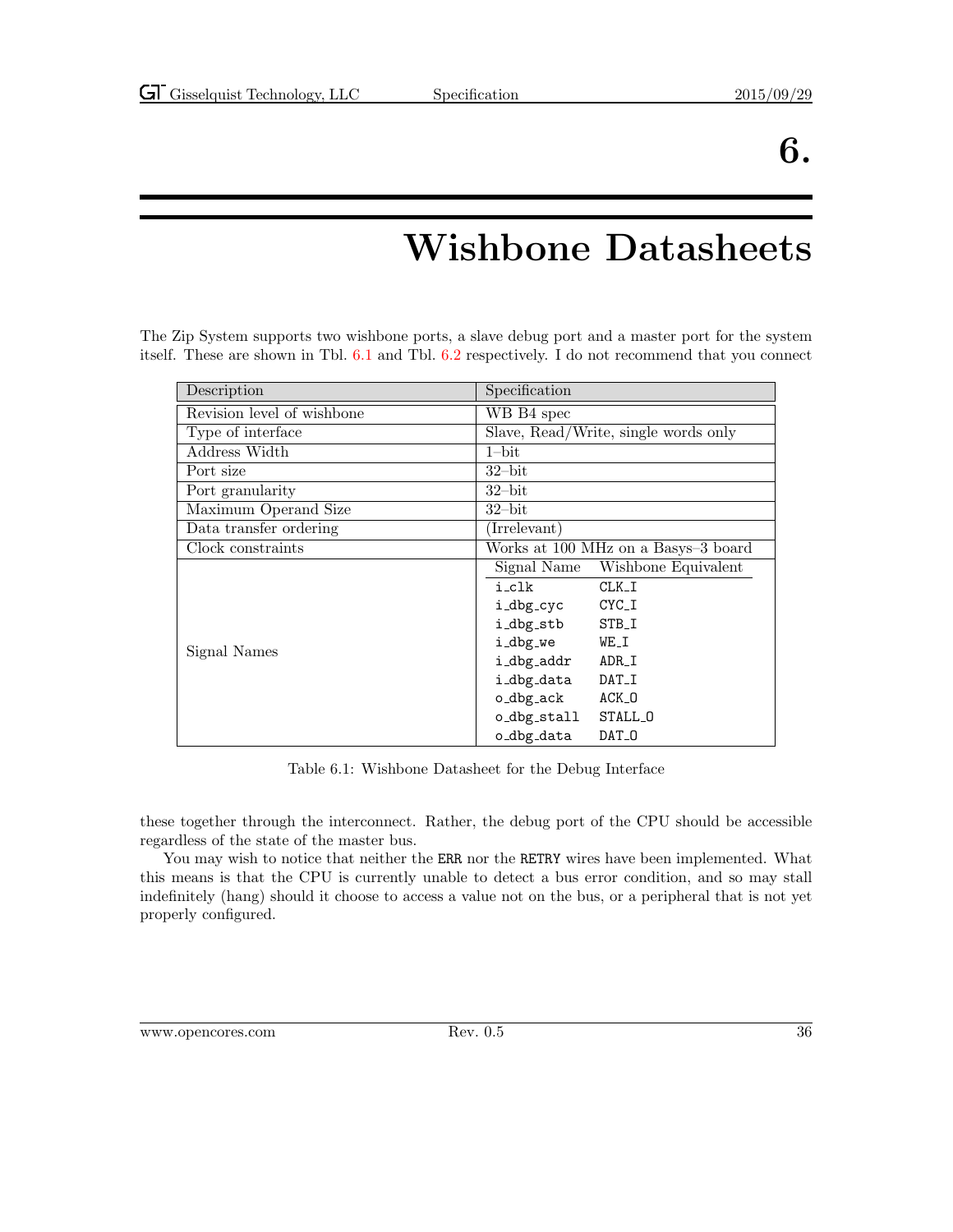| Description                | Specification                                 |
|----------------------------|-----------------------------------------------|
| Revision level of wishbone | WB B4 spec                                    |
| Type of interface          | Master, Read/Write, single cycle<br><b>or</b> |
|                            | pipelined                                     |
| Address Width              | 32-bit bits                                   |
| Port size                  | $32$ -bit                                     |
| Port granularity           | $32$ -bit                                     |
| Maximum Operand Size       | $32$ -bit                                     |
| Data transfer ordering     | (Irrelevant)                                  |
| Clock constraints          | Works at 100 MHz on a Basys-3 board           |
|                            | Signal Name<br>Wishbone Equivalent            |
|                            | i_clk<br>CLK_0                                |
|                            | CYC_0<br>o_wb_cyc                             |
|                            | o_wb_stb<br>STB_0                             |
| Signal Names               | WE_O<br>o_wb_we                               |
|                            | ADR_0<br>o_wb_addr                            |
|                            | o_wb_data<br>DAT_0                            |
|                            | $ACK_I$<br>i_wb_ack                           |
|                            | STALL I<br>i wb stall                         |
|                            | i_wb_data<br>DAT_I                            |

<span id="page-43-0"></span>Table 6.2: Wishbone Datasheet for the CPU as Master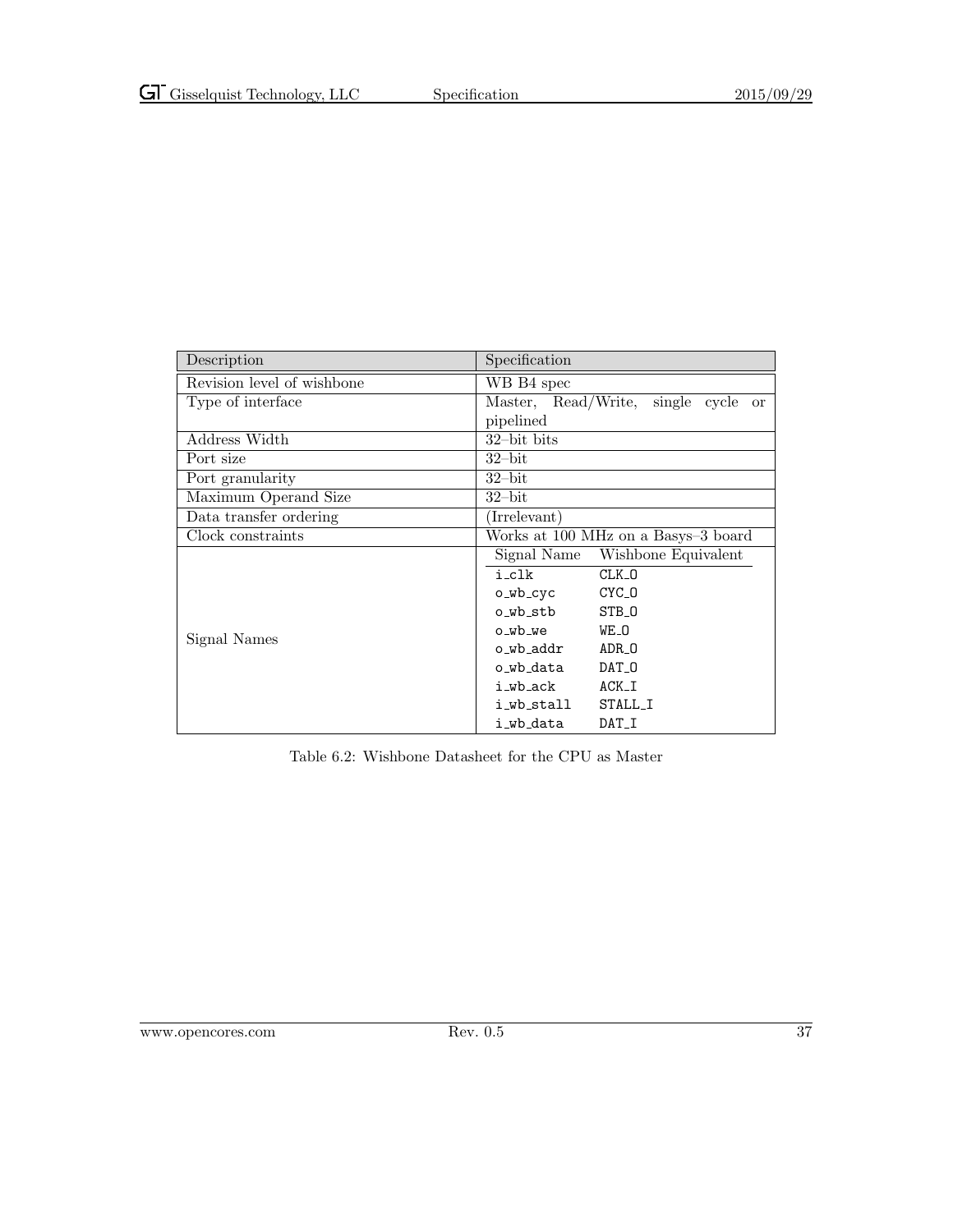### 7.

### **Clocks**

<span id="page-44-0"></span>This core is based upon the Basys–3 development board sold by Digilent. The Basys–3 development board contains one external 100 MHz clock, which is sufficient to run the Zip CPU core. I hesitate

| Name  | Source   | Rates (MHz) |                     | Description   |
|-------|----------|-------------|---------------------|---------------|
|       |          | Max         | Min                 |               |
| i_clk | External | $100$ MHz   | $100\;\mathrm{MHz}$ | System clock. |

<span id="page-44-1"></span>Table 7.1: List of Clocks

to suggest that the core can run faster than 100 MHz, since I have had struggled with various timing violations to keep it at 100 MHz. So, for now, I will only state that it can run at 100 MHz.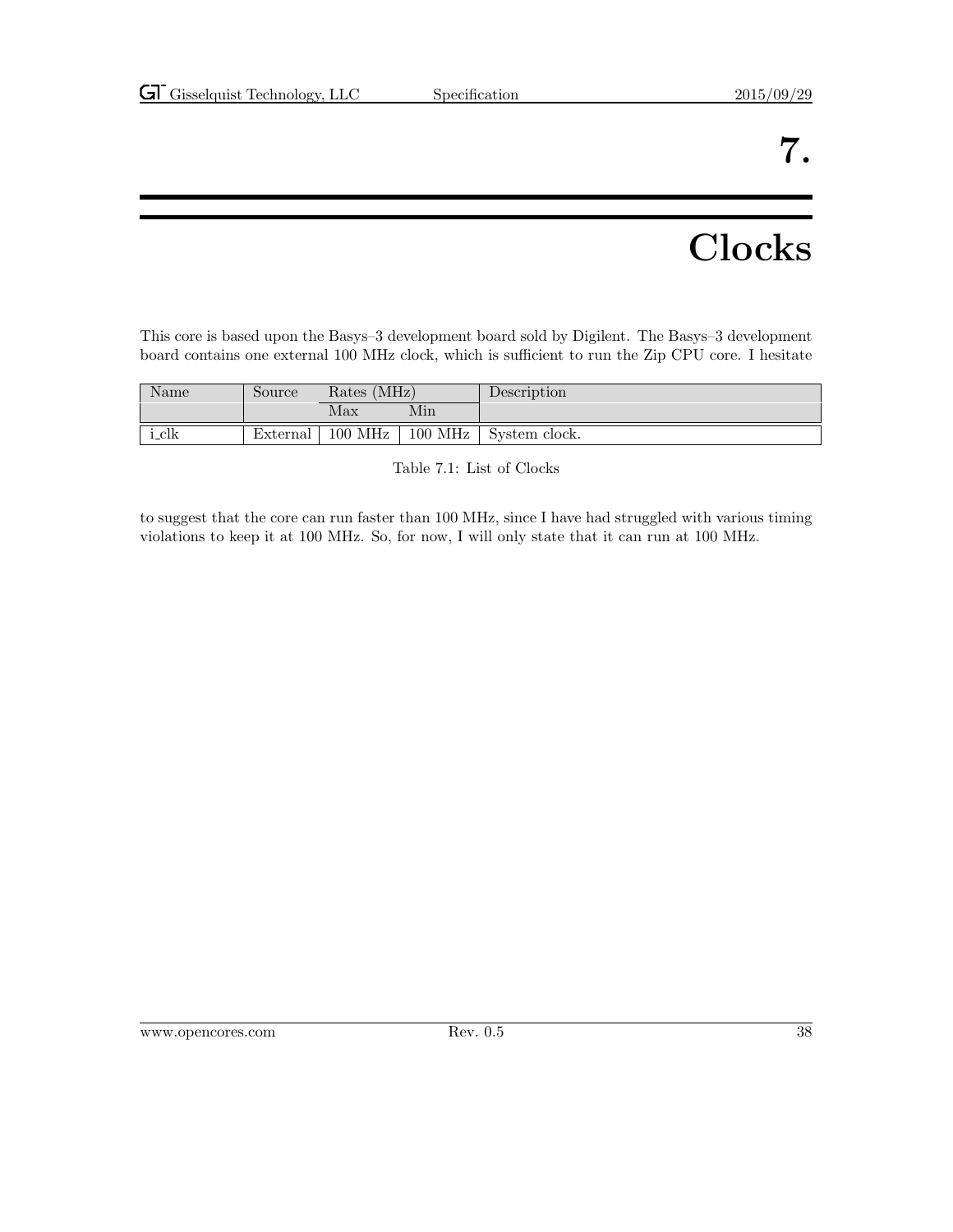### 8.

# I/O Ports

<span id="page-45-0"></span>The I/O ports to the Zip CPU may be grouped into three categories. The first is that of the master wishbone used by the CPU, then the slave wishbone used to command the CPU via a debugger, and then the rest. The first two of these were already discussed in the wishbone chapter. They are listed here for completeness in Tbl. [8.1](#page-45-1) and [8.2](#page-46-0) respectively.

There are only four other lines to the CPU: the external clock, external reset, incoming external interrupt line(s), and the outgoing debug interrupt line. These are shown in Tbl. [8.3.](#page-46-1) The clock line was discussed briefly in Chapt. [7.](#page-44-0) We typically run it at 100 MHz. The reset line is an active high reset. When asserted, the CPU will start running again from its reset address in memory. Further, depending upon how the CPU is configured and specifically on the START HALTED parameter, it may or may not start running automatically. The **i\_ext\_int** line is for an external interrupt. This line may be as wide as 6 external interrupts, depending upon the setting of the EXTERNAL INTERRUPTS line. As currently configured, the ZipSystem only supports one such interrupt line by default. For us, this line is the output of another interrupt controller, but that's a board specific setup detail. Finally, the Zip System produces one external interrupt whenever the CPU halts to wait for the debugger.

| Port       | Width | Direction | Description                        |
|------------|-------|-----------|------------------------------------|
| o_wb_cyc   |       | Output    | Indicates an active Wishbone cycle |
| o_wb_stb   |       | Output    | WB Strobe signal                   |
| o_wb_we    |       | Output    | Write enable                       |
| o wb addr  | 32    | Output    | Bus address                        |
| o_wb_data  | 32    | Output    | Data on WB write                   |
| i wb ack   |       | Input     | Slave has completed a $R/W$ cycle  |
| i wb stall |       | Input     | WB bus slave not ready             |
| i_wb_data  | 32    | Input     | Incoming bus data                  |

<span id="page-45-1"></span>Table 8.1: CPU Master Wishbone I/O Ports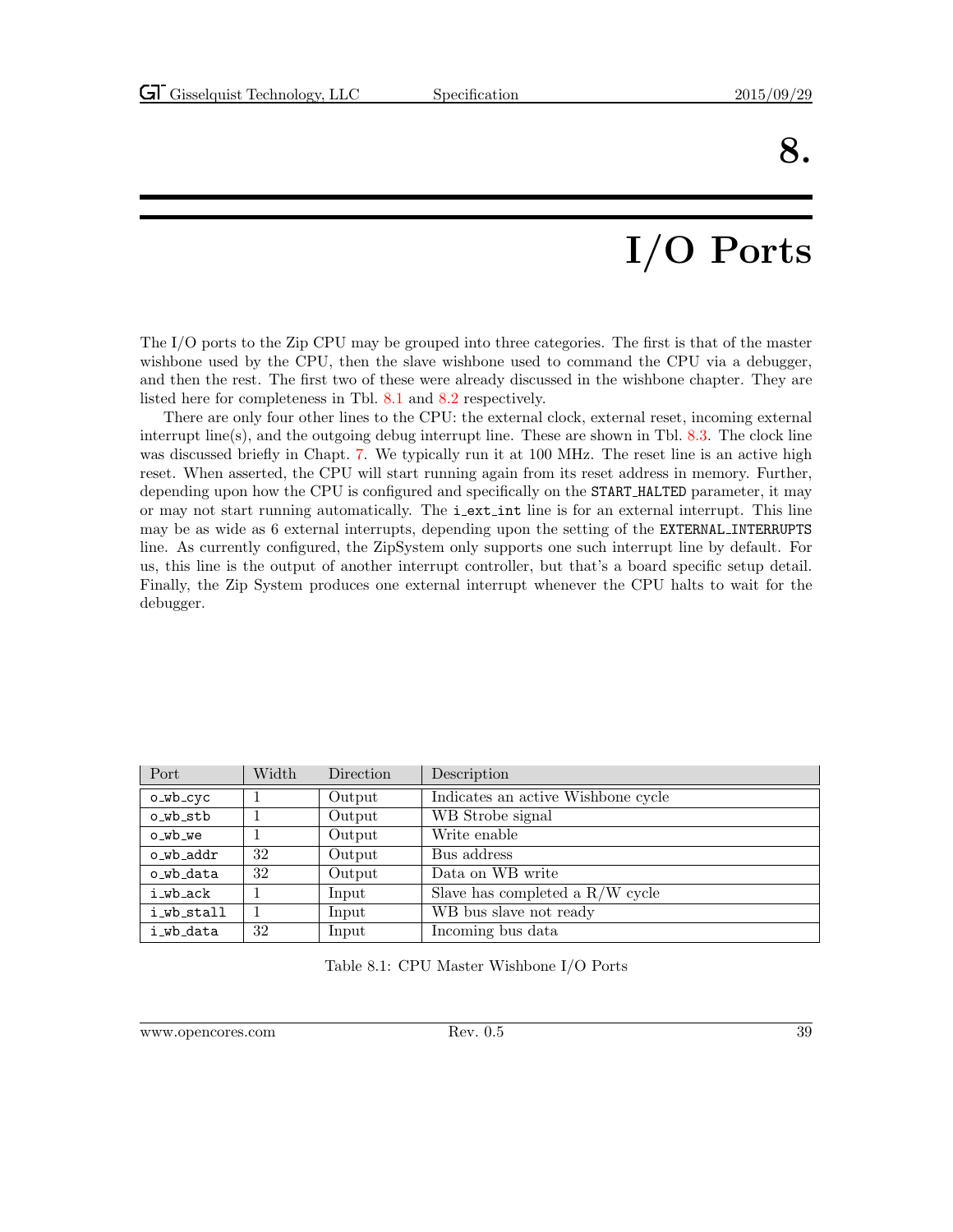| Port       | Width | Direction | Description                        |
|------------|-------|-----------|------------------------------------|
| i_wb_cyc   |       | Input     | Indicates an active Wishbone cycle |
| i_wb_stb   |       | Input     | WB Strobe signal                   |
| i_wb_we    |       | Input     | Write enable                       |
| i_wb_addr  |       | Input     | Bus address, command or data port  |
| i_wb_data  | 32    | Input     | Data on WB write                   |
| o_wb_ack   |       | Output    | Slave has completed a $R/W$ cycle  |
| o_wb_stall |       | Output    | WB bus slave not ready             |
| o_wb_data  | 32    | Output    | Incoming bus data                  |

<span id="page-46-0"></span>Table 8.2: CPU Debug Wishbone I/O Ports

| Port      | Width | Direction | Description                  |
|-----------|-------|-----------|------------------------------|
| i_clk     |       | Input     | The master CPU clock         |
| irst      |       | Input     | Active high reset line       |
| i_ext_int |       | Input     | Incoming external interrupts |
| o_ext_int |       | Output    | CPU Halted interrupt         |

<span id="page-46-1"></span>Table 8.3: I/O Ports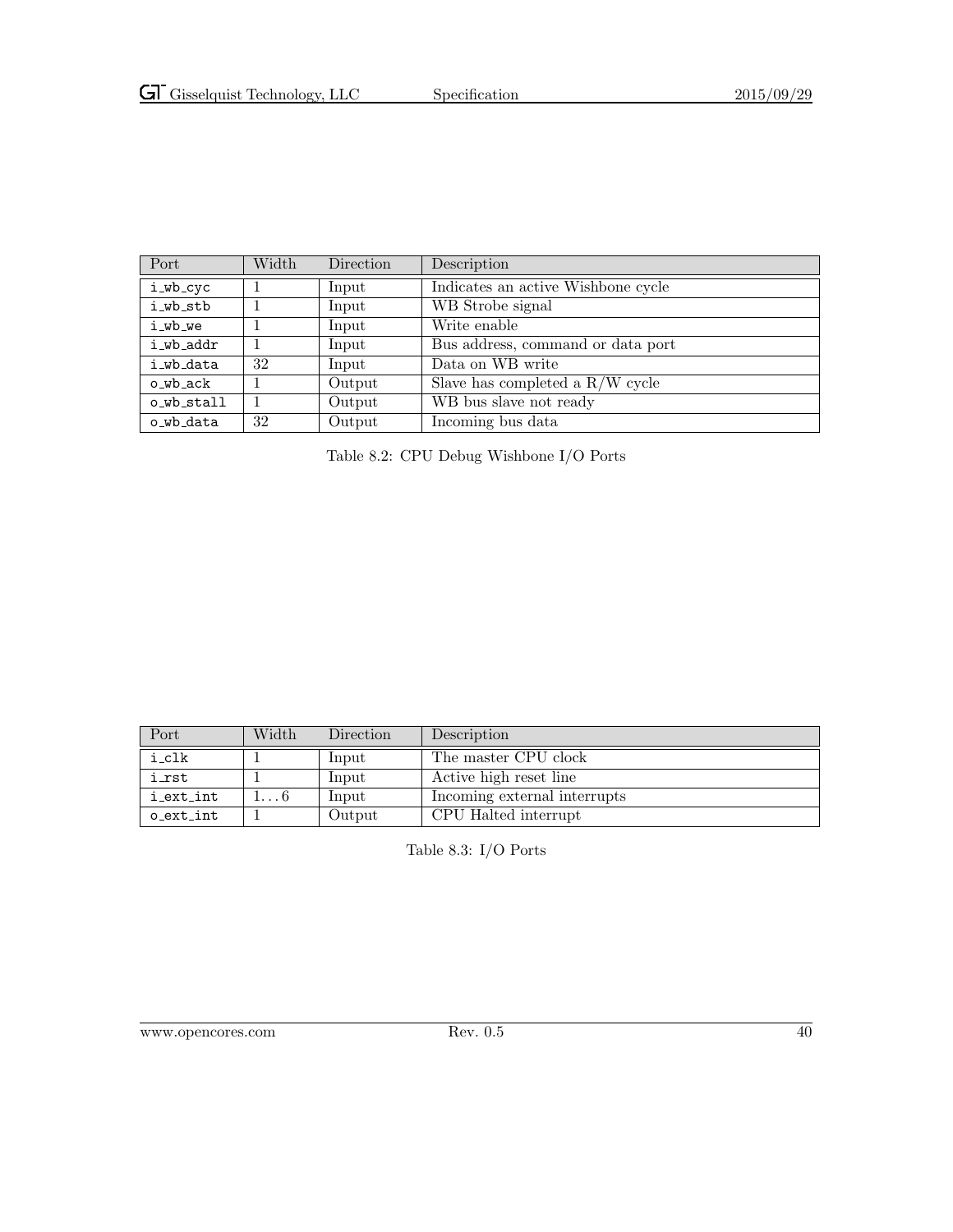### 9.

### Initial Assessment

<span id="page-47-0"></span>Having now worked with the Zip CPU for a while, it is worth offering an honest assessment of how well it works and how well it was designed. At the end of this assessment, I will propose some changes that may take place in a later version of this Zip CPU to make it better.

### <span id="page-47-1"></span>9.1 The Good

- The Zip CPU is light weight and fully featured as it exists today. For anyone who wishes to build a general purpose CPU and then to experiment with building and adding particular features, the Zip CPU makes a good starting point–it is fairly simple. Modifications should be simple enough.
- As an estimate of the "weight" of this implementation, the CPU has cost me less than 150 hours to implement from its inception.
- The Zip CPU was designed to be an implementable soft core that could be placed within an FPGA, controlling actions internal to the FPGA. It fits this role rather nicely. It does not fit the role of a system on a chip very well, but then it was never intended to be a system on a chip but rather a system within a chip.
- The extremely simplified instruction set of the Zip CPU was a good choice. Although it does not have many of the commonly used instructions, PUSH, POP, JSR, and RET among them, the simplified instruction set has demonstrated an amazing versatility. I will contend therefore and for anyone who will listen, that this instruction set offers a full and complete capability for whatever a user might wish to do with two exceptions: bytewise character access and accelerated floating-point support.
- This simplified instruction set is easy to decode.
- The simplified bus transactions (32-bit words only) were also very easy to implement.
- The novel approach of having a single interrupt vector, which just brings the CPU back to the instruction it left off at within the last interrupt context doesn't appear to have been that much of a problem. If most modern systems handle interrupt vectoring in software anyway, why maintain hardware support for it?
- My goal of a high rate of instructions per clock may not be the proper measure. For example, if instructions are being read from a SPI flash device, such as is common among FPGA

www.opencores.com Rev. 0.5 41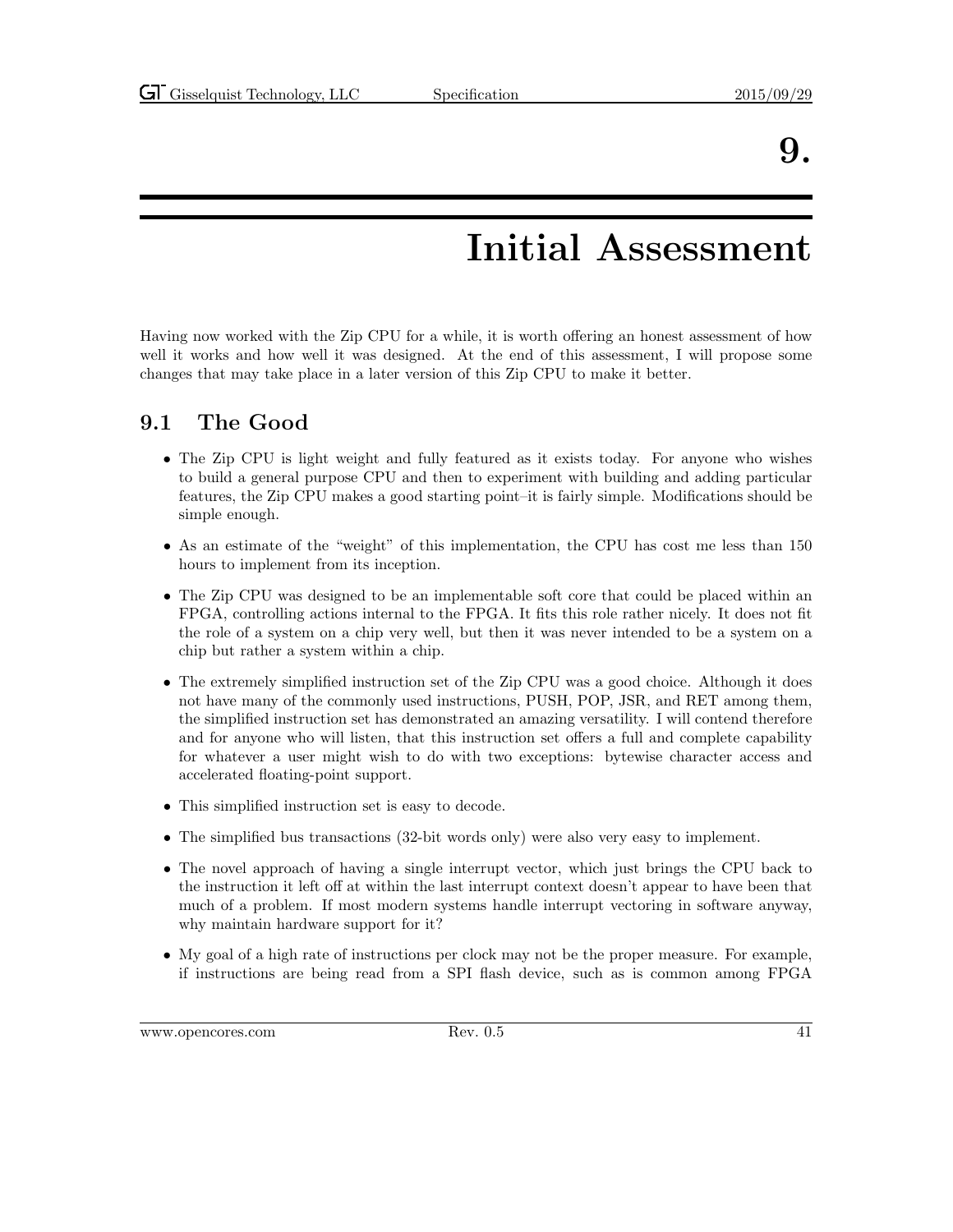implementations, these same instructions may suffer stalls of between 64 and 128 cycles per instruction just to read the instruction from the flash. Executing the instruction in a single clock cycle is no longer the appropriate measure. At the same time, it should be possible to use the DMA peripheral to copy instructions from the FLASH to a temporary memory location, after which they may be executed at a single instruction cycle per access again.

#### <span id="page-48-0"></span>9.2 The Not so Good

• While one of the stated goals was to use a small amount of logic,  $3k$  LUTs isn't that impressively small. Indeed, it's really much too expensive when compared against other 8 and 16-bit CPUs that have less than 1k LUTs.

Still, . . . it's not bad, it's just not astonishingly good.

• The fact that the instruction width equals the bus width means that the instruction fetch cycle will always be interfering with any load or store memory operation, with the only exception being if the instruction is already in the cache. This has become the fundamental limit on the speed and performance of the CPU! Those familiar with the Von–Neumann approach of sharing a bus between data and instructions will not be surprised by this assessment.

This could be fixed in one of three ways: the instruction set architecture could be modified to handle Very Long Instruction Words (VLIW) so that each 32–bit word would encode two or more instructions, the instruction fetch bus width could be increased from 32–bits to 64–bits or more, or the instruction bus could be separated from the data bus. Any and all of these approaches would increase the overall LUT count.

• The (non-existant) floating point unit was an after-thought, isn't even built as a potential option, and most likely won't support the full IEEE standard set of FPU instructions–even for single point precision. This (non-existant) capability would benefit the most from an out-oforder execution capability, which the Zip CPU does not have.

Still, sharing FPU registers with the main register set was a good idea and worth preserving, as it simplifies context swapping.

Perhaps this really isn't a problem, but rather a feature. By not implementing FPU instructions, the Zip CPU maintains a lower LUT count than it would have if it did implement these instructions.

- The CPU has no character support. This is both good and bad. Realistically, the CPU works just fine without it. Characters can be supported as subsets of 32-bit words without any problem. Practically, though, it will make compiling non-Zip CPU code difficult–especially anything that assumes size of  $(int) = 4*size$  of  $(char)$ , or that tries to create unions with characters and integers and then attempts to reference the address of the characters within that union.
- The Zip CPU does not support a data cache. One can still be built externally, but this is a limitation of the CPU proper as built. Further, under the theory of the Zip CPU design (that of an embedded soft-core processor within an FPGA, where any "address" may reference either memory or a peripheral that may have side-effects), any data cache would need to be based upon an initial knowledge of whether or not it is supporting memory (cachable) or

www.opencores.com Rev. 0.5 42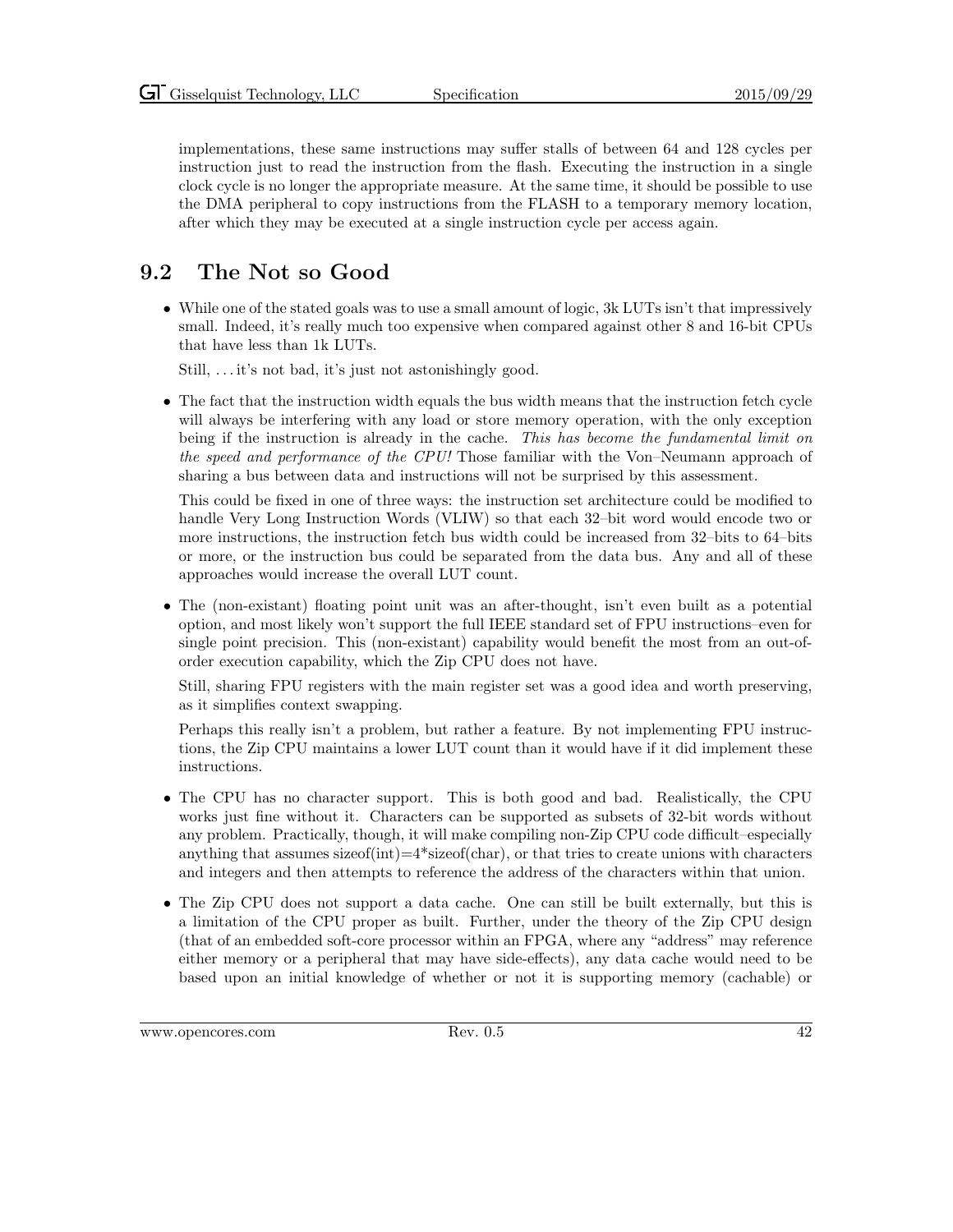peripherals. This knowledge must exist somewhere, and that somewhere is currently (and by design) external to the CPU.

This may also be written off as a "feature" of the Zip CPU, since the addition of a data cache can greatly increase the LUT count of a soft core.

- Many other instruction sets offer three operand instructions, whereas the Zip CPU only offers two operand instructions. This means that it takes the Zip CPU more instructions to do many of the same operations. The good part of this is that it gives the Zip CPU a greater amount of flexibility in its immediate operand mode, although that increased flexibility isn't necessarily as valuable as one might like.
- The Zip CPU does not currently detect and trap on either illegal instructions or bus errors. Attempts to access non–existent memory quietly return erroneous results, rather than halting the process (user mode) or halting or resetting the CPU (supervisor mode).
- The Zip CPU doesn't support out of order execution. I suppose it could be modified to do so, but then it would no longer be the "simple" and low LUT count CPU it was designed to be. The two primary results are that 1) loads may unnecessarily stall the CPU, even if other things could be done while waiting for the load to complete, 2) bus errors on stores will never be caught at the point of the error, and 3) branch prediction becomes more difficult.
- Although switching to an interrupt context in the Zip CPU design doesn't require a tremendous swapping of registers, in reality it still does–since any task swap still requires saving and restoring all 16 user registers. That's a lot of memory movement just to service an interrupt.
- The Zip CPU is by no means generic: it will never handle addresses larger than 32-bits (16GB) without a complete and total redesign. This may limit its utility as a generic CPU in the future, although as an embedded CPU within an FPGA this isn't really much of a limit or restriction.
- While the Zip CPU has its own assembler, it has no linker and does not (yet) support a compiler. The standard C library is an even longer shot. My dream of having binutils and gcc support has not been realized and at this rate may not be realized. (I've been intimidated by the challenge everytime I've looked through those codes.)

#### <span id="page-49-0"></span>9.3 The Next Generation

This section could also be labeled as my "To do" list.

Given the feedback listed above, perhaps its time to consider what changes could be made to improve the Zip CPU in the future. I offer the following as proposals:

• Remove the low LUT goal. It wasn't really achieved, and the proposals below will only increase the amount of logic the Zip CPU requires. While I expect that the Zip CPU will always be somewhat of a light weight, it will never be the smallest kid on the block.

I'm actually struggling with this idea. The whole goal of the Zip CPU was to be light weight. Wouldn't it make more sense to create and maintain options whereby it would remain lightweight? For example, if the process accounting registers are anything but light weight, why keep them? Why not instead make some compile flags that just turn them off, keeping the CPU lightweight? The same holds for the prefetch cache.